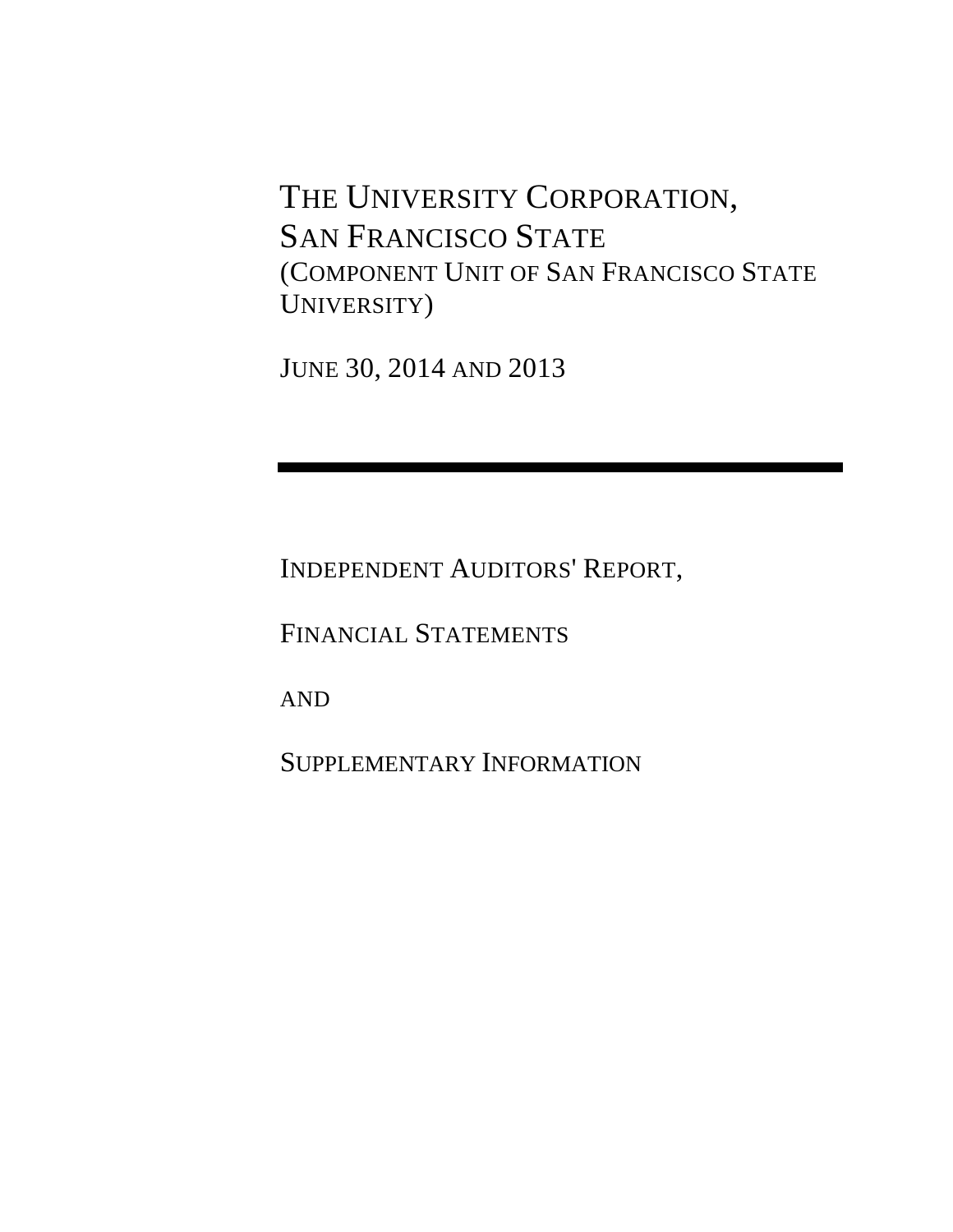# **The University Corporation, San Francisco State**

**(Component Unit of San Francisco State University)** 

# **Independent Auditors' Report, Financial Statements and Supplementary Information**

| <b>Independent Auditors' Report</b>                         | $1 - 2$   |
|-------------------------------------------------------------|-----------|
| <b>Management Discussion and Analysis</b>                   | $3 - 10$  |
| <b>Financial Statements</b>                                 |           |
| <b>Statement of Net Position</b>                            | 11        |
| Statement of Revenues, Expenses and Changes in Net Position | 12        |
| <b>Statement of Cash Flows</b>                              | $13 - 14$ |
| <b>Notes to Financial Statements</b>                        | $15 - 27$ |
| <b>Supplementary Information</b>                            |           |
| Schedule of Net Position                                    | 28        |
| Schedule of Revenues, Expenses and Changes in Net Position  | 29        |
| Other Information                                           | $30 - 35$ |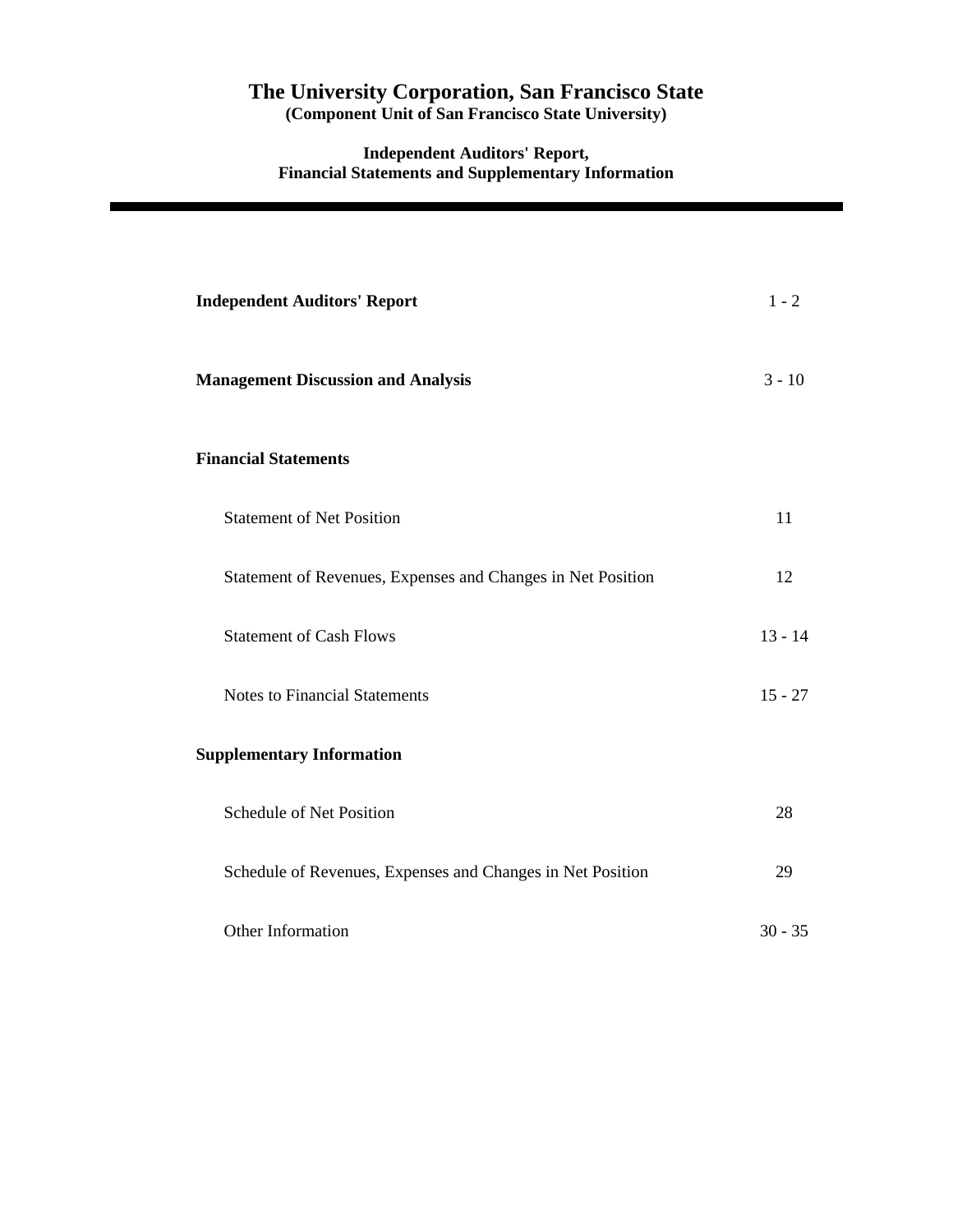# ED PUBLIC ACCOUNTAN

## **Independent Auditors' Report**

THE BOARD OF DIRECTORS THE UNIVERSITY CORPORATION, SAN FRANCISCO STATE San Francisco, California

#### **Report on the Financial Statements**

We have audited the accompanying financial statements of **THE UNIVERSITY CORPORATION, SAN FRANCISCO STATE (Component Unit of San Francisco State University) (The Corporation),** which comprise the statement of net position as of June 30, 2014 and 2013, and the related statements of revenues, expenses and changes in net position, cash flows and the related notes to the financial statements.

#### **Management's Responsibility for the Financial Statements**

Management is responsible for the preparation and fair presentation of these financial statements in accordance with accounting principles generally accepted in the United States of America; this includes the design, implementation, and maintenance of internal control relevant to the preparation and fair presentation of financial statements that are free from material misstatement, whether due to fraud or error.

#### **Auditors' Responsibility**

Our responsibility is to express an opinion on these financial statements based on our audit. We conducted our audit in accordance with auditing standards generally accepted in the United States of America. Those standards require that we plan and perform the audit to obtain reasonable assurance about whether the financial statements are free from material misstatement.

An audit involves performing procedures to obtain audit evidence about the amounts and disclosures in the financial statements. The procedures selected depend on the auditor's judgment, including the assessment of the risks of material misstatement of the financial statements, whether due to fraud or error. In making those risk assessments, the auditor considers internal control relevant to the entity's preparation and fair presentation of the financial statements in order to design audit procedures that are appropriate in the circumstances, but not for the purpose of expressing an opinion on the effectiveness of the entity's internal control. Accordingly, we express no such opinion. An audit also includes evaluating the appropriateness of accounting policies used and the reasonableness of significant accounting estimates made by management, as well as evaluating the overall presentation of the financial statements.



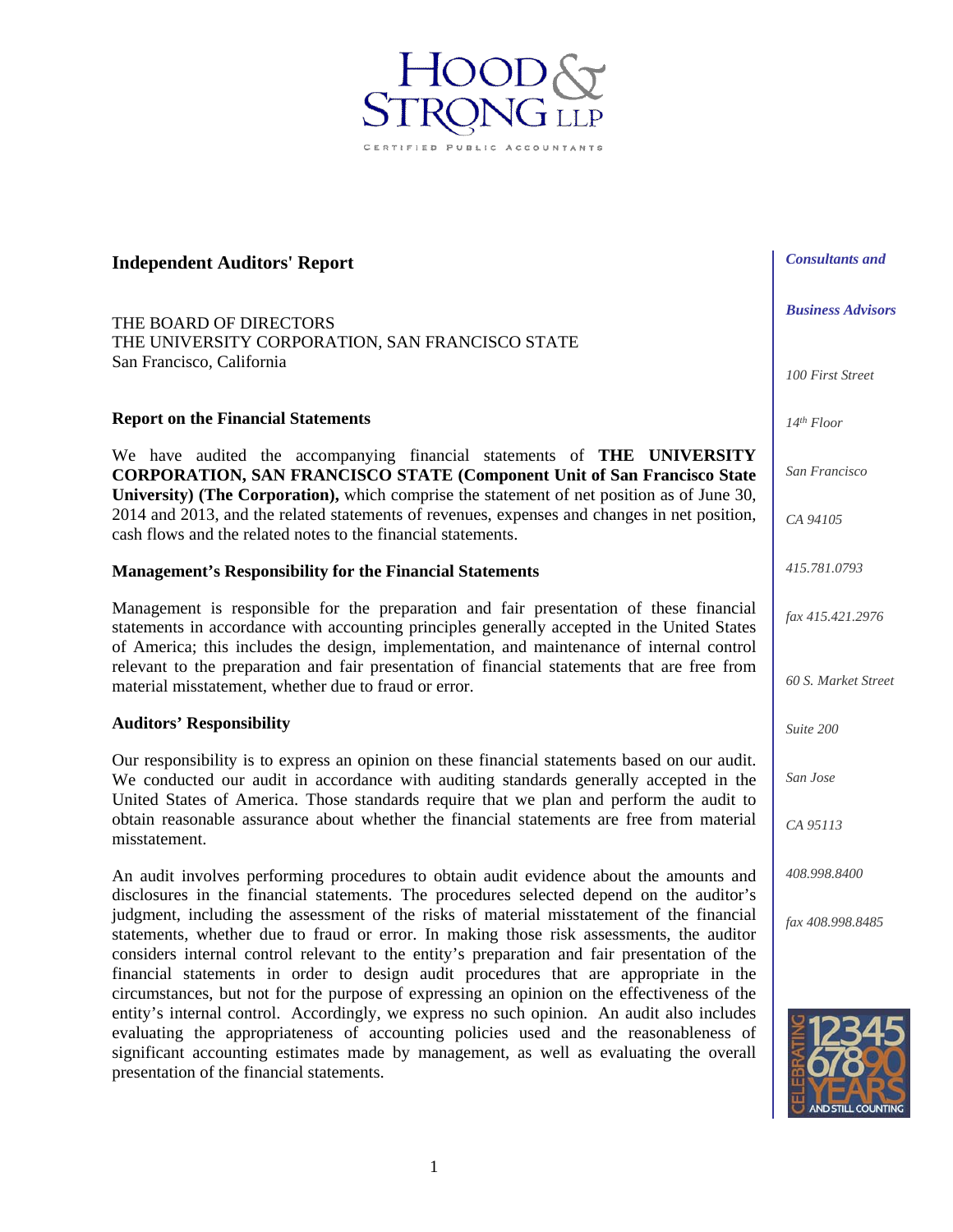We believe that the audit evidence we have obtained is sufficient and appropriate to provide a basis for our audit opinion.

#### **Opinion**

In our opinion, the financial statements referred to above present fairly, in all material respects, the net financial position of **THE UNIVERSITY CORPORATION, SAN FRANCISCO STATE**, as of June 30, 2014 and 2013, and the changes in its net position and its cash flows for the years then ended in accordance with accounting principles generally accepted in the United States of America.

#### **Other Matters**

#### *Required Supplementary Information*

Accounting principles generally accepted in the United States of America, require that the accompanying management's discussion and analysis on pages 3 through 11 be presented to supplement the basic financial statements. Such information, although not a part of the basic financial statements, is required by the Governmental Accounting Standards Board who considers it to be an essential part of financial reporting for placing the basic financial statements in an appropriate operational, economic, or historical context. We have applied certain limited procedures to the required supplementary information in accordance with auditing standards generally accepted in the United States of America, which consisted of inquiries of management about the methods of preparing the information and comparing the information for consistency with management's response to our inquiries, the basic financial statements, and other knowledge we obtained during our audit of the basic financial statements. We do not express an opinion or provide any assurance on the information because the limited procedures do not provide us with sufficient evidence to express an opinion or provide any assurance.

#### *Other Supplementary Information*

Our audits were conducted for the purpose of forming an opinion on the financial statements as a whole. The supplemental information on pages 29 through 36 is presented for purposes of additional analysis and is not a required part of the financial statements. Such information is the responsibility of management and was derived from and relates directly to the underlying accounting and other records used to prepare the financial statements. The information has been subjected to the auditing procedures applied in the audits of the financial statements and certain additional procedures, including comparing and reconciling such information directly to the underlying accounting and other records used to prepare the financial statements or to the financial statements themselves, and other additional procedures in accordance with auditing standards generally accepted in the United States of America. In our opinion, the information is fairly stated in all material respects in relation to the financial statements as a whole.

Nood & Strong 22P

San Francisco, California September 16, 2014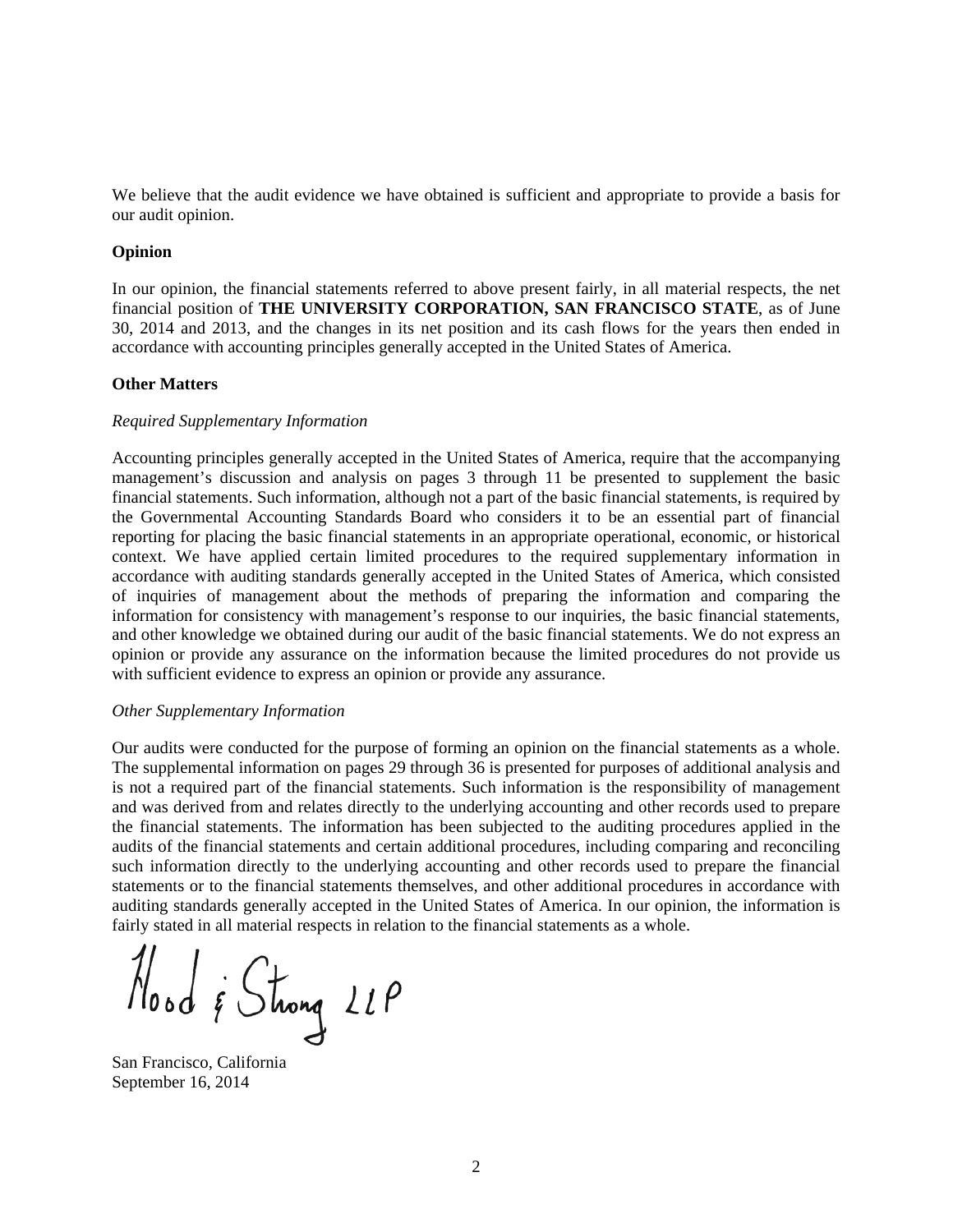## **Management Discussion and Analysis (Unaudited)**

This section of the University Corporation, San Francisco State (the Corporation) annual financial report presents management's discussion and analysis of the financial performance of the Corporation for the fiscal year ended June 30, 2014.

The Corporation presents its financial statements for fiscal year 2014 with comparative data presented for fiscal years 2013 and 2012. The emphasis of discussions concerning these statements will be for the fiscal years ended June 30, 2014 and 2013 (2014 and 2013, respectively). There are three financial statements presented: the Statement of Net Position; the Statement of Revenues, Expenses, and Changes in Net Position; and the Statement of Cash Flows.

The following discussion and analysis is intended to help readers of the Corporation's financial statements to better understand its financial position and operating activities. It should be read in conjunction with, and is qualified in its entirety by, the related financial statements and footnotes. The financial statements, footnotes and this discussion and analysis were prepared by the Corporation and are the responsibility of its management.

#### **The Corporation**

The Corporation is a non-profit auxiliary organization of San Francisco State University (the University) with a 501(c) (3) designation with the Internal Revenue Service. The Corporation's purpose is to support, promote and assist the University in meeting its educational mission.

The Business Type Activity (BTA) reporting model has been adopted by the California State University (CSU) system for the use by all of its member campuses. The CSU determined the BTA model best represents the combined activities of the CSU and its auxiliary corporations.

Two out of the four auxiliary not-for-profit corporations serving the University, of which the Corporation is one, have also adopted the BTA reporting model primarily for efficiencies gained in combining the four auxiliaries' annual financial statements with the University and ultimately the combined CSU financial statements.

The Corporation's June 30, 2014 and 2013 financial statements have been prepared using the economic resources measurement focus and the accrual basis of accounting in accordance with accounting principles generally accepted in the United States of America, as prescribed by the Governmental Accounting Standards Board (GASB). Revenues are recorded when earned and expenses are recorded when a liability is incurred, regardless of the timing of related cash flows. Grants and similar items are recognized as revenue as soon as all eligibility requirements have been met.

#### **Franciscan Shops**

The Franciscan Shops is a not-for profit organization with a  $501(c)$  (3) designation with the Internal Revenue Service established for the purpose of promoting and assisting the educational services, development, maintenance and operations of San Francisco State University. The Franciscan Shops provided commercial services to the campus community through the operation of the bookstore and convenience stores at San Francisco State University.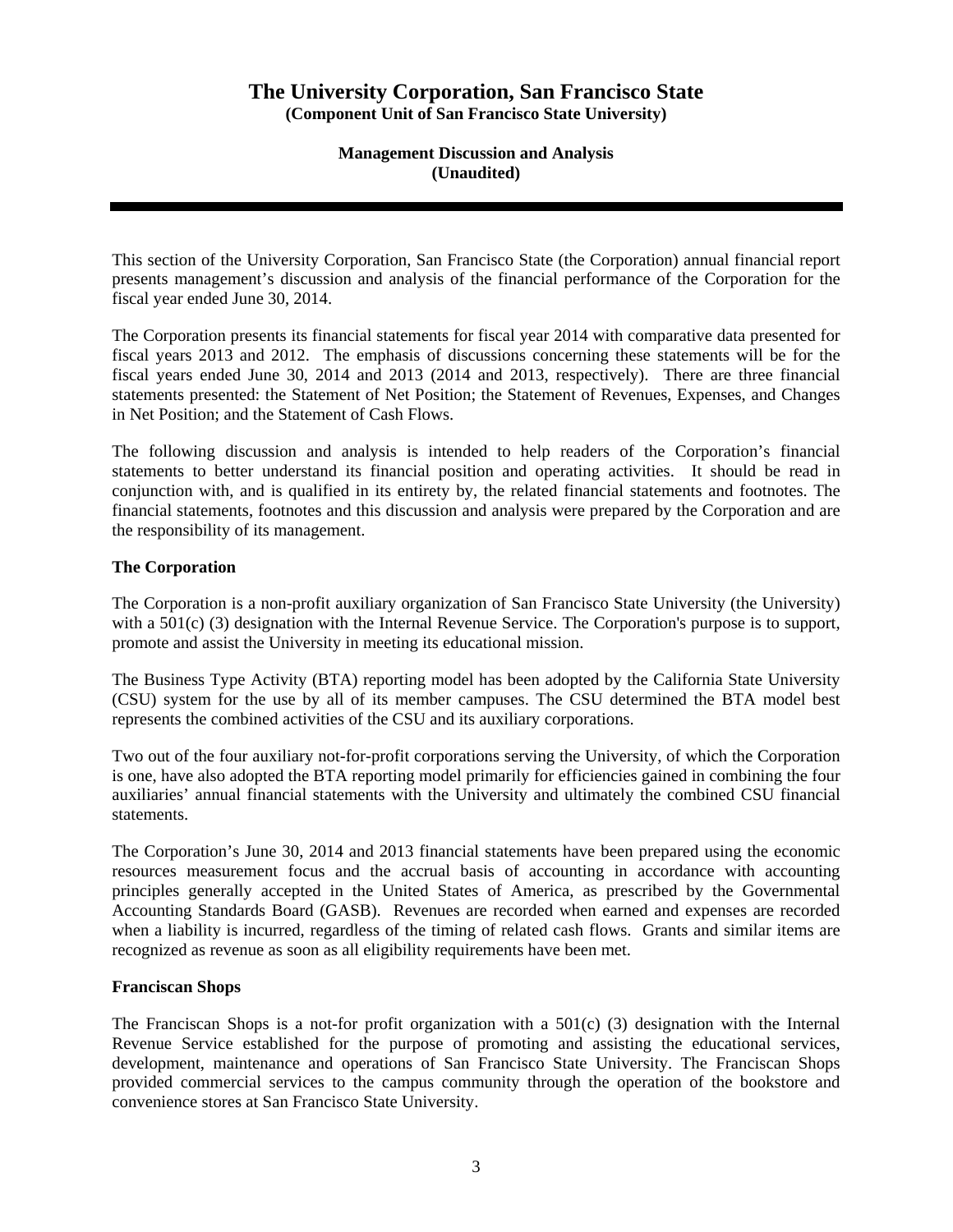## **Management Discussion and Analysis (Unaudited)**

On June 26, 2012, the Franciscan Shops' Board of Directors amended the Articles of Incorporation to designate the Corporation as the Franciscan Shops sole member effective July 1, 2012 at which point the Franciscan Shops ceased its auxiliary function with the University. The intent of this action was to allow the Corporation to oversee the operations of the Franciscan Shops, assign operating responsibilities to a new operator and then in the future wind up and dissolve the Franciscan Shops entity. Additionally, the Corporation became responsible for the accounting of the Franciscan Shops as well as assuming some of the commercial services that had previously been provided for by the Franciscan Shops. The Corporation also assumed responsibility for the operating space and facilities that had been leased by the Franciscan Shops from the San Francisco State University Student Center (Student Center).

Collectively the University Corporation, San Francisco State and Franciscan Shops are referred to as the Corporation.

#### **Highlights of Financial Operations**

#### • **Operating revenue and other additions**

Total operating revenue decreased by approximately \$1,080,000 which is primarily attributed a decrease in program revenue of approximately \$740,000 primarily due to the winding down of Whirlwind Wheelchair operations under the Corporation. The Corporation increased its retail self-operations by adding Shop 24 in July of 2013 which had revenue of approximately \$159,000. However, retail revenue decreased by approximately \$426,000 due to the continuing wind down of operations of the Franciscan shops and a decrease in commission income received from Follett of approximately \$94,000.

#### • **Nonoperating revenues and expenses**

Total non-operating revenue increased by approximately \$1,686,000 primarily attributed to an increase in investment income of approximately \$1,168,000.

#### **Financial Position**

The statement of net position presents the financial position of the Corporation at the end of fiscal year 2014 and 2013. The purpose of the statement of net position is to present to the readers of the financial statements a fiscal summary of the Corporation. From the data presented, the readers of the statement of net position are able to determine the assets available to continue the operations of the Corporation. The readers are also able to determine how much the Corporation owes its vendors as well as assessing other liabilities. Finally, the statement of net position provides an overview of the net position (assets, deferred outflows of resources minus liabilities, deferred inflows of resources) and their availability for expenditure.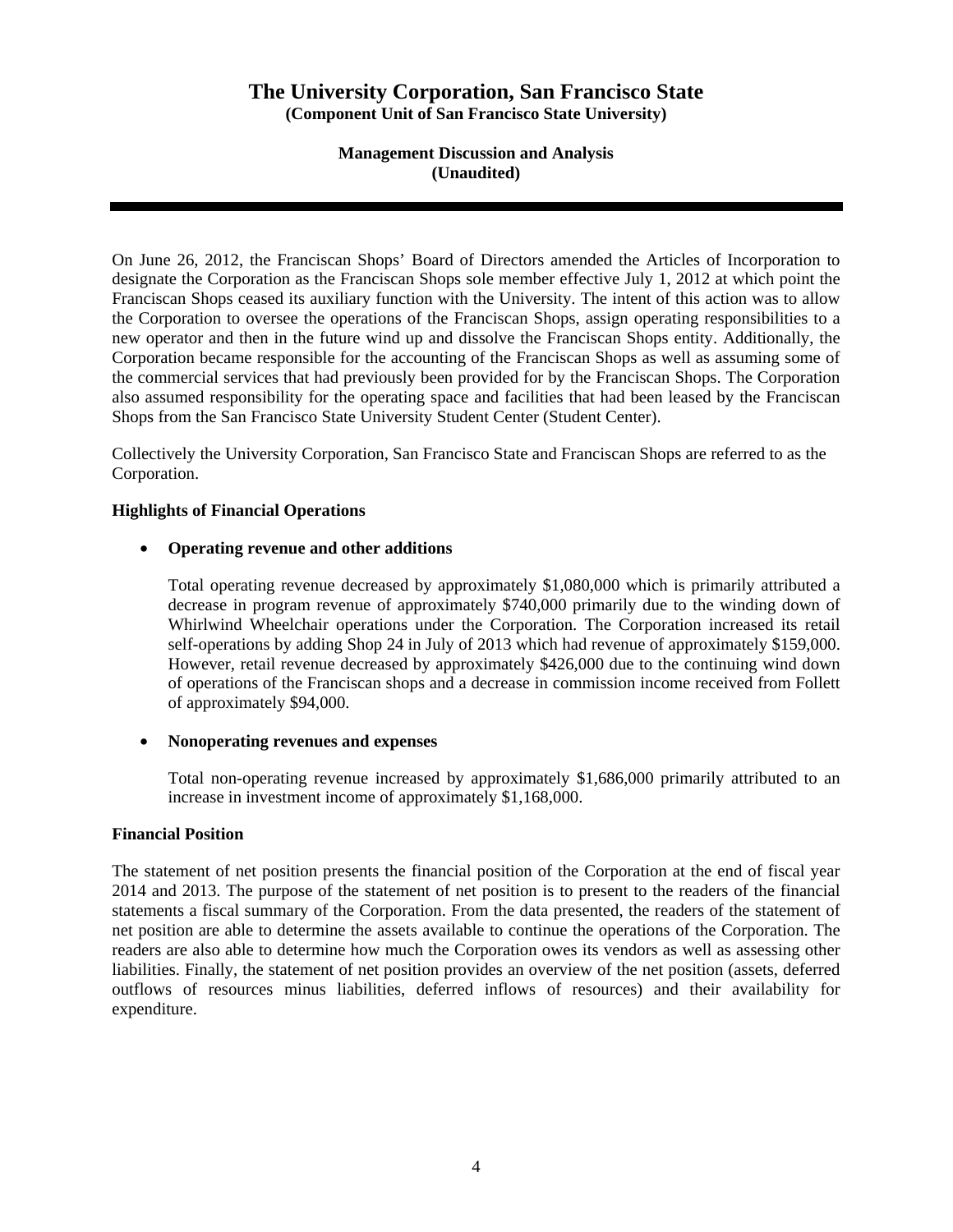## **Management Discussion and Analysis (Unaudited)**

Net Position is divided into three major categories. The first category, Invested in Capital Assets, presents the Corporation's equity in property and equipment. The next asset category is Restricted Assets, which is divided into two categories, Nonexpendable and Expendable. The corpus of nonexpendable restricted resources is only available for investment purposes. Expendable restricted assets are available for expenditure by the Corporation, but must be spent for purposes as determined by donors and/or external entities that have placed time, purpose or legal restrictions on the use of the assets. The final category is Unrestricted Assets that are available to the Corporation for any lawful purpose of the Corporation.

Detailed statement of net assets are included with the financial statements. A condensed version is shown below:

#### **Condensed Statement of Net Position - 2014, 2013, and 2012**

|                                                   |               | 2014         |              | 2013         |              | 2012       |
|---------------------------------------------------|---------------|--------------|--------------|--------------|--------------|------------|
| <b>ASSETS</b>                                     |               |              |              |              |              |            |
| Current assets                                    | $\mathcal{S}$ | 6,030,045    | $\mathbb{S}$ | 5,454,179    | $\mathbb{S}$ | 6,014,900  |
| Noncurrent assets                                 |               | 20,621,305   |              | 18,080,423   |              | 12,415,750 |
| Total assets                                      |               | 26,651,350   |              | 23,534,602   |              | 18,430,650 |
| <b>DEFERRED OUTFLOWS OF RESOURCES</b>             |               |              |              |              |              |            |
| Total assets and deferred outflows of resources   |               | 26,651,350   |              | 23,534,602   |              | 18,430,650 |
| <b>LIABILITIES</b>                                |               |              |              |              |              |            |
| <b>Current liabilities</b>                        |               | 1,023,425    |              | 1,201,252    |              | 1,196,934  |
| Noncurrent liabilities                            |               | 152,552      |              | 152,552      |              |            |
| <b>Total liabilities</b>                          |               | 1,175,977    |              | 1,353,804    |              | 1,196,934  |
| DEFERRED INFLOWS OF RESOURCES                     |               | 239,930      |              | 326,332      |              | 350,000    |
| <b>NET POSITION</b>                               |               |              |              |              |              |            |
| Investment in capital assets                      |               | 1,098,383    |              | 1,015,301    |              | 2,266,518  |
| Restricted:                                       |               |              |              |              |              |            |
| Nonexpendable - endowments                        |               | 594,345      |              | 544,272      |              | 544,272    |
| Expendable – grants and contracts, scholarships,  |               |              |              |              |              |            |
| fellowships, capital projects                     |               | 13,925,228   |              | 11,934,167   |              | 11,411,045 |
| Unrestricted                                      |               | 9,617,487    |              | 8,360,726    |              | 2,661,881  |
| Total net position                                |               | \$25,235,443 |              | \$21,854,466 | \$.          | 16,883,716 |
| Total liabilities, deferred inflows of resources, |               |              |              |              |              |            |
| and net position                                  |               | \$26,651,350 |              | \$23,534,602 | \$.          | 18,430,650 |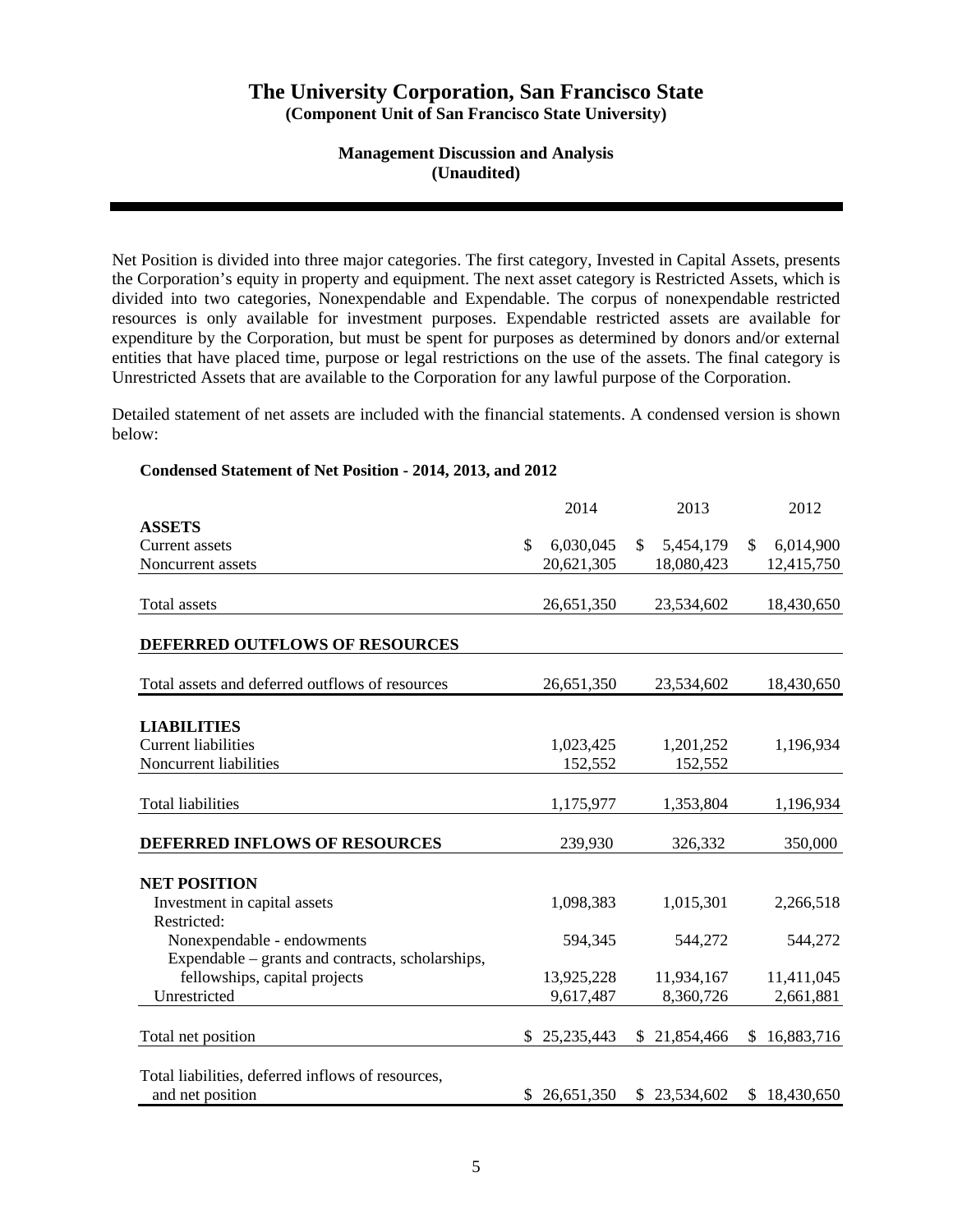## **Management Discussion and Analysis (Unaudited)**

#### **Assets**

In fiscal year 2014 current assets increased by approximately \$576,000 11%. This increase was attributed to an increase in short term investments due to distribution of holdings. Cash and cash equivalents decreased by approximately \$363,000 during 2014 over 2013 as a result of the Corporation holding less cash due to increased cash flow management.

Noncurrent assets increased by approximately \$2,541,000 14%. The increase in noncurrent assets is mainly attributed to the distribution of investment holdings between current assets and nonconcurrent assets. The Corporation's fair value in alternative investments with the Foundation also increased during 2014 by approximately \$337,000.

Unearned chargebacks receivable remained the same for fiscal year 2014 and 2013 as no redemptions were received regarding the chargebacks related to Franciscan Shops.

In fiscal year 2013 current assets decreased by approximately \$561,000 (-9%). The decrease was mainly attributed to a decrease in short term investments.

#### **Liabilities**

In fiscal year 2014, current liabilities saw a decrease over 2013 of approximately \$178,000. This decrease in accounts payables was due to paying more invoices before year-end closing and thereby reducing accrued payables.

Deferred inflows of resources decreased over 2013 by approximately \$86,000 (-26%) primarily due to recognizing the current revenue attributed to Follett Higher Education Group, Inc. (Follett) one-time payment.

In fiscal year 2013, current liabilities were relatively flat over 2012 by approximately \$4,000. This increase was mainly attributed to an increase in accrued payables due to new operations in 2013 and offsetting decrease in payables to related parties.

#### **Net Position**

As of June 30, 2014, total net position was \$25,235,443 which is an increase of approximately \$3,381,000 15% from the previous year. The increase is primarily attributed to an increase in non-operating revenues of approximately \$1,686,000 which is comprised primarily of investment income.

As of June 30, 2013, total net position was \$21,854,466 which is an increase of approximately \$4,971,000 29% from the previous year. The increase is primarily attributed to transfer of assets from the Franciscan Shop of approximately \$4,282,000 and an increase in revenues over expenses of \$1,833,000, net of a transfer of assets to the University of \$1,145,000.

Further discussion of the Corporation's revenue and expenses under result of operations will highlight the changes that contributed to the overall fluctuation in operating results.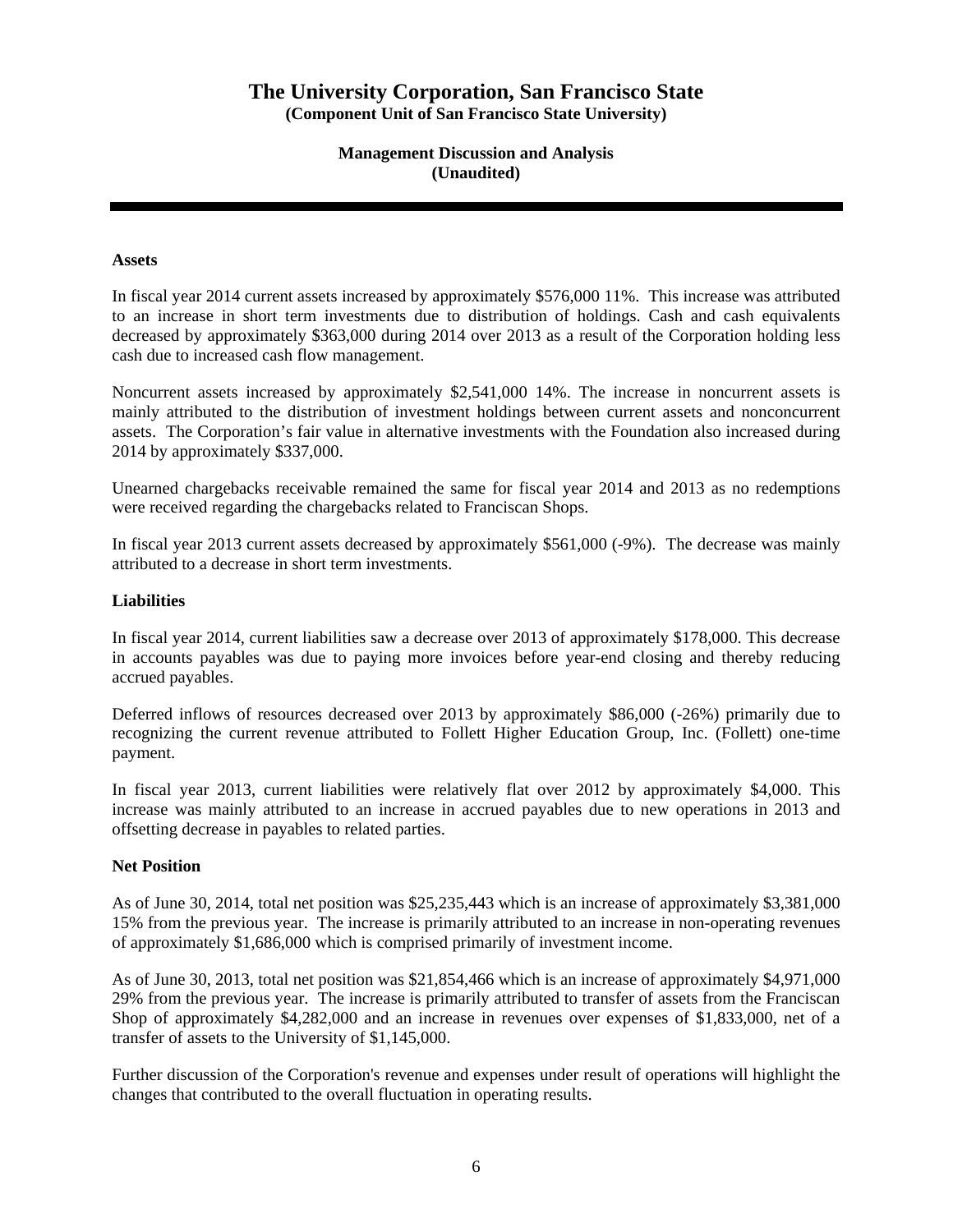## **Management Discussion and Analysis (Unaudited)**

#### **Results of Operations**

The Statement of Revenues, Expenses and Changes in Net Position presents the Corporation's operating results, as well as the nonoperating revenues and expenses. Operating revenues primarily includes grants, contracts, retail operations and program revenue. Gifts and investment income, is classified as prescribed by GASB. Net nonoperating revenues or expenses are an integral component in determining the increase or decrease in net position.

Detailed statement of Revenues, Expenses, and Changes in Net Position for the years ended June 30, 2014 and 2013 is included in the financial statements.

#### **Condensed Statement of Revenues, Expenses and Changes in Net Position**

#### **For the years ended June 30, 2014, 2013 and 2012**

|                                               | 2014            | 2013                       | 2012                      |
|-----------------------------------------------|-----------------|----------------------------|---------------------------|
| <b>Operating Revenues (Expenses):</b>         |                 |                            |                           |
| Revenues                                      | \$<br>8,478,667 | 9,559,437<br><sup>\$</sup> | 7,464,321<br>$\mathbb{S}$ |
| Expenses                                      | (10, 016, 887)  | (10,959,717)               | (9,597,426)               |
| <b>Operating loss</b>                         | (1,538,220)     | (1,400,280)                | (2, 133, 105)             |
| Nonoperating Revenues (Expenses):             |                 |                            |                           |
| Contributions                                 | 2,951,233       | 2,817,820                  | 3,756,012                 |
| Investment return                             | 2,168,531       | 1,000,683                  | 365,137                   |
| Transfers to the University                   | (200, 564)      | (585, 319)                 | (455,980)                 |
| <b>Total Nonoperating Revenues (Expenses)</b> | 4,919,197       | 3,233,184                  | 3,665,169                 |
| Change in Net Position                        | 3,380,977<br>\$ | 1,832,904<br>\$.           | 1,532,064<br>\$.          |
|                                               |                 |                            |                           |
| <b>Transfer from Franciscan Shops</b>         |                 | 4,282,467                  |                           |
| Transfer of assets to the University          |                 | (1,144,621)                |                           |

#### **OPERATING REVENUES**

#### **Retail, Program, Grants, and Contracts Revenue**

The Corporation received less grants and contracts as more grants have been awarded directly to San Francisco State University. For fiscal year 2014 grants and contract revenue continued to decrease over fiscal year 2013 by approximately \$47,000. For fiscal year 2013, grants and contracts revenue decreased approximately \$641,000. As Grants and Contracts revenue has decreased the Corporation's program revenue continued to decrease.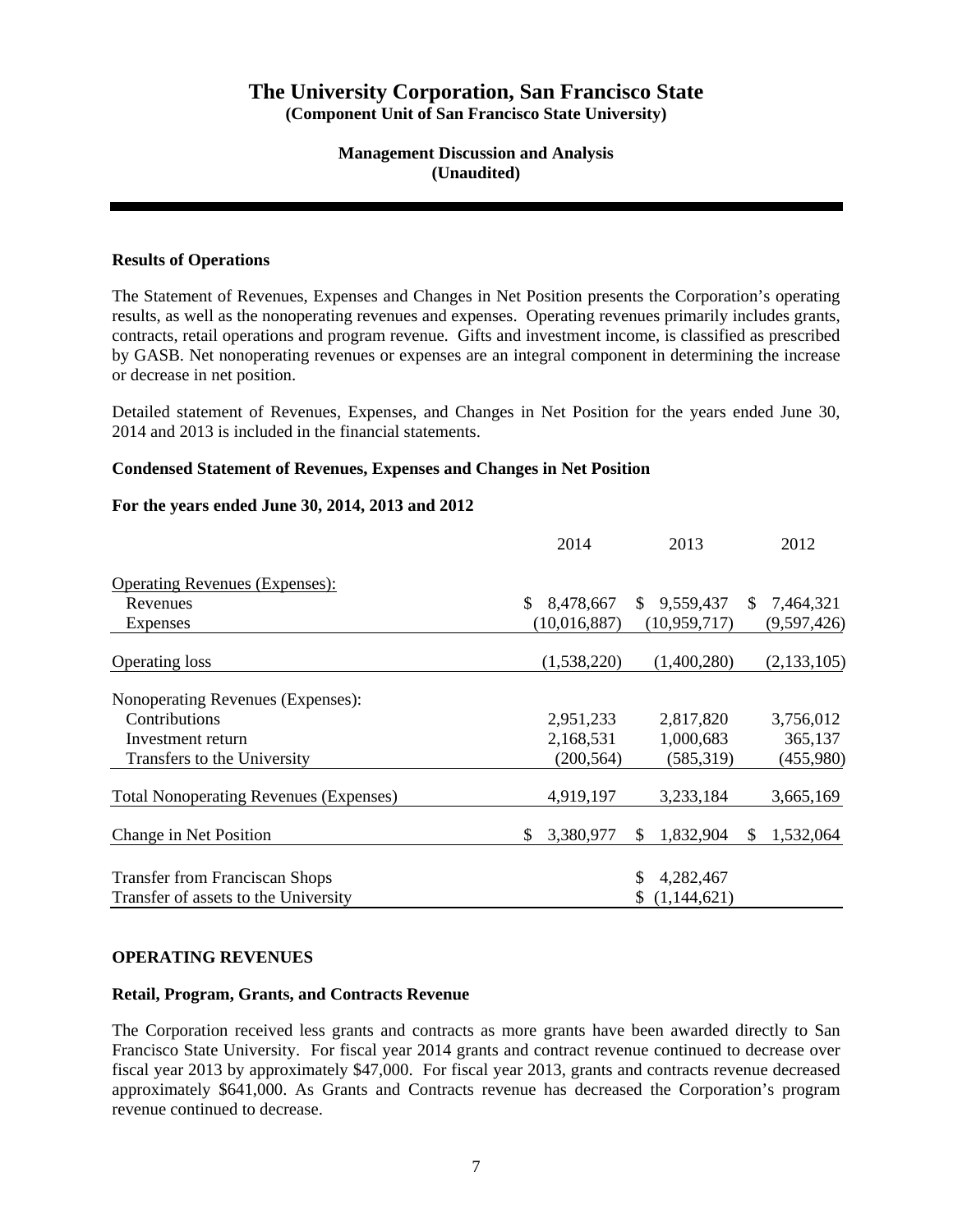## **Management Discussion and Analysis (Unaudited)**

Program revenues are the function of the many projects administered by the Corporation which must be self-supporting. Program revenue consists mainly of revenue received to support campus programs, and student scholarships. Whirlwind Wheelchair program revenue continued to decrease in 2014 by approximately \$1,000,000. Program revenue was down substantially in 2014 as the Whirlwind Wheelchair program sales activity decreased due to the program terminating its operations under the Corporation in 2014 and all program activity will cease as of June 30, 2014.

The Corporation's self-operating vending projects are a component of retail revenue. The Corporation added a new self-operating vending project, Shop 24 an automated 24-hour vending machine. Shop 24 generated project revenue of approximately \$158,000 in fiscal year 2014. During 2014 the Corporation's other self-operating retail operations were down slightly from the previous year by approximately \$45,000. The Corporation's commission revenue earned from its contract with Follett to manage the SFSU Bookstore decreased also during 2014 due to their decreasing sales by approximately \$94,000.

Transfers received from endowments increased approximately \$262,000 and \$143,000 in 2014 and 2013, respectively, which are part of operating revenues.

During 2013, program, grants and contract revenue increased approximately \$2,095,000 which was primarily attributed to an increase in retail revenue of approximately \$3,330,000 offset by decrease program revenue of approximately \$116,000 and a decrease in grants and contract revenue of \$640,000. Although program, grants and contract revenue increased, the Wheelchair program revenue decreased approximately \$217,000 due to manufacturing challenges during the year which slowed production.

Indirect costs from grants, contracts and campus programs were eliminated against revenue as not to double count the total revenue and expenses. Indirect costs incurred for grants, contracts and campus programs as of June 30, 2014 and 2013 were \$340,653 and \$371,178, respectively.

#### **Rental Income**

Rental income is comprised mainly of food vending tenants and the fitness facility located on campus. Rental income decreased in fiscal year 2014 by approximately \$52,000 over the previous year. The rental income decrease was primarily due to Enterprise rental car ending its lease with the Corporation in November 2013, Patelco ATMs ending its lease in June 2013 and new vendor US Bank starting its operations in January 2014 at which time the rent commenced. Rental income increased in fiscal year 2013 by approximately \$55,000 over the previous year. Rental income increased primarily due to the Corporation operating the food trucks for a full year and Peet's Coffee and Tea placed in operation in fiscal year 2013. Tenant rents are increased based on the consumer price index (CPI) which is reviewed annually.

#### **Other Revenue**

During fiscal year 2014 other revenue decreased by approximately \$78,000 (-47%) due to the Corporation receiving a refund of approximately \$70,000 in fiscal year 2013 from the IRS for bond tax refund which was not a reoccurring event and Whirlwind Wheelchairs domestic sales were approximately \$36,000 less than fiscal year 2013 due to the winding down of its operations during fiscal year 2014.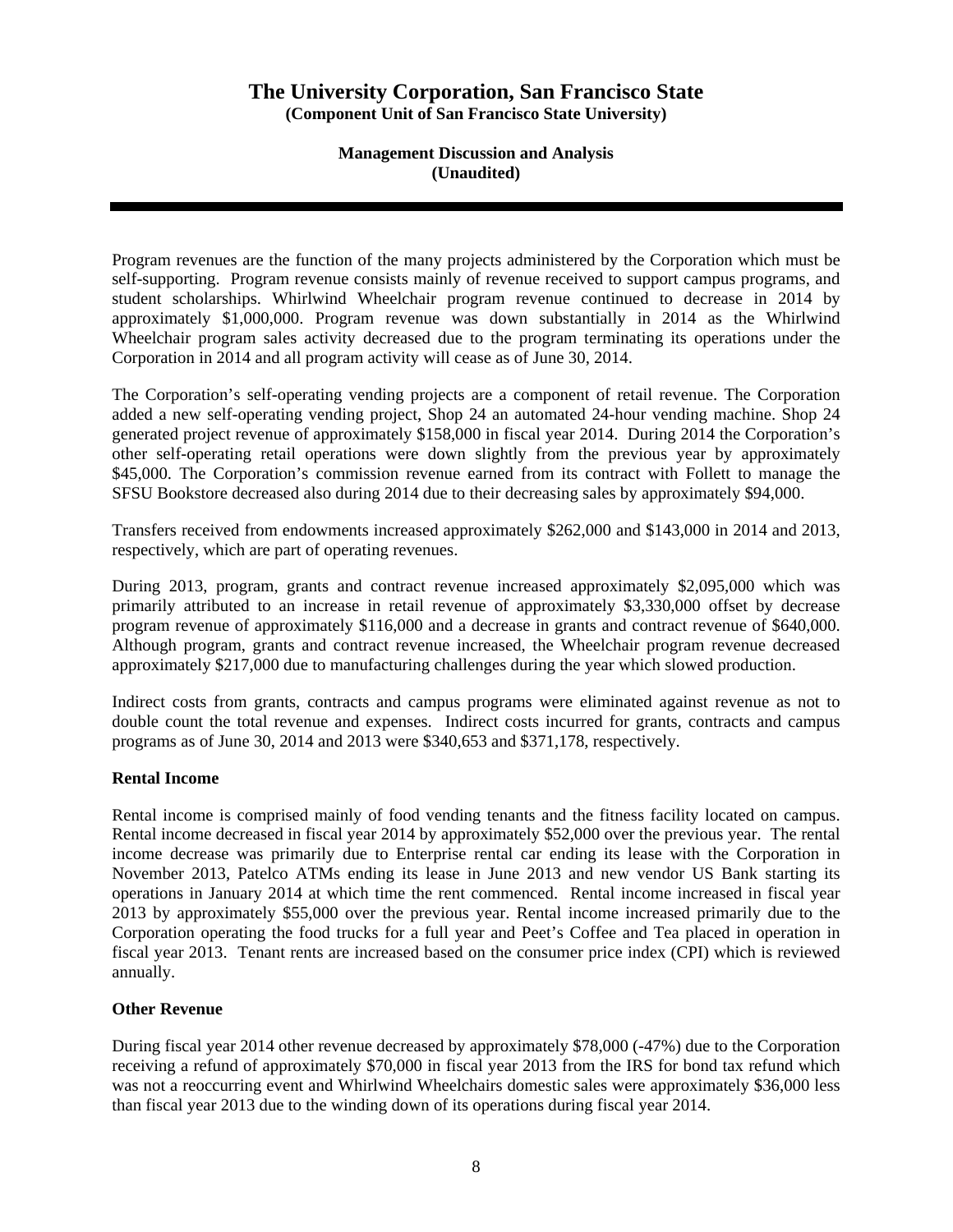**Management Discussion and Analysis (Unaudited)** 

#### **OPERATING EXPENSES**

#### **Operating Expenses**

Operating expenses are tied to the use of funds from grants, contracts, donations, program revenue, retail operations, transfers and other miscellaneous sources.

Operating expenses decreased in fiscal year 2014 by approximately \$943,000 (-9%). Indirect cost from grants, contracts and campus programs were eliminated against revenue as not to double count the total revenue and expenses. Indirect costs incurred for grants and contracts, campus programs and endowment were \$329,000. Expenses related to grants and contracts increased by approximately \$3,000 during 2014 even as grant activity continued to decrease. Scholarship expense increased over prior year by approximately \$120,000 (12%) as more scholarships were given out to students during 2014. Retail expenses decreased by approximately \$301,000 due the retail operations not replacing a few positions when they became vacant and running the two convenient stores and copy center efficiently during peak times during the school year with student staff and a fewer permanent staff. The Corporation did give a cost of living increase to its staff working under the self-operations. Retail expenses also include costs associated with the space related to these operations. The Corporation has a lease with the Student Center, for the retail stores and the bookstore.

Operating expenses increased in fiscal year 2013 by approximately \$1,362,000 (14%). Indirect cost from grants, contracts and campus programs were eliminated against revenue as not to double count the total revenue and expenses. Indirect costs incurred for grants and contracts, campus programs and endowment were \$371,178. Expenses related to grants and contracts decreased during 2013 as grant activity decreased. Scholarship expense decreased over prior year by approximately \$113,000 as less scholarships were given out to students during 2013.

#### **NON-OPERATING REVENUES AND EXPENSES**

#### **Contributions**

Contributions are recognized as revenue when they are verifiable, measurable, probable of collection, and the Corporation has met all time and eligibility requirements. Contributions increased during fiscal year 2014 over the prior year by approximately \$133,000 (5%). The increase was mainly attributed to increase of contributions for campus programs and scholarships for various programs administered under the Corporation. There was an increase in pledge receivables for 2014 for campus programs which contributed to an increase in contributions during the fiscal year.

Contributions decreased during fiscal year 2013 over the prior year by approximately \$938,000 (-25%). The decrease was mainly attributed to reduction of contributions for scholarships of approximately \$800,000.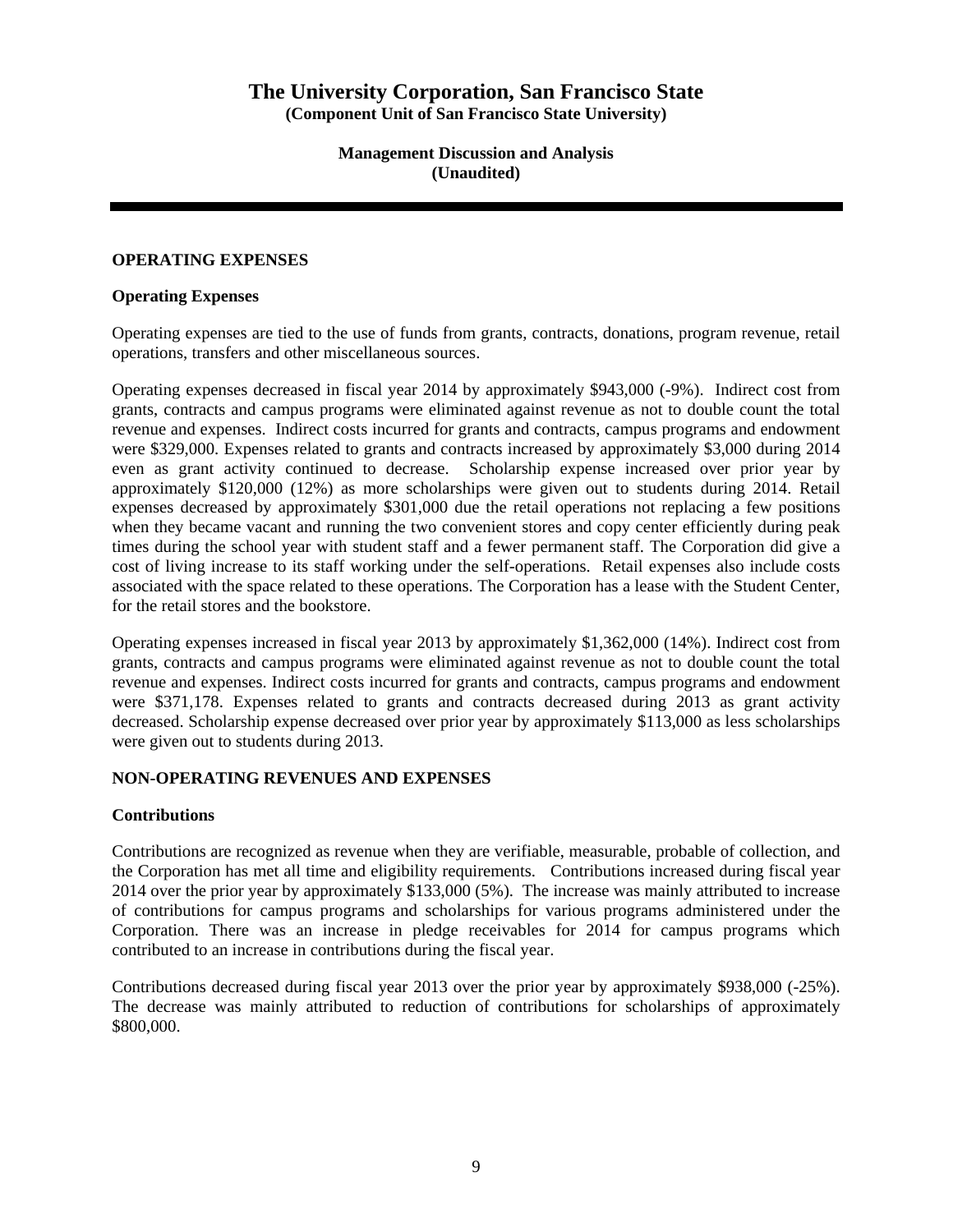## **Management Discussion and Analysis (Unaudited)**

#### **Investment Return**

Fiscal year 2014 saw an increase in investment returns as a result of the market continuing its bullish trend for most of the year in addition to investments transferred during fiscal year 2013 from Franciscan Shops which were invested for the entire year during fiscal year 2014. The investment return increased approximately \$1,168,000 (117%) over the previous year.

Fiscal year 2013 saw an increase in investment returns as a result of the market being bullish for most of the year. The investment return increased approximately \$636,000 (174%) over the previous year.

#### **SIGNIFICANT ITEMS**

In fiscal year 2015, the Corporation will continue expanding its retail and vending operations offered to the campus. The Corporation will be taking over all the food vendors currently in the Student Center beginning July 1, 2014. The Corporation will become the lessor for 12 food and bankv vendors. With this change the Corporation will handle all vending on campus except for the food serves offered under SFSU Housing. This change is a result of the Student Center, the auxiliary who previously managed the relationship with the vendors in the Student Center and the building as the lessor, operating agreement will not be renewed with the campus beyond June 30, 2014.

The Corporation will be branding all of its vending services and retail operations under the Gator Group umbrella as these offerings are marketed to the campus.

Investment income is an important revenue source for the Corporation's unrestricted funds. The last quarter of the fiscal year the world market continued showing growth. The beginning of 2015 fiscal year has been fairly flat from the end of the fiscal year.

We believe all other significant items have already been disclosed and either they do not have a significant effect on future operations, or these effects have already been included in the current financial statements.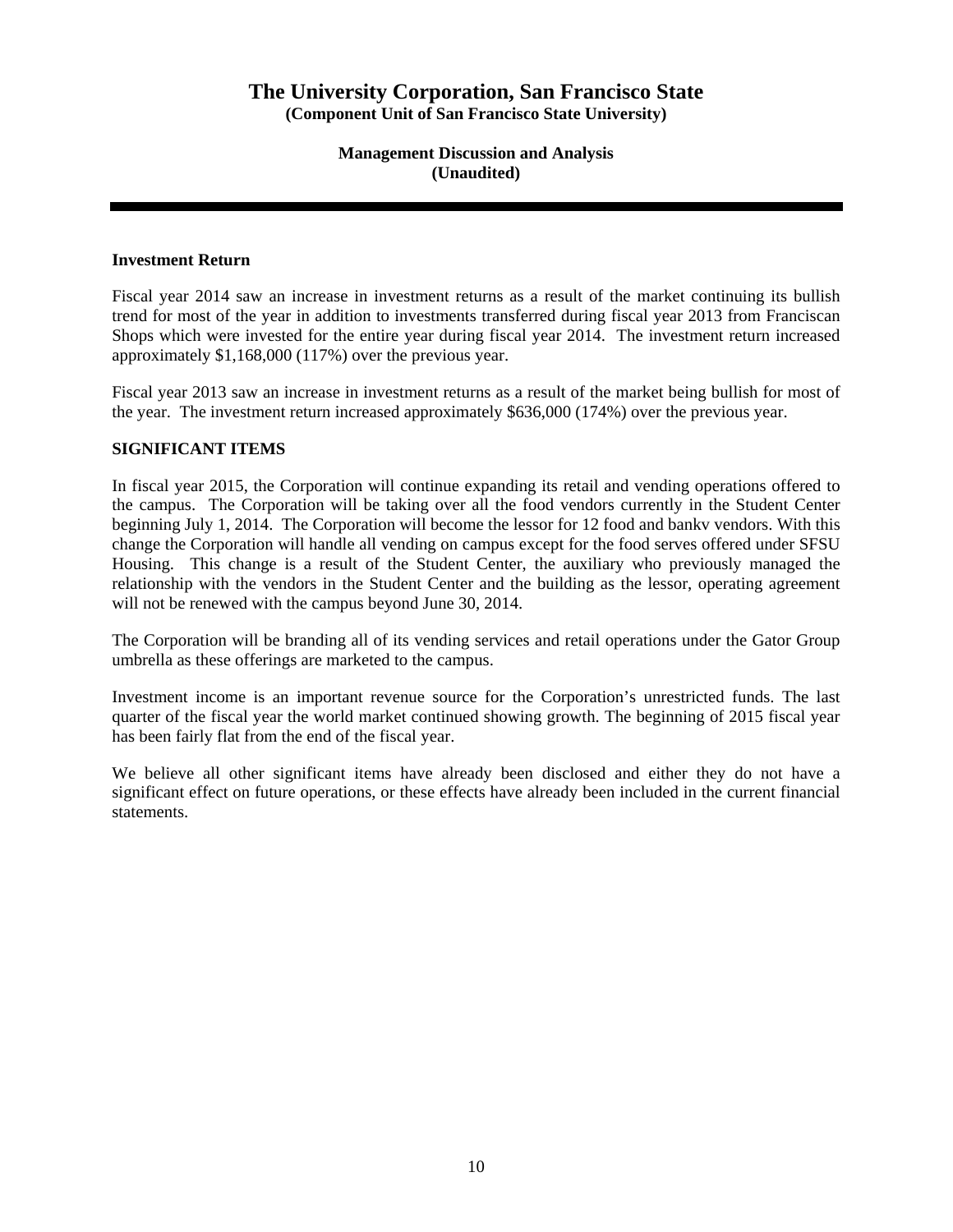#### **Statement of Net Position**

| June 30,                                                          | 2014             | 2013             |
|-------------------------------------------------------------------|------------------|------------------|
| <b>Assets</b>                                                     |                  |                  |
| <b>Current Assets:</b>                                            |                  |                  |
| Cash and cash equivalents                                         | \$<br>466,933    | \$<br>830,031    |
| Investments, unrestricted                                         | 4,939,306        | 3,679,854        |
| Pledges receivable                                                | 288,350          | 386,997          |
| Accounts receivable, net                                          | 304,617          | 378,946          |
| Prepaid expenses and other assets                                 | 30,839           | 178,351          |
| Total current assets                                              | 6,030,045        | 5,454,179        |
| <b>Noncurrent Assets:</b>                                         |                  |                  |
| Pledges receivable, net                                           | 386,411          | 427,500          |
| Unearned chargebacks receivable                                   | 152,552          | 152,552          |
| Investments:                                                      |                  |                  |
| Unrestricted                                                      | 16,403,768       | 14,292,607       |
| Receivable from SF State University Foundation                    | 1,985,846        | 1,648,191        |
| Restricted                                                        | 594,345          | 544,272          |
| Capital assets, net                                               | 1,098,383        | 1,015,301        |
| Total noncurrent assets                                           | 20,621,305       | 18,080,423       |
| Total assets                                                      | 26,651,350       | 23,534,602       |
| <b>Deferred Outflows of Resources</b>                             |                  |                  |
|                                                                   |                  |                  |
| Total assets and deferred outflows of resources                   | \$<br>26,651,350 | \$<br>23,534,602 |
|                                                                   |                  |                  |
| <b>Liabilities</b>                                                |                  |                  |
| <b>Current Liabilities:</b>                                       |                  |                  |
| Accounts payable                                                  | \$<br>535,316    | \$<br>727,060    |
| Accrued salaries and benefits payable                             | 171,771          | 169,919          |
| Accrued compensated absences                                      | 55,989           | 85,168           |
| Payable to related parties                                        | 260,349          | 219,105          |
| Total current liabilities                                         | 1,023,425        | 1,201,252        |
|                                                                   |                  |                  |
| <b>NonCurrent Liabilities:</b>                                    |                  |                  |
| Unearned chargebacks payable                                      | 152,552          | 152,552          |
| Total noncurrent liabilities                                      | 152.552          | 152.552          |
| <b>Deferred Inflows of Resources</b>                              | 239,930          | 326,332          |
| <b>Net Position:</b>                                              |                  |                  |
| Invested in capital assets                                        | 1,098,383        | 1,015,301        |
| Restricted for:                                                   |                  |                  |
| Nonexpendable - endowments                                        | 594,345          | 544,272          |
| Expendable - grants and contracts, scholarships, fellowships,     |                  |                  |
| capital projects                                                  | 13,925,228       | 11,934,167       |
| Unrestricted                                                      | 9,617,487        | 8,360,726        |
| Total net position                                                | 25, 235, 443     | 21,854,466       |
| Total liabilities, deferred inflows of resources and net position | \$<br>26,651,350 | \$<br>23,534,602 |
|                                                                   |                  |                  |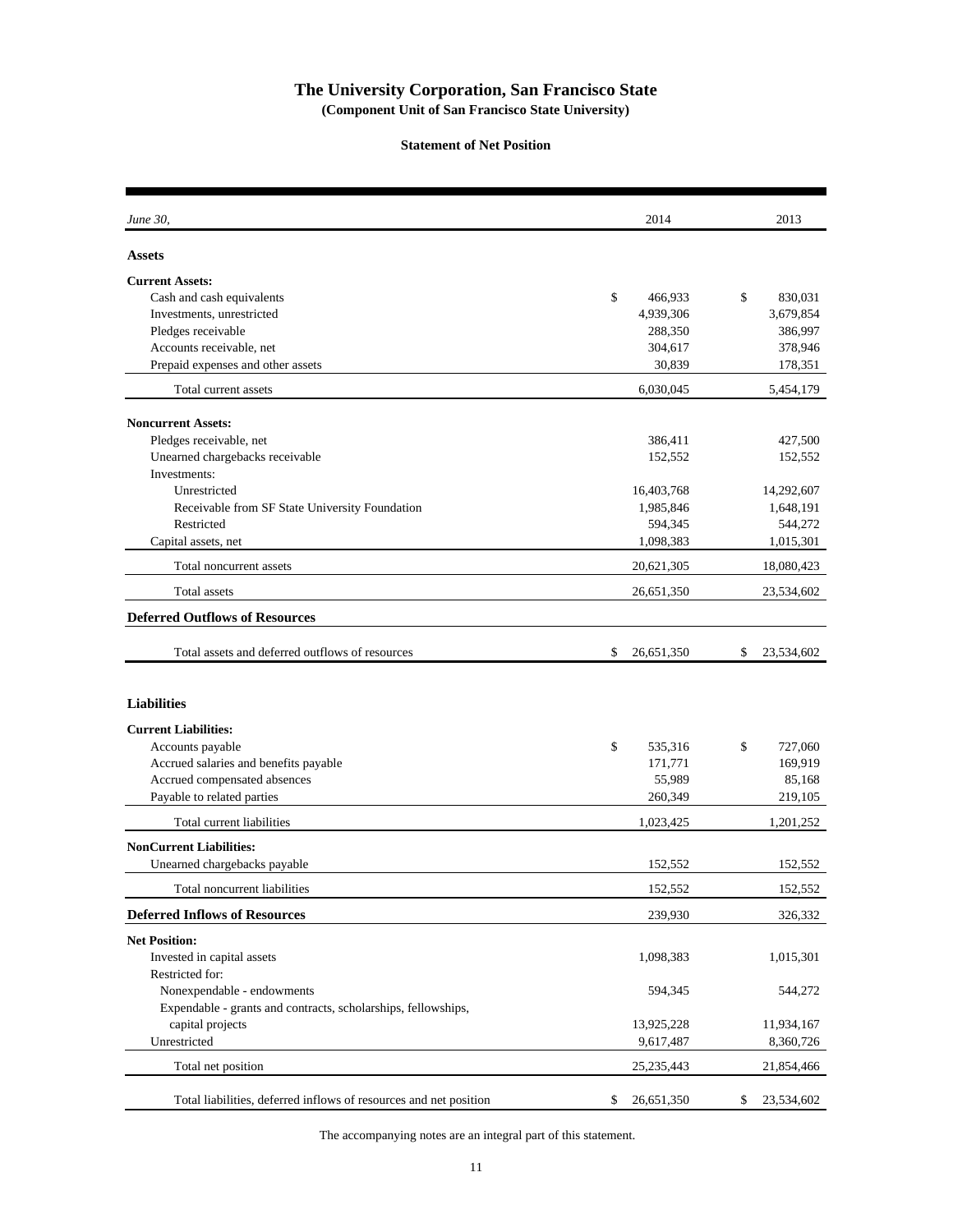#### **Statement of Revenues, Expenses and Changes in Net Position**

| Year Ended June 30,                                         | 2014               | 2013             |
|-------------------------------------------------------------|--------------------|------------------|
| <b>Operating Revenues:</b>                                  |                    |                  |
| Grants and contract revenue                                 | \$<br>992,628      | \$<br>1,039,948  |
| Program revenue                                             | 2,362,409          | 3,104,823        |
| Retail revenue                                              | 2,914,971          | 3,338,037        |
| Programs funded by related parties                          | 1,681,509          | 1,419,952        |
| Rental income                                               | 438,643            | 490,537          |
| Other revenues                                              | 88,507             | 166,140          |
| Total operating revenues                                    | 8,478,667          | 9,559,437        |
| <b>Operating Expenses:</b>                                  |                    |                  |
| Grants and contracts                                        | 1,051,569          | 1,109,808        |
| Campus programs                                             | 3,846,365          | 4,852,888        |
| Rental expenses                                             | 8,201              | 7,054            |
| Student scholarships                                        | 1,161,011          | 1,041,025        |
| Management and general                                      | 1,652,492          | 1,392,824        |
| Retail expenses                                             | 2,094,417          | 2,395,764        |
| Depreciation                                                | 202,832            | 160,354          |
| Total operating expenses                                    | 10,016,887         | 10,959,717       |
| <b>Operating loss</b>                                       | (1,538,220)        | (1,400,280)      |
| <b>Nonoperating Revenues (Expenses):</b>                    |                    |                  |
| Contributions                                               | 2,951,233          | 2,817,820        |
| Investment return                                           | 2,168,528          | 1,000,683        |
| Transfer to San Francisco State University                  | (200, 564)         | (585, 319)       |
| Net nonoperating revenues (expenses)                        | 4,919,197          | 3,233,184        |
| <b>Change in Net Position</b>                               | 3,380,977          | 1,832,904        |
| Net Position, beginning of the year                         | 21,854,466         | 16,883,716       |
| <b>Transfer of net assets from Franciscan Shops</b>         |                    | 4,282,467        |
| <b>Transfer of assets to San Francisco State University</b> |                    | (1,144,621)      |
| Net Position, end of the year                               | \$<br>25, 235, 443 | \$<br>21,854,466 |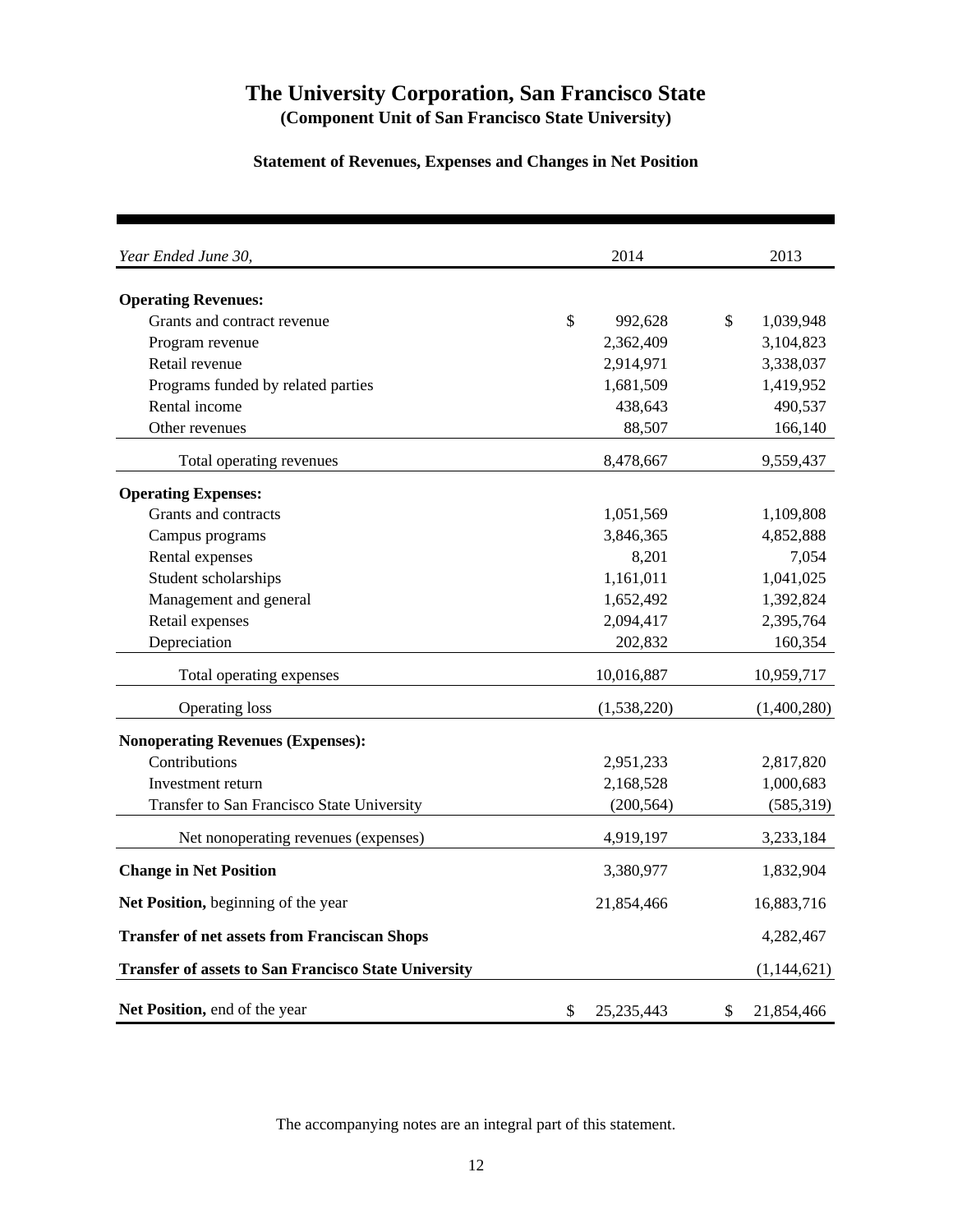#### **Statement of Cash Flows**

| Year Ended June 30,                                              | 2014            | 2013            |
|------------------------------------------------------------------|-----------------|-----------------|
| <b>Cash Flows from Operating Activities:</b>                     |                 |                 |
| Receipts from programs                                           | \$<br>8,079,180 | \$<br>9,919,148 |
| Rent receipts                                                    | 438,643         | 490,537         |
| Payments to suppliers                                            | (6,355,970)     | (7, 121, 365)   |
| Payments to employees for services                               | (2,327,389)     | (2,656,325)     |
| Scholarships to students                                         | (1,161,011)     | (1,041,025)     |
| Other                                                            | 88,507          | 166,142         |
| Net cash used by operating activities                            | (1,238,040)     | (242, 888)      |
| <b>Cash Flows from Noncapital Financing Activities:</b>          |                 |                 |
| Donations received                                               | 2,951,233       | 2,817,820       |
| Transfer to San Francisco State University                       | (200, 564)      | (585, 319)      |
| <b>Donation from Franciscan Shops</b>                            |                 | 4,282,467       |
| Net cash provided by noncapital financing activities             | 2,750,669       | 6,514,968       |
| <b>Cash Flows from Capital and Related Financing Activities:</b> |                 |                 |
| Capital asset additions                                          | (83,083)        | (53,758)        |
| Net cash used by capital and related financing activities        | (83,083)        | (53,758)        |
| <b>Cash Flows from Investing Activities:</b>                     |                 |                 |
| Proceeds from sales and maturities of investments                | 13,775,555      | 9,875,787       |
| Purchase of investments                                          | (17, 736, 727)  | (16,601,692)    |
| Investment income                                                | 2,168,528       | 1,000,683       |
| Net cash used by investing activities                            | (1,792,644)     | (5,725,222)     |
| <b>Net Change in Cash and Cash Equivalents</b>                   | (363,098)       | 493,100         |
| Cash and Cash Equivalents, beginning of year                     | 830,031         | 336,931         |
| Cash and Cash Equivalents, end of year                           | \$<br>466,933   | \$<br>830,031   |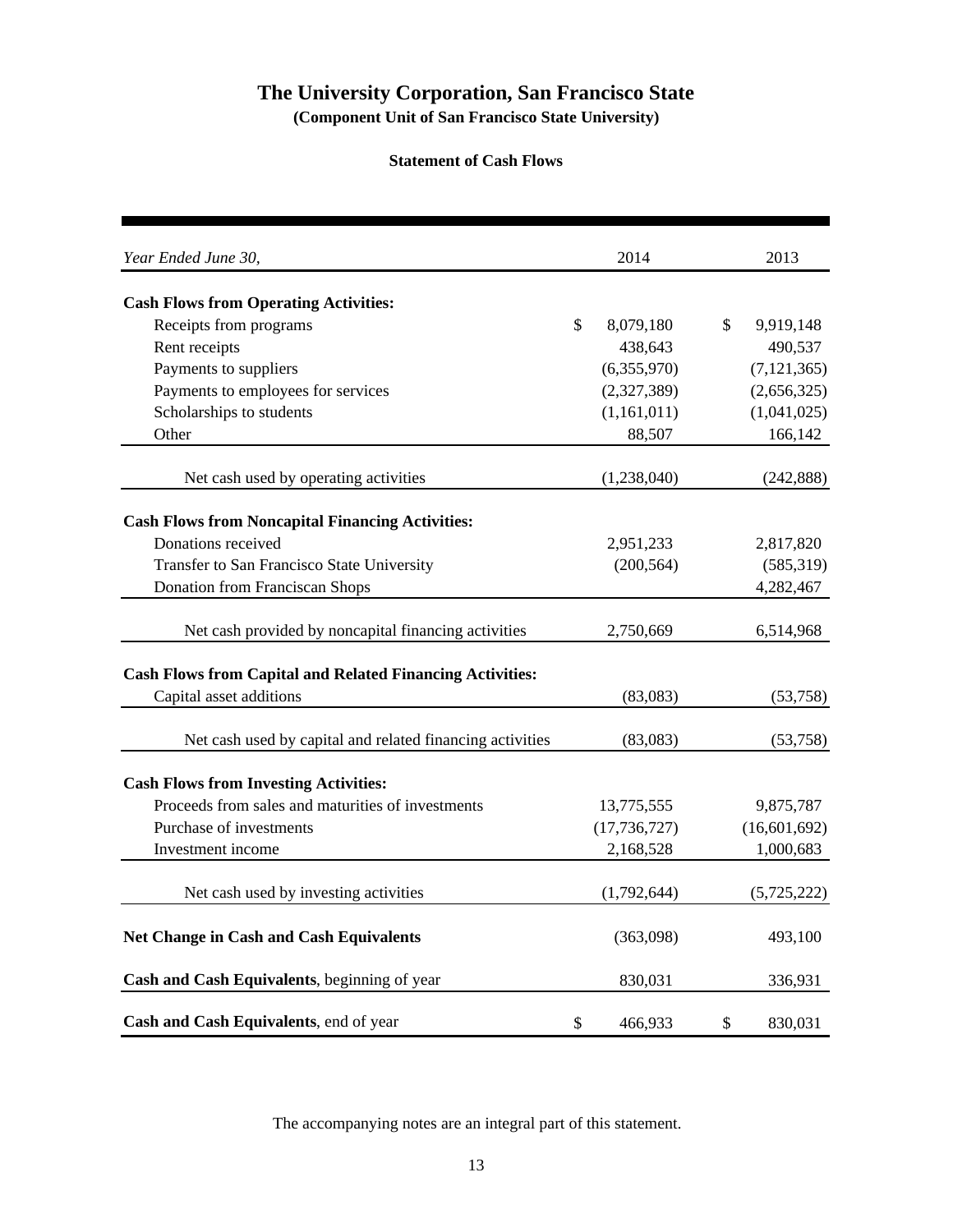# **The University Corporation, San Francisco State**

**(Component Unit of San Francisco State University)**

#### **Statement of Cash Flows (continued)**

| June 30,                                                                                          |    | 2013        |                    |
|---------------------------------------------------------------------------------------------------|----|-------------|--------------------|
| <b>Reconciliation of Operating Loss to Net Cash</b><br><b>Flows Used by Operating Activities:</b> |    |             |                    |
| <b>Operating loss</b>                                                                             | \$ | (1,538,220) | \$<br>(1,400,280)  |
| Adjustments to reconcile operating loss to net cash<br>flows used by operating activities:        |    |             |                    |
| Depreciation<br>Changes in assets and liabilities:                                                |    | 202,832     | 160,354            |
| Accounts receivable and pledges receivable<br>Other receivable                                    |    | 210,649     | 844,739<br>350,000 |
| Prepaid expenses and other assets                                                                 |    | 147,512     | (178, 351)         |
| Accounts payable                                                                                  |    | (40, 686)   | 306,932            |
| Deferred inflows of resources                                                                     |    | (86, 402)   | (23, 668)          |
| Payable to related parties                                                                        |    | (115,278)   | (350, 137)         |
| Accrued salaries and benefits payable                                                             |    | 10,732      | 34,049             |
| Accrued compensated absences                                                                      |    | (29, 179)   | 13,474             |
| Total adjustments                                                                                 |    | 300,180     | 1,157,392          |
| Net cash used by operating activities                                                             | \$ | (1,238,040) | \$<br>(242, 888)   |
| <b>Supplemental Disclosures of Cash Flow Activity:</b><br>Non-cash activity:                      |    |             |                    |
| Transfer of Assets to San Francisco State University                                              | \$ | (91.688)    | \$<br>(1,144,621)  |

Donations of stock received <br>\$ 203,016 \$ 63,434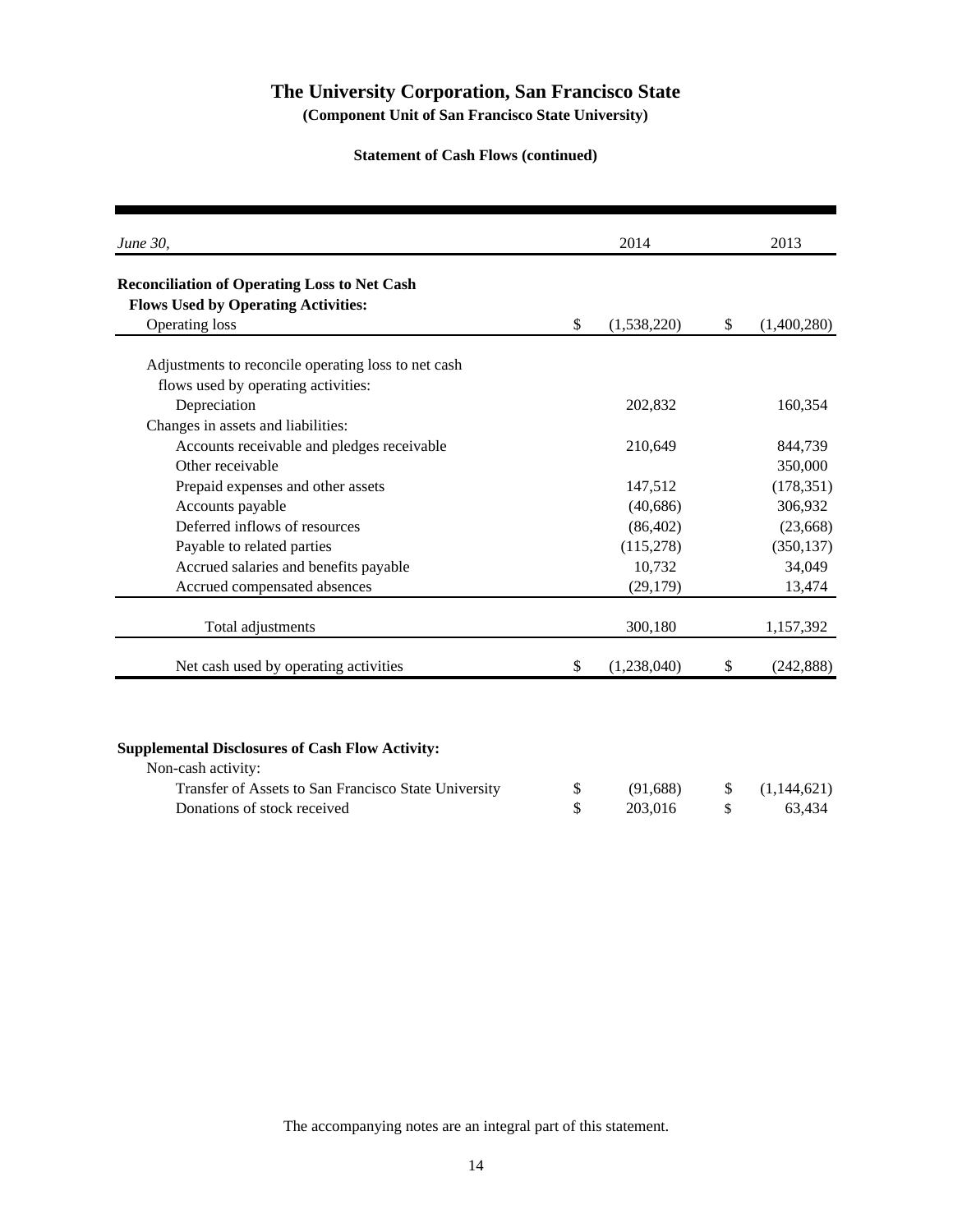#### **Notes to Financial Statements**

#### **Note 1 - Organization:**

The University Corporation, San Francisco State (the Corporation), formerly the San Francisco State University Foundation, Inc., is a non-profit, tax-exempt California corporation. The Corporation serves as an auxiliary organization of San Francisco State University. The Corporation is a component unit of San Francisco State University (the University).

The Corporation was established in 1946 for the purpose of promoting and assisting the University through administration of educational projects, university research and development projects, commercial services and community outreach programs. The Corporation has grants, contracts and agreements with state, local and private agencies and organizations.

The Corporation, as of July 1, 2012 became the only member of the Franciscan Shops, a nonprofit member corporation. The Franciscan Shops, is formerly an auxiliary of the University; collectively "the Corporation". For 2014 and 2013, the financial statements of the Franciscan Shops have been incorporated into the financial statements of the Corporation.

#### **Note 2 - Summary of Significant Accounting Policies:**

#### a. Basis of Presentation

The basic financial statements required by GASB Statements number 34, 35 and 36 includes a Statement of Net Position, a Statement of Revenues, Expenses, and Changes in Net Position and a Statement of Cash Flows. As a component unit of a public institution, the Corporation has chosen to present its basic financial statements using the reporting model for special purpose governments engaged only in business-type activities. This model allows all financial information for the Corporation to be reported in a single column in each of the basic financial statements. In accordance with the business-type activities reporting model, the Corporation prepares its Statement of Cash Flows using the direct method.

The accompanying financial statements have been prepared using the economic resources measurement focus and the accrual basis of accounting in accordance with accounting principles generally accepted in the United States of America, as prescribed by GASB. Revenues are recorded when earned and expenses are recorded when a liability is incurred, regardless of the timing of related cash flows. Generally, grants, contributions, and similar items are recognized as revenue as soon as all eligibility requirements have been met.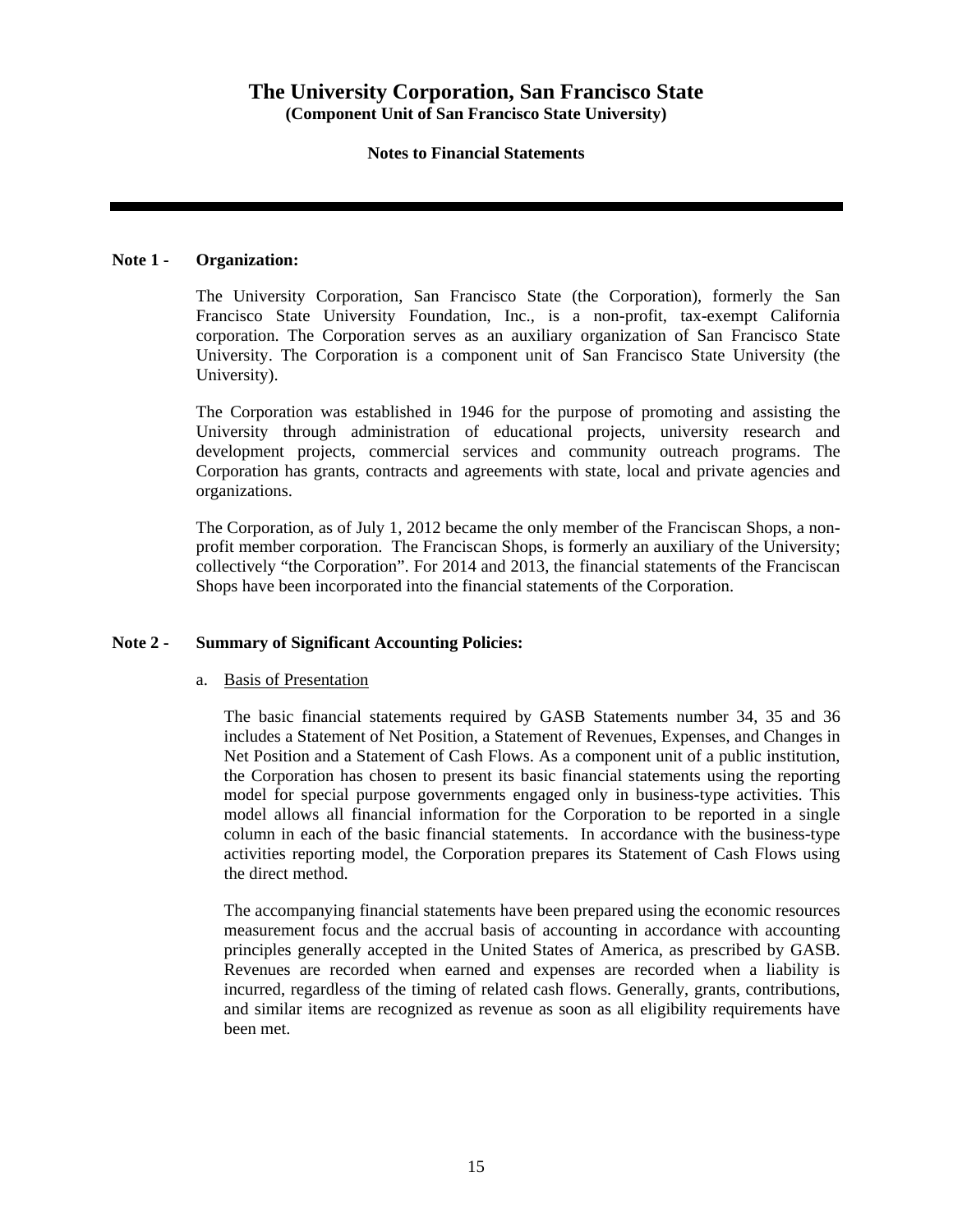#### **Notes to Financial Statements**

In accordance with GASB Statement No. 62, the Corporation has incorporated certain accounting and financial reporting guidance included in the Financial Accounting Standards Board (FASB) Statements and Interpretations, Accounting Principles Board Opinions, and Accounting Research Bulletins of the American Institute of Certified Public Accountants (AICPA) Committee on Accounting Procedure (collectively, referred to as the "FASB and AICPA pronouncements"), which were issued on or before November 30, 1989, and which do not conflict or contradict GASB pronouncements.

The Corporation considers assets to be current that can reasonably be expected, as part of its normal business operations, to be converted to cash and be available for liquidation of current liabilities within twelve months of the date of the Statement of Net Position. Liabilities that reasonably can be expected, as part of the Corporation's normal business operations, to be liquidated within twelve months of the date of the Statement of Net Position are considered to be current. All other assets and liabilities are considered to be non-current; with the exception of those amounts that are required to be reported as deferred outflows or inflows of resources. The Corporation follows GASB 63 and 65 provide guidance for reporting deferred outflows of resources, deferred inflows of resources, and net position in a statement of financial position and related disclosures. The standard defines deferred outflows or inflows of resources as transactions that result in the consumption or acquisition of net assets in one period that are applicable to future periods.

The Corporation's net assets are classified into the following categories:

- *Invested in capital assets*: Capital assets, net of accumulated depreciation.
- *Restricted, nonexpendable*: Net assets subject to externally imposed conditions that the Corporation retains in perpetuity. Net assets in this category consist of endowments.
- *Restricted, expendable*: Net assets subject to externally imposed conditions that can be fulfilled by the actions of the Corporation or by the passage of time. This category includes grants, contracts, scholarships and fellowships.
- *Capital Projects*: Net assets subject to externally imposed conditions whose restricted use is for capital projects which can be fulfilled by the actions of the Corporation.
- *Unrestricted*: This represents all unrestricted net assets. Unrestricted net assets may be designated for use by management or the Board of Directors. As of June 30, 2014 and 2013, the Corporation maintains operating and capital reserves of approximately, \$1,863,000 and \$1,179,000, respectively.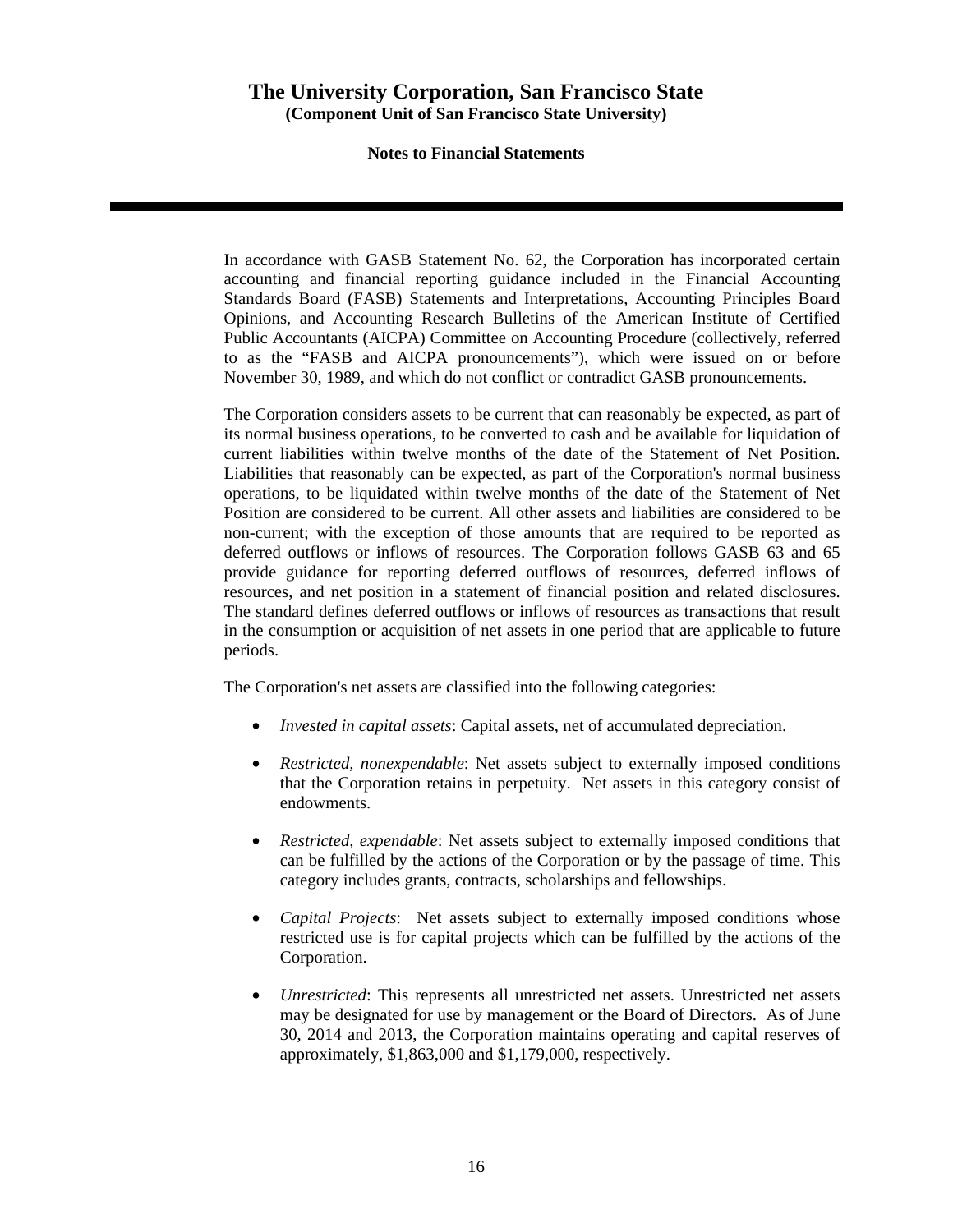#### **Notes to Financial Statements**

#### b. Cash and Cash Equivalents

Cash and cash equivalents consist of unrestricted cash, checking accounts, savings accounts and money market funds held outside of investment brokerage accounts with an original maturity date of three months or less.

Custodial credit risk - In the case of bank deposits, this is the risk that in the event of a bank failure, the Corporations deposits may not be returned. The Corporation does not have a formal policy addressing custodial credit risk for its bank deposits. Though the Corporation is not a government agency, the financial institutions, in which the Corporation makes its deposits, have collateralized the deposits in accordance with section 53601 et. Seq. of the California Government Code. Wells Fargo is a financial institution whereby Federal Deposit Insurance Corporation (FDIC) insures deposits. Deposits of more than the \$250,000 insured amount will be collateralized by the bank by pledging identifiable collateral according to statute. Periodically, throughout June 30, 2014 and 2013, the Corporation maintained balances in excess of the federally insured limits. .

#### c. Accounts Receivable, net

Accounts receivable include amounts due from special projects, business services, contracts and other receivables from San Francisco State University. Accounts receivable of \$304,617 and \$378,946 as of June 30, 2014 and 2013, respectively, are shown net of an allowance for uncollectible accounts.

#### d. Pledges Receivable

Unconditional promises of private gifts to the Corporation are recorded as pledges receivable and revenue in the year promised at the present value of expected cash flows. Unconditional promises to give that are expected to be collected in future years are recorded at fair value based upon the present value of their estimated future cash flows. Discounts are computed using estimated market rates. Amortization of the discounts is included in grants and contracts revenue. The pledge receivable discount at June 30, 2014 and 2013 is approximately \$20,522 and \$28,300, respectively. Conditional promises and intentions to pledge are recognized as receivables and revenue when the specific condition and/or eligibility and recognition requirement is met.

#### e. Investments

Investments are stated at fair value. The Corporation pools available resources into savings, management and investment accounts. Interest and dividends earned are allocated to the respective funds, net of fees, based on the ratio of a fund's invested resources to the total amount invested.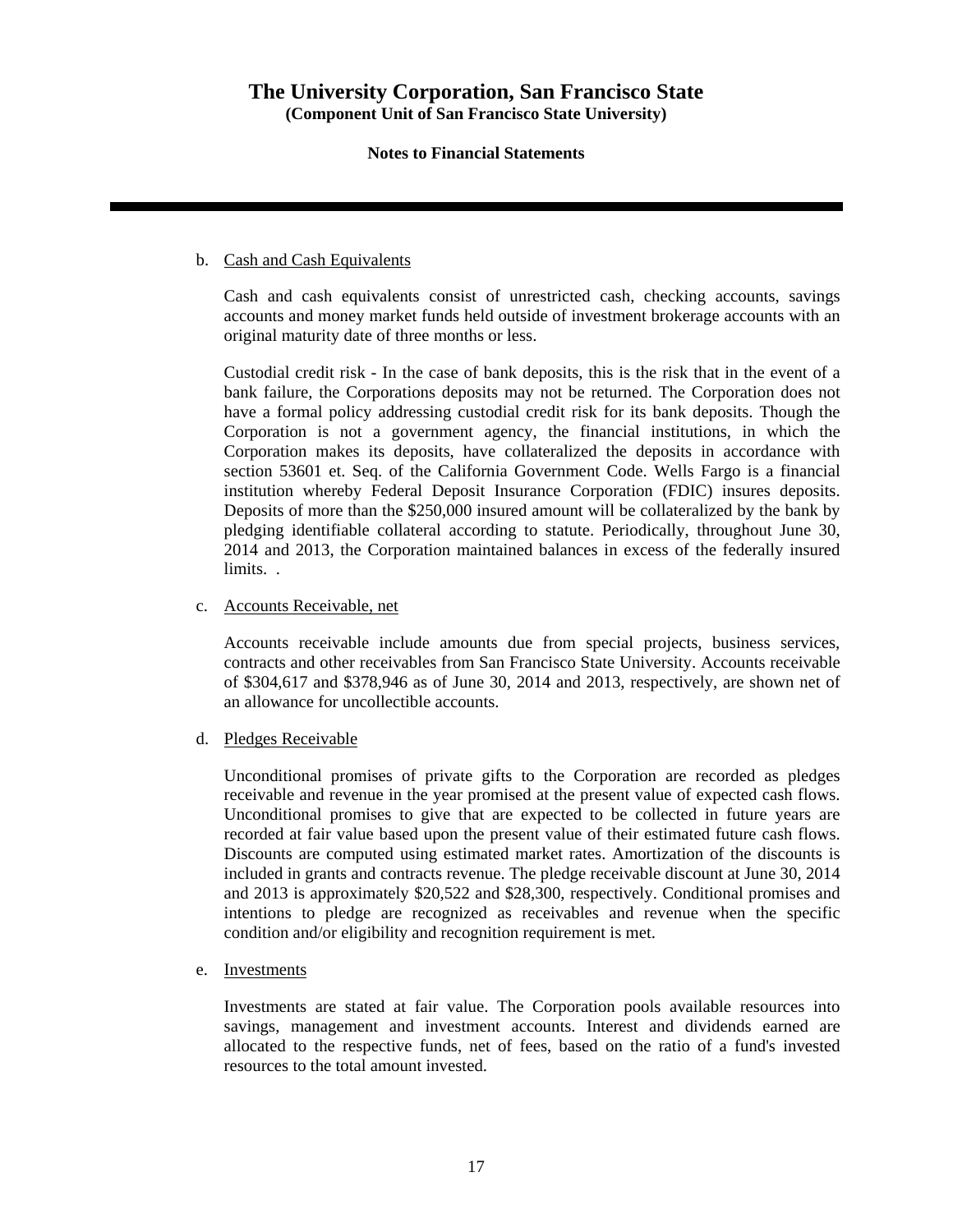#### **Notes to Financial Statements**

Investments in alternative investments are based upon fair values of the underlying assets as reported by the entities in their financial statements or as determined by the fund manager. In some cases the underlying assets are marketable securities with quoted market prices. In other situations, the underlying assets are not marketable and valuations are determined by the fund managers. Due to the inherent uncertainty of valuation of non-marketable and restricted investments, those estimated values may differ significantly from the values that would have been used had a ready market for the securities existed and the differences could be material. Additionally, these investments may have liquidity constraints, including lock up periods of a quarter or longer.

#### f. Restricted Investments

Investments made from donor restricted endowments are pooled with the Corporation's other investments. Any appreciation of such investments is tracked separately and recorded in unrestricted net assets as long as the donor has not restricted those earnings. The Uniform Prudent Management of Institutional Funds Act (UPMIFA) passed in July 2006 and adopted by California in 2008 which authorizes an institution to spend the amount it deems prudent considering the intent of the donor's intent, the purposes of the fund, and relevant economic factors. According to the Corporation's policy, up to 4% of the earnings may be distributed each year. Earnings available for distribution are identified as interest, dividends and realized gains and losses and are calculated quarterly based on the average daily balance of the portfolio.

The Corporation invests these funds to produce current income to meet spending needs, and to preserve the real value of the endowment principal. The Payout Policy Objective is interlinked with the Investment Objectives for the Total Fund and has been formulated in the context of the overarching goal for prudent management of endowments: to optimize the balance between preserving the real (after inflation) long-term purchasing power of the endowment principal with the need to make annual distributions to campus beneficiaries.

#### g. Capital Assets

Capital assets, which include property, leasehold improvements, and equipment, are stated at cost. Depreciation is computed using the straight-line method over the estimated useful lives of the assets, which range from five to ten years for equipment and ten to thirty years for buildings and related improvements. Property and equipment with a value of less than \$5,000 is not capitalized. Annually, the Corporation transfers ownership of the capital assets belonging to closed projects to the University, where appropriate. Transfers of capital assets purchased by the Corporation where Corporation projects request the transfer of those assets to the University. The net book value of transfers made to the University during the fiscal year ended June 30, 2014 amounted to \$91,688.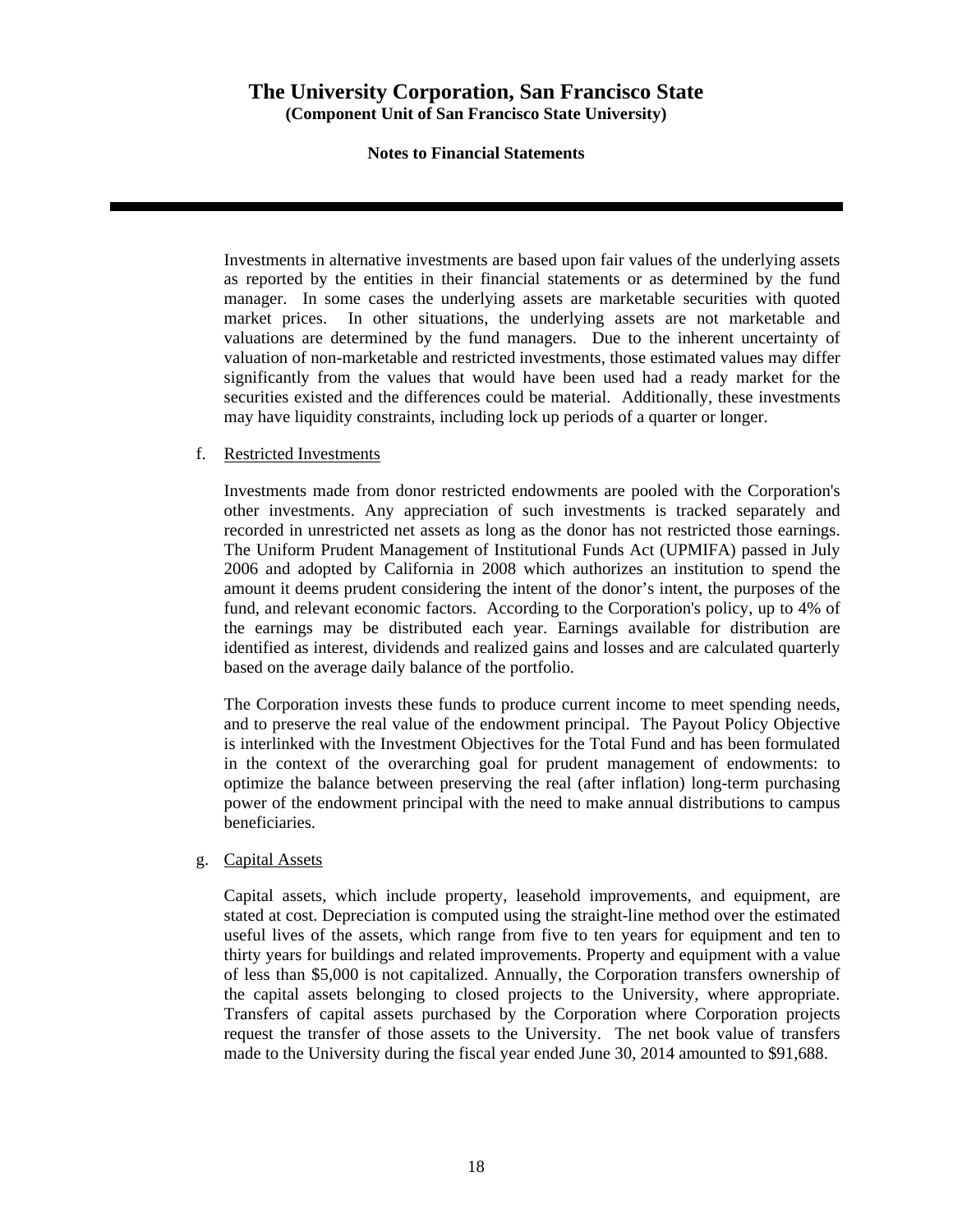#### **Notes to Financial Statements**

#### h. Compensated Absences

Employees accrue annual vacation leave based on length of service and job classification.

#### i. Revenue and Expenses

The Corporation classifies operating revenues into six categories: program revenue, grants and contracts, programs funded by related parties, retail revenue, rental income, and other revenues. Program revenue, grants and contracts, and programs funded is derived from program-specific grants and contracts and contributions arising from exchange transactions with federal, state, local, private foundations and individual contributions restricted for a particular program. Programs funded by related parties represent primarily revenue transferred from the San Francisco State University Foundation for scholarships and campus programs.

Retail revenue and expenses category includes revenue from the operation of two convenient stores, 24 hour automated vending machine and a copy center, the balance relates to commission revenue from the operator of the University's bookstore.

Rental Income is revenue generated from food vendors and commercial space leased to various corporations.

Other Revenues are revenues which are not required to be reported under program revenue or rental income.

Non-Operating revenue and expenses category includes revenue from restricted and unrestricted contributions where the restrictions have been met, and transfers. This category also includes investment returns which are net of administrative fees charged per the investment policy (such as, interest, dividends and net realized and unrealized gains and losses).

#### j. Use of Estimates

The preparation of financial statements, in conformity with accounting principles generally accepted in the United States of America, requires management to make estimates and assumptions that affect certain reported amounts and disclosures. Accordingly, actual results could differ from those estimates.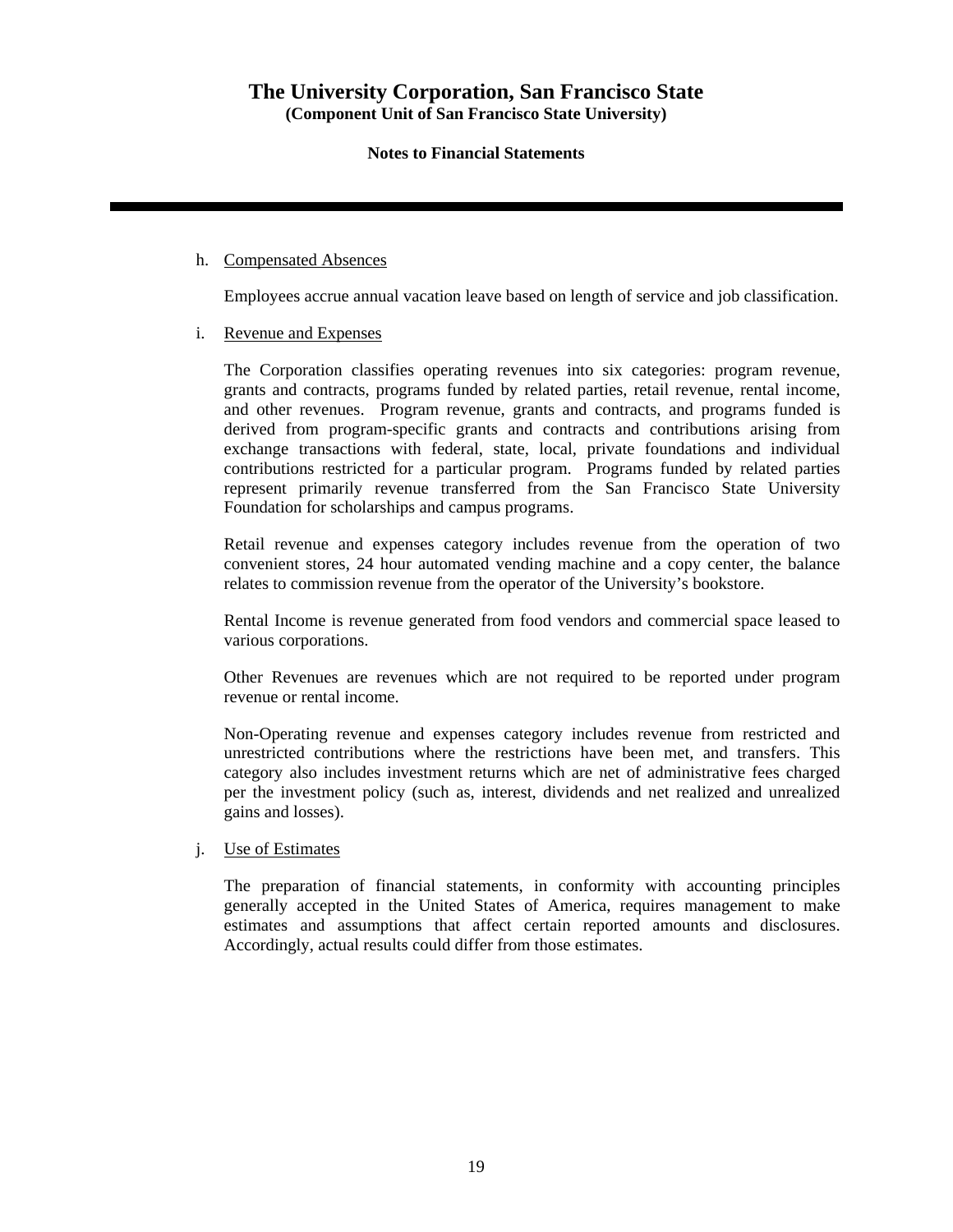#### **Notes to Financial Statements**

#### k. Income Taxes

The Corporation is a not-for-profit corporation and is exempt from federal and state income taxes under provisions of section 501 (c)(3) of the Internal Revenue Code and the California Tax Code. Continuance of such exemption is subject to compliance with laws and regulations of the taxing authorities. Certain activities considered unrelated to the tax exempt purposes of the Corporation may generate income that is taxable. No provision has been recorded for income taxes, as the net income, if any, from unrelated business in the opinion of management; it is not material to the basic financial statements taken as a whole.

#### l. Reclassifications

Certain reclassifications have been made to the prior year financial statements in order for them to conform to current year presentation. These reclassifications had no effect on net position or change in net position.

#### m. Recent Accounting Pronouncements Adopted or Under Consideration

The GASB issued statement No. 65, *Items Previously Reported as Assets and Liabilities (March 2012)*, this Statement establishes accounting and financial reporting standards that reclassify, as deferred outflows of resources or deferred inflows of resources, certain items that were previously reported as assets and liabilities and recognizes, as outflows of resources or inflows of resources, certain items that were previously reported as assets and liabilities. This Statement also provides other financial reporting guidance related to the impact of the financial statement elements deferred outflows of resources and deferred inflows of resources, such as changes in the determination of the major fund calculations and limiting the use of the term *deferred* in financial statement presentations. The statement is applicable for June 30, 2014. The Foundation implemented the guidance of this pronouncement and it did not have a significant impact on its financial statements, with the exception of reclassification of certain assets and liabilities to deferred inflows and outflows of resources.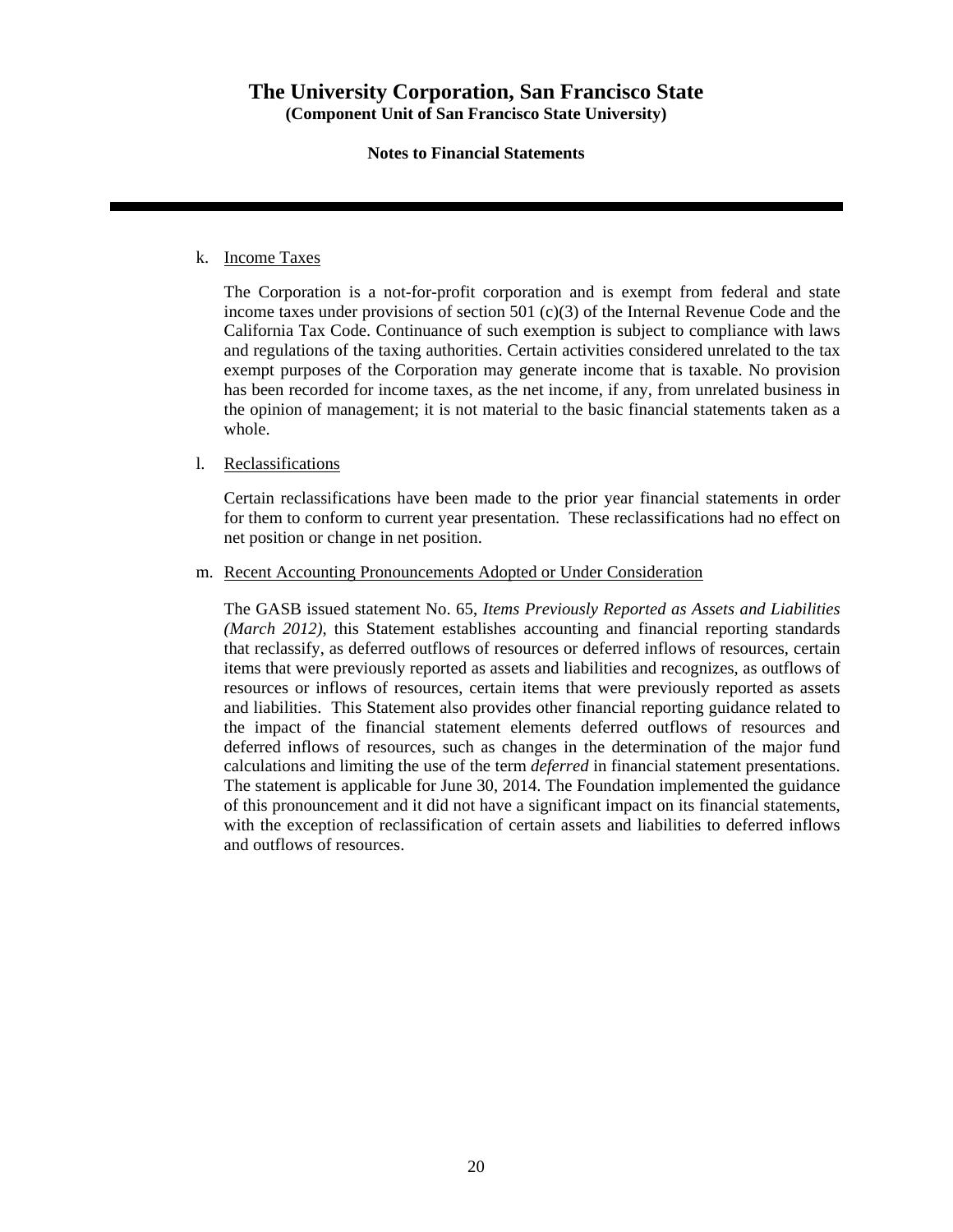#### **Notes to Financial Statements**

## **Note 3 - Investments:**

Investments consist of the following as of June 30, 2014:

|                              | <b>Investment Maturities (Years)</b> |             |         |             |     |          |           |              |
|------------------------------|--------------------------------------|-------------|---------|-------------|-----|----------|-----------|--------------|
|                              | Fair value                           | $\leq$ 1    | $1 - 5$ |             |     | $6 - 10$ | $10+$     | Other        |
| Local agency investment fund | \$ 3,711,864                         | \$3,711,864 |         |             |     |          |           |              |
| Broker money market funds    | 1,091,813                            | 1,091,813   |         |             |     |          |           |              |
| Treasury securities          | 642,368                              | 70,080      | \$.     | 495.244     | \$. | 77,044   |           |              |
| Asset-backed securities      | 638,387                              |             |         | 287,612     |     | 64,818   | \$285,957 |              |
| <b>Municipal Securities</b>  | 36.160                               |             |         |             |     | 36,160   |           |              |
| Corporate debt securities    | 5,177,419                            | 65,549      |         | 533,731     |     | 400,212  |           | \$4,177,927  |
| Mutual funds                 | 3,106,852                            |             |         |             |     |          |           | 3,106,852    |
| Equity securities            | 7,532,556                            |             |         |             |     |          |           | 7,532,556    |
| Alternative investments      | 1,985,846                            |             |         |             |     |          |           | 1,985,846    |
|                              | \$23,923,265                         | \$4.939.306 |         | \$1,316,587 |     | 578.234  | \$285,957 | \$16,803,181 |

Investments consist of the following as of June 30, 2013:

|                              |              | <b>Investment Maturities (Years)</b> |              |                |           |              |  |  |  |  |
|------------------------------|--------------|--------------------------------------|--------------|----------------|-----------|--------------|--|--|--|--|
|                              | Fair value   | $\leq$ 1                             | $1 - 5$      | $6 - 10$       | $10+$     | Other        |  |  |  |  |
| Local agency investment fund | \$2,024,625  | \$ 2,024,625                         |              |                |           |              |  |  |  |  |
| Broker money market funds    | 1,585,302    | 1,585,302                            |              |                |           |              |  |  |  |  |
| Treasury securities          | 1,942,955    |                                      | \$1,523,245  | 419,710<br>\$. |           |              |  |  |  |  |
| Asset-backed securities      | 886,235      |                                      | 506.526      | 53.299         | \$326,410 |              |  |  |  |  |
| Corporate debt securities    | 5,718,787    | 69.927                               | 1,104,306    | 691,684        |           | \$3,852,870  |  |  |  |  |
| Equity securities            | 6,358,829    |                                      |              |                |           | 6,358,829    |  |  |  |  |
| Alternative investments      | 1,648,191    |                                      |              |                |           | 1,648,191    |  |  |  |  |
|                              | \$20,164,924 | \$ 3.679.854                         | \$ 3,134,077 | \$1,164,693    | \$326,410 | \$11,859,890 |  |  |  |  |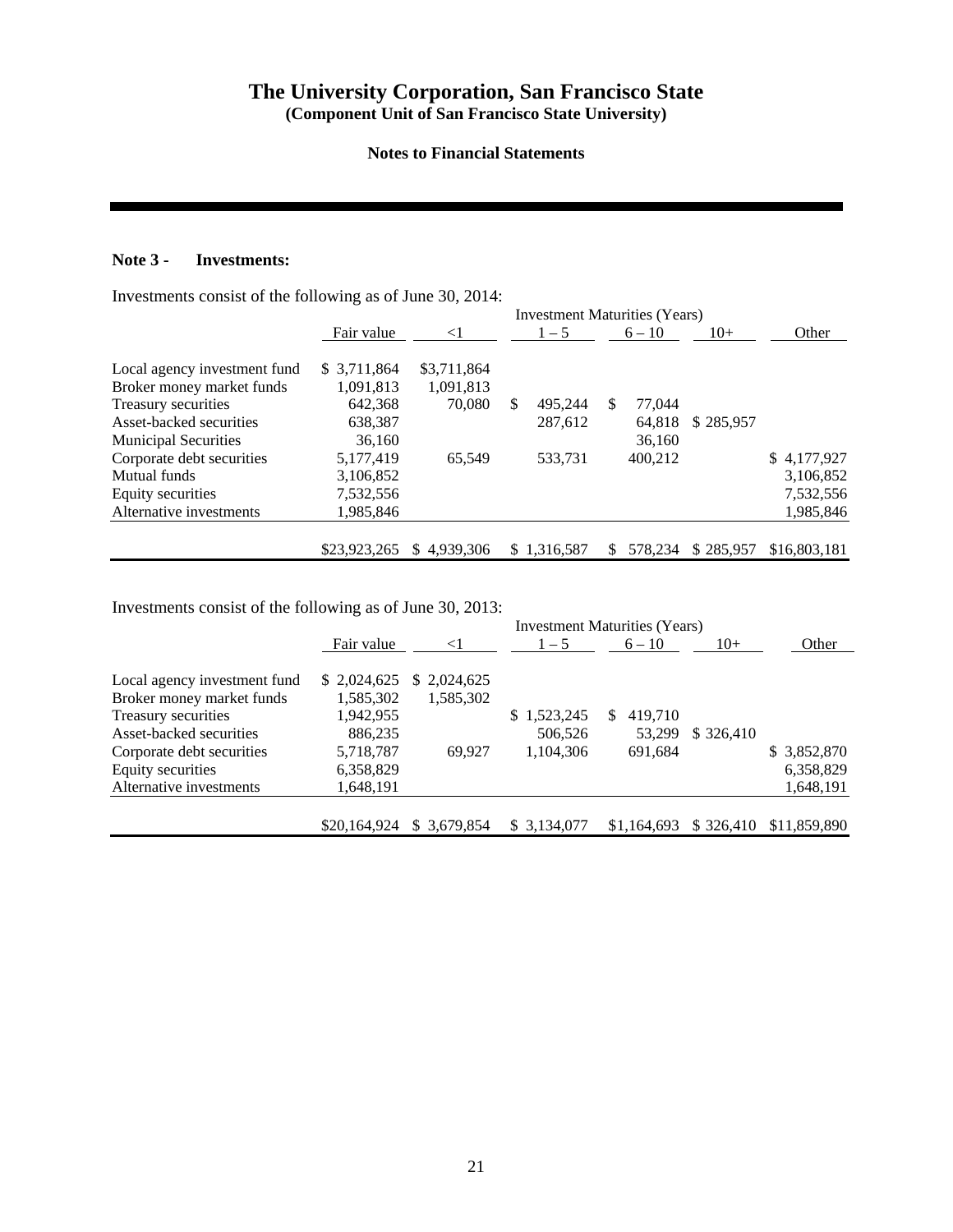#### **Notes to Financial Statements**

Investment return for the years ended June 30, 2014 and 2013 consists of the following:

|                                                        | 2014                 | 2013               |
|--------------------------------------------------------|----------------------|--------------------|
| Interest and dividends<br>Realized and unrealized gain | 355,112<br>1,813,416 | 431,347<br>569,336 |
|                                                        | \$2,168,528          | \$1,000,683        |

*Interest rate risk* - The Corporation mitigates its interest rate risk through the use of professional money managers that use their judgment on the selection of debt securities. The Corporation does not currently have a formal policy on future maturity limitations.

*Credit risk* - The Corporation's investment policy provides that all investments must be rated at least investment grade by one nationally recognized ratings agency. In the event that an investment falls below investment grade, the manager must notify the Corporation of the downgrade and provide a recommended course of action. Securities rated BBB are limited to 10% of the managers' bond portfolio and the maximum exposure to an issuer rated BBB is limited to 3% of the Corporation's fixed income holdings.

*Concentration of credit risk* - Securities held in any one issuer are limited to 10% of a particular money manager's bond portfolio, and 3% of the Corporation's total fixed income holdings. Individual equities are also mandated to be no more than 5% of the stock portfolio. As a result, no one issuer exceeds 5% of the Corporation's total investments.

*Custodial credit risk* - Custodial credit risk represents the risk that, in the event of the failure of counterparty, the Corporation will not be able to recover the value of its investments or collateral securities that are in the possession of an outside party. The account held by UBS Financial Services, Inc. is insured with a combination of SIPC and other commercial insurance. SIPC coverage protects customers of a U.S. registered broker-dealer in the event the broker-dealer becomes financially insolvent and cannot return the full value of a customer's securities and cash in the broker-dealer's possession or control. SIPC covers each customer's account up to \$500,000, of which up to \$100,000 may be cash. Excess coverage follows the terms of SIPC coverage but covers each account up to its full net equity value, including all cash balances. CAPCO, an insurer who provides securities account protection for amounts in excess of SIPC, is rated A+ by Standard & Poor's. The Corporation does not have a formal policy covering custodial credit risk for its investments.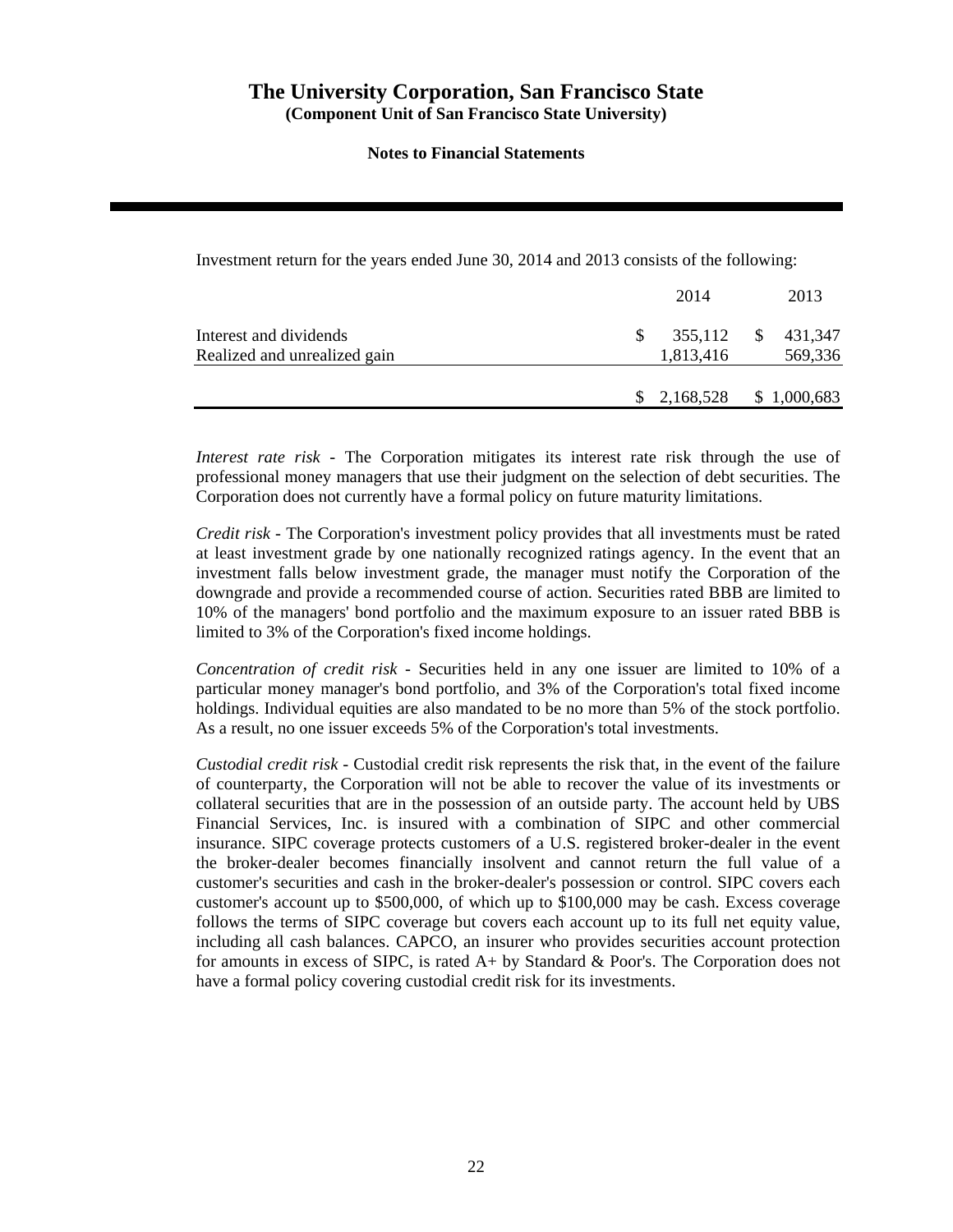#### **Notes to Financial Statements**

Local Agency Investment Fund (LAIF)

Under Federal Law, the State of California cannot declare bankruptcy, thereby allowing the Government Code Section 16429.3 to stand. This section states that "moneys placed with the Treasurer for deposit in the LAIF by cities, counties, special districts, nonprofit corporations, or qualified quasi-governmental agencies shall not be subject to either of the following: (a) transfer or loan pursuant to Sections 16310, 16312, or 16313, or (b) impoundment or seizure by any state official or state agency.

During the 2002 legislative session, California Government Code Section 16429.4 was added to the LAIF's enabling legislation. The section states that "the right of a city, county, city and county, special district, nonprofit corporation, or qualified quasi-governmental agency to withdraw its deposited moneys from the LAIF, upon demand, may not be altered, impaired, or denied in any way, by any state official or state agency based upon the state's failure to adopt a State Budget by July 1 of each new fiscal year."

#### **Note 4 - Endowments:**

Endowments held and administered by the Corporation at June 30, 2014 and 2013 are as follows:

|            | <b>Restricted Net Assets</b><br>Nonexpendable |         |    |         |  |
|------------|-----------------------------------------------|---------|----|---------|--|
| Endowments |                                               | 594.345 | -S | 544.272 |  |

The Corporation's investment policy during fiscal year 2014 and 2013 allowed a 4% annual payout based on quarterly average daily balance of the fund. The 4% annual payout was not changed during the year and disbursements were allowed.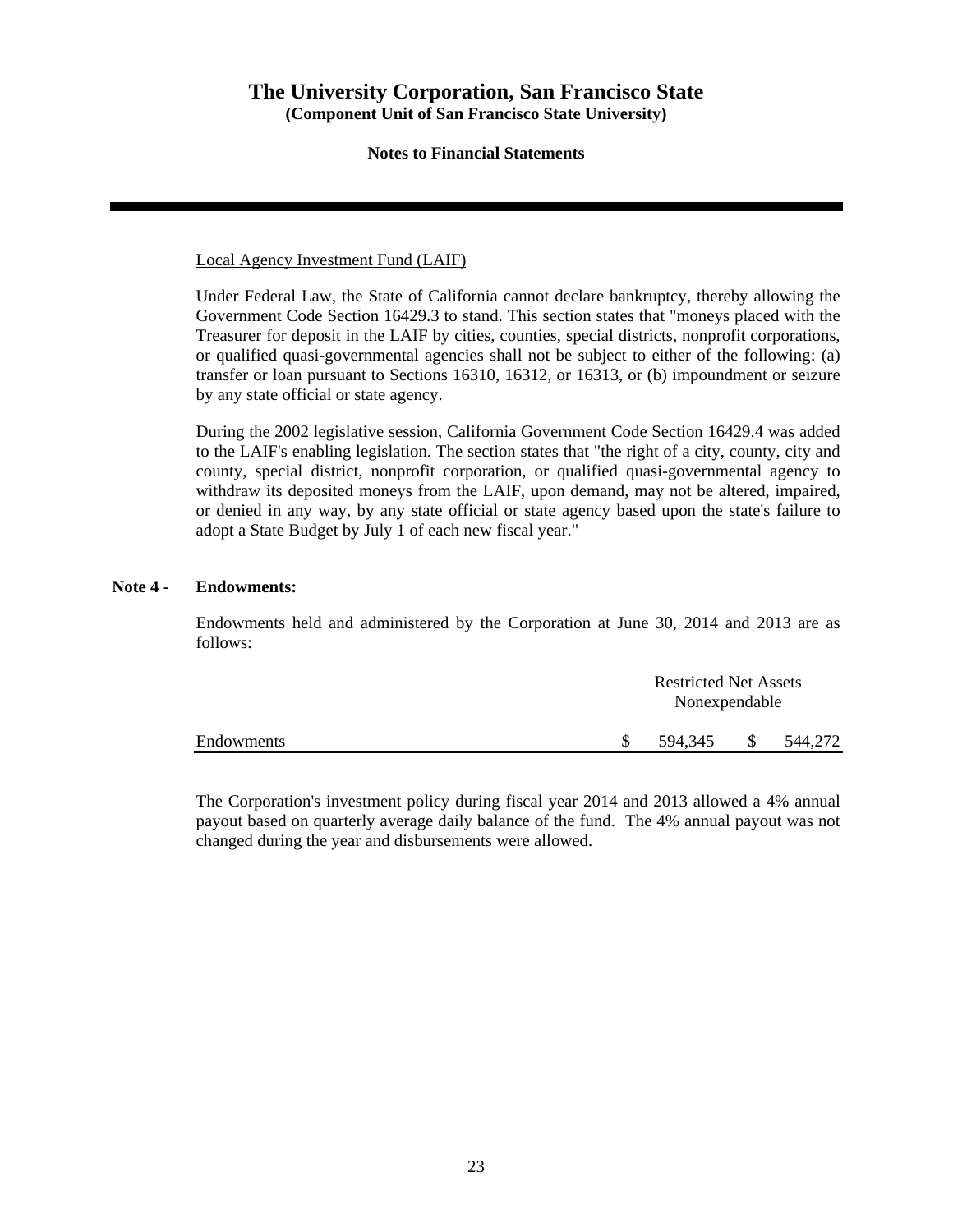#### **Notes to Financial Statements**

## **Note 5 - Capital Assets:**

The following is a roll forward schedule of capital assets for the year ended June 30, 2014:

|                                |     | Balance<br>June 30, 2013 |    | <b>Additions</b> | <b>Reductions</b> | <b>Transfers</b> | <b>Balance</b><br>June 30, 2014 |
|--------------------------------|-----|--------------------------|----|------------------|-------------------|------------------|---------------------------------|
| Capital Assets:                |     |                          |    |                  |                   |                  |                                 |
| Leasehold improvements         | \$. | 1,374,432                | S. | 267.986          |                   |                  | \$<br>1,642,418                 |
| Equipment                      |     | 1,918,142                |    | 20,795           | \$<br>(11,330)    |                  | 1,927,607                       |
|                                |     |                          |    |                  |                   |                  |                                 |
| <b>Total Capital Assets</b>    |     | 3,292,574                |    | 288,781          | (11, 330)         |                  | 3,570,025                       |
| Less accumulated depreciation: |     |                          |    |                  |                   |                  |                                 |
| Leasehold improvements         |     | 654,917                  |    | 103,821          |                   |                  | 758,738                         |
| Equipment                      |     | 1,622,356                |    | 99,011           | (8, 463)          |                  | 1,712,904                       |
| Total accumulated depreciation |     | 2,277,273                |    | 202,832          | (8, 463)          |                  | 2,471,642                       |
| Net Capital Assets             | S   | 1,015,301                | \$ | 85,949           | \$<br>(2, 867)    |                  | \$<br>1,098,383                 |

Total depreciation expense for the year ended June 30, 2014 was \$202,832.

The following is a roll forward schedule of capital assets for the year ended June 30, 2013:

|                                |    | <b>Balance</b><br>June 30, 2012 |     | <b>Additions</b> |    | Reductions | <b>Transfers</b>  | <b>Balance</b><br>June 30, 2013 |           |
|--------------------------------|----|---------------------------------|-----|------------------|----|------------|-------------------|---------------------------------|-----------|
| Capital Assets:                |    |                                 |     |                  |    |            |                   |                                 |           |
| Leasehold improvements         | S. | 2,503,184                       |     |                  |    |            | (1,128,752)<br>S. | S                               | 1,374,432 |
| Equipment                      |    | 2,448,725                       | \$. | 54.736           | \$ | (10,015)   | (575, 304)        |                                 | 1,918,142 |
|                                |    |                                 |     |                  |    |            |                   |                                 |           |
| <b>Total Capital Assets</b>    |    | 4,951,909                       |     | 54.736           |    | (10, 015)  | (1,704,056)       |                                 | 3,292,574 |
|                                |    |                                 |     |                  |    |            |                   |                                 |           |
| Less accumulated depreciation: |    |                                 |     |                  |    |            |                   |                                 |           |
| Leasehold improvements         |    | 932,284                         |     | 61,259           |    |            | (338, 626)        |                                 | 654,917   |
| Equipment                      |    | 1,753,107                       |     | 99,095           |    | (9,037)    | (220, 809)        |                                 | 1,622,356 |
|                                |    |                                 |     |                  |    |            |                   |                                 |           |
| Total accumulated depreciation |    | 2,685,391                       |     | 160,354          |    | (9,037)    | (559,435)         |                                 | 2,277,273 |
|                                |    |                                 |     |                  |    |            |                   |                                 |           |
| <b>Net Capital Assets</b>      | S  | 2,266,518                       |     | \$(105,618)      | \$ | (978)      | (1,144,621)       | S                               | 1,015,301 |

Total depreciation expense for the year ended June 30, 2013 was \$160,354.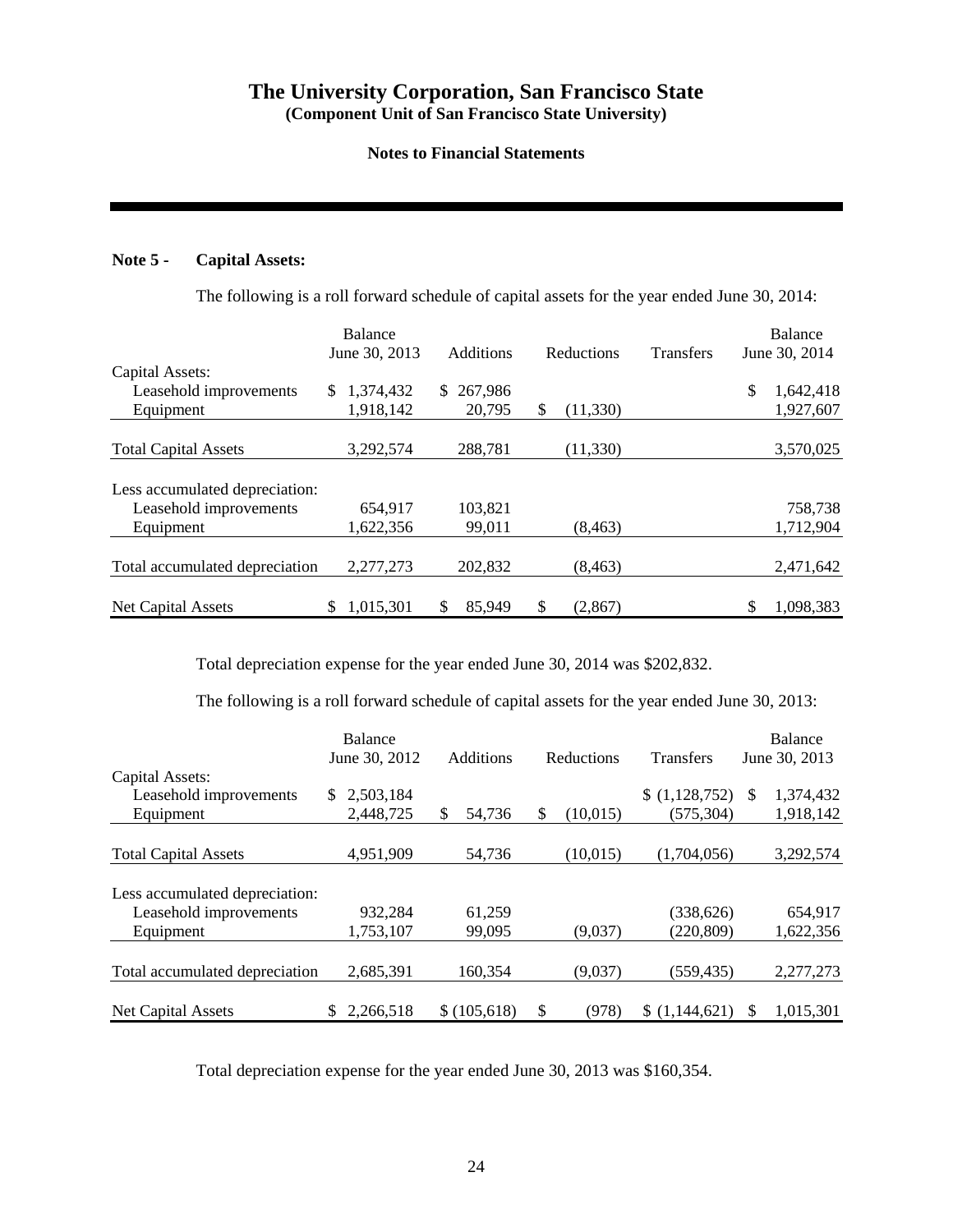#### **Notes to Financial Statements**

#### **Note 6 - Related Parties:**

During the year ended June 30, 2014 and 2013, the Corporation paid \$3,309,428 and \$3,814,711, respectively to the University and its affiliates for salary reimbursement, tuition and fees, scholarships, facilities, and other administrative costs. The Corporation paid \$1,296,544 and \$105,543 to the San Francisco State University Foundation in 2014 and 2013, respectively. During the year ended June 30, 2014 and 2013, the Corporation received \$2,527,749 and \$2,394,443, respectively, from the University and its affiliates for reimbursements related to grants and contracts, campus programs, and operating facilities used by University students.

At June 30, 2014, the Corporation's recorded receivables from the University and its affiliates was \$177,285 and payables to the University and its affiliates totaled \$260,349. At June 30, 2013, the Corporation's recorded receivables from the University and its affiliates was \$51,240 and payables to the University and its affiliates totaled \$88,580.

During 2014, the Corporation's total investment in alternative investments held by the Foundation was approximately \$1,986,000 and \$1,648,000 at June 30, 2014 and 2013, respectively. The allocated fair value net of investment fees for these investments and receivable from the Foundation were \$1,985,846 and \$1,648,191 at June 30, 2014 and 2013, respectively.

#### **Note 7 - Administration Fees:**

The Corporation charges an administrative fee of 5% on gifts and 10% on program revenue to campus programs. Grants and contracts are charged an administrative fee based on the rate provided by the granting agency. Scholarship funds are not charged an administrative fee by the Corporation. Administrative fees of \$392,023 and \$371,178 were charged by the Corporation during the years ended June 30, 2014 and 2013, respectively.

#### **Note 8 - Risk Financing Activities:**

The Corporation is exposed to various risks of loss related to torts: theft of, damage to, and destruction of assets; errors and omissions; and natural disasters for which the Corporation carries commercial insurance. The Corporation has not had any significant reduction in insurance coverage, and there have been no claims in excess of coverage, in any of the past three years.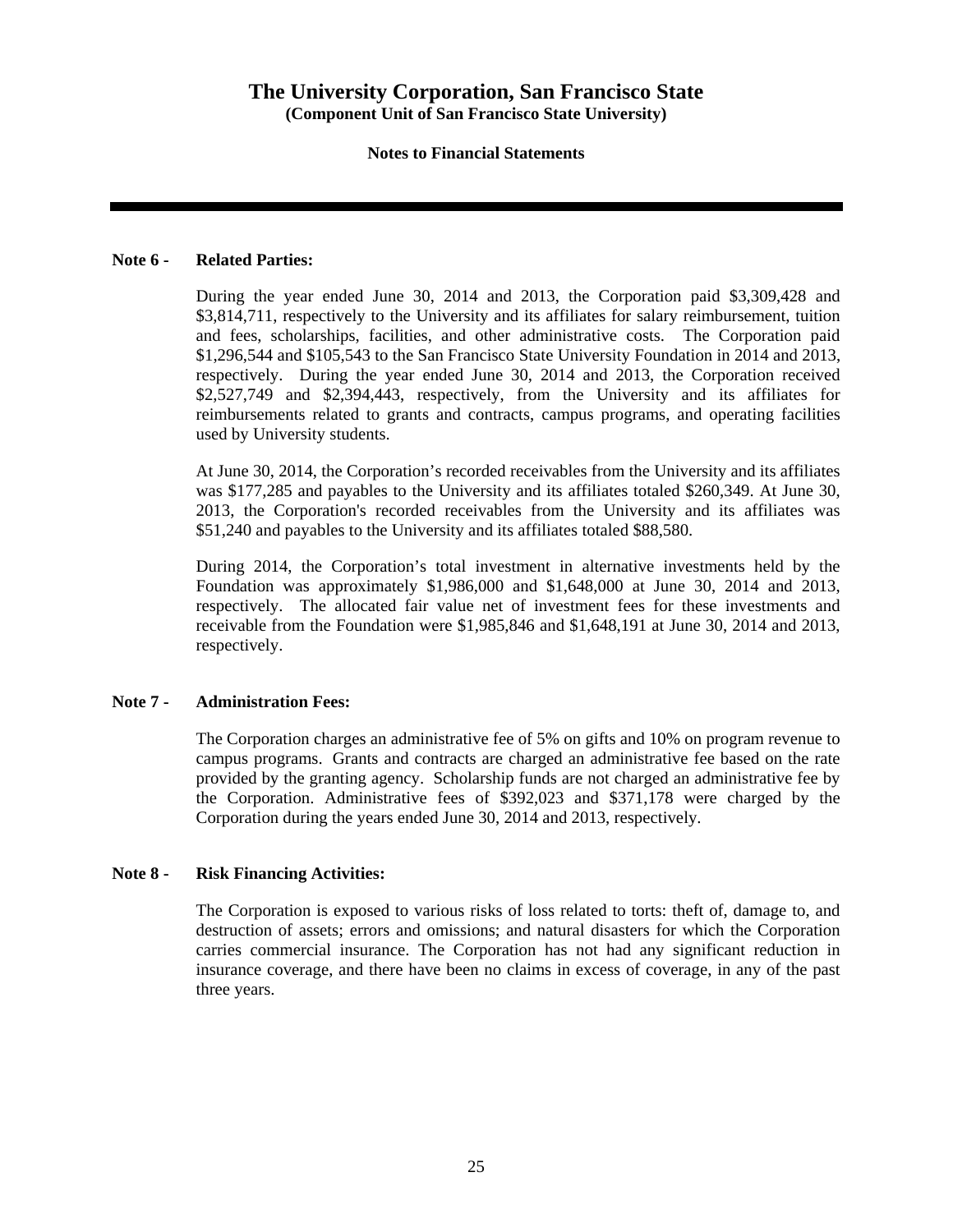#### **Notes to Financial Statements**

## **Note 9 - Litigation:**

From time to time, the Corporation is subject to various claims and legal proceedings covering a range of matters that arise in the ordinary course of its business activities. In the opinion of management, although the outcome of any legal proceedings cannot be predicted with certainty, the ultimate liability of the Corporation in connection with its legal proceedings is not expected to have a material adverse effect on the Corporation's financial position and activities.

#### **Note 10 - Retirement Plan:**

The Corporation adopted a 403(b) Retirement and Savings Plan which matches fifty percent of employee contributions up to 5% of each employee's eligible compensation. The Corporation's contribution for the plan years ended June 30, 2014 and 2013 were \$26,597 and \$26,256, respectively.

#### **Note 11 - Donated Assets and Bookstore Operator:**

Effective July 1, 2012, the Corporation became the Franciscan Shops' sole member. The intent of this action was to allow the Corporation to oversee the operations of the Franciscan Shops, assign operating responsibilities to a new operator and then wind up and dissolve the Franciscan Shops entity. Additionally, the Corporation became responsible for the accounting of the Franciscan Shops as well as assuming some of the retail services that had previously been provided for by the Franciscan Shops. The Corporation also assumed responsibility for the operating space and facilities that had been leased by the SFSU Bookstore from the San Francisco State University Student Center (Student Center). As of June 30, 2013, the Franciscan Shops liquidated its investment portfolio and inventory and transferred the proceeds to the Corporation. The total transfer of net assets was \$4,282,467.

On June 30, 2012, the Corporation entered into an agreement with Follett Higher Education Group, Inc. (Follett) to manage most of the operations and activities that had been conducted by the Franciscan Shops for San Francisco State University and its students. This took effect July 11, 2012. The agreement is for a five year term with three additional two year term options. The agreement allows Follett to purchase the bulk of the Franciscan Shops' inventory based on certain conditions and prices. Follett was required to make various operating and financial commitments to the Corporation in addition to the annual percentage of sales commission required by the agreement. Follett will enter into a lease with the Corporation for the operating space and facilities that had been leased by the Franciscan Shops. In June 2012, the Corporation received a one time payment from Follett which management is amortizing over 5 years the maximum term of the contract; unearned revenue at June 30, 2014 and 2013 was \$239,930 and \$326,332, respectively and it is a component of Deferred Inflows of Resources.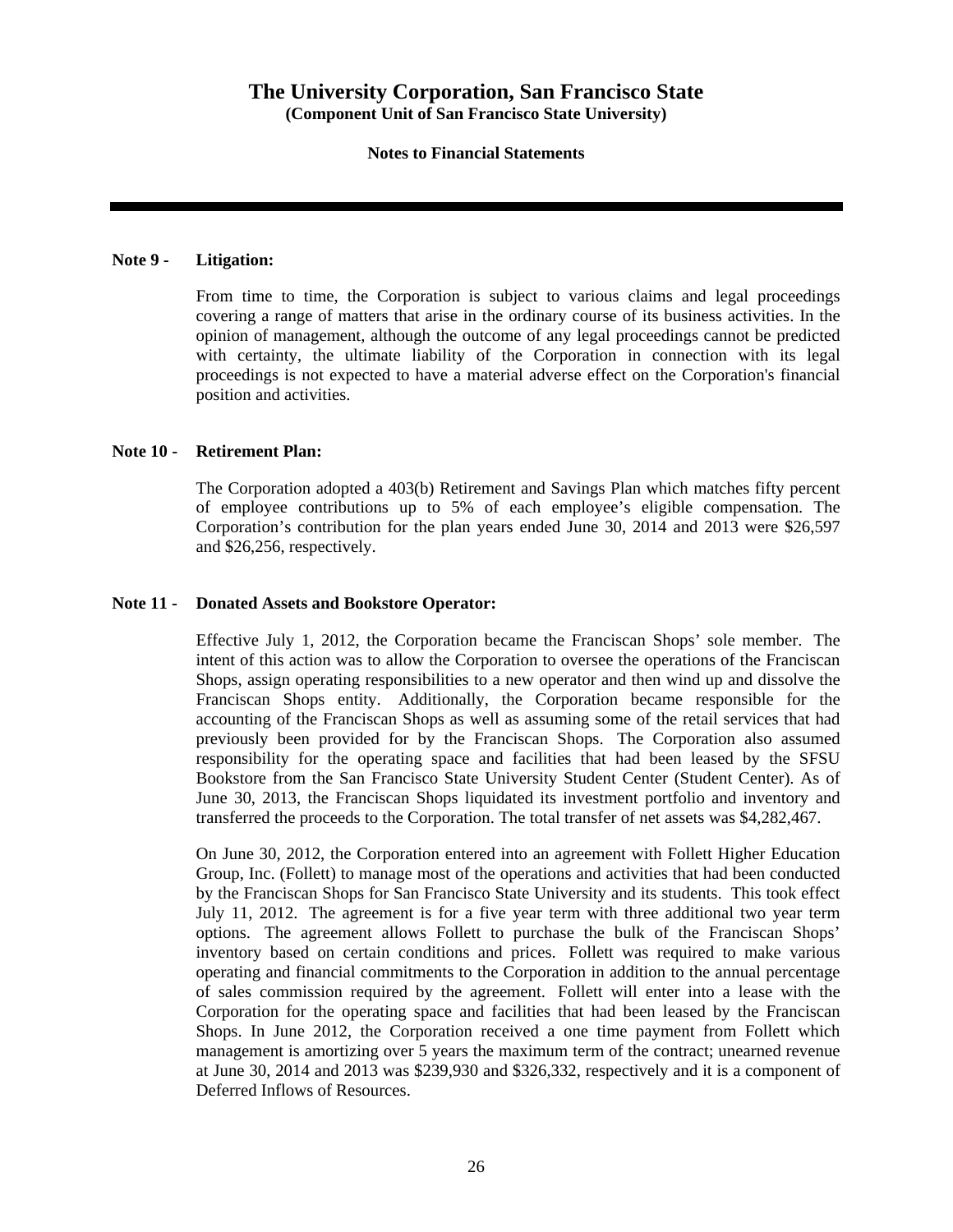#### **Notes to Financial Statements**

#### **Note 12 - Subsequent Event:**

On June 5, 2014, the Board of Directors of the San Francisco State University Student Center (the Student Center) approved the merger of the Student Center with the Associated Students Inc., a related party, (Associated Students). The Student Center ceased its operations on June 30, 2014. Beginning July 1, 2014, all student related programs, activities and transactions of the Student Center transferred to Associated Students Inc. with the exception of the lease operations, which were assumed by the Corporation.

On June 30, 2014, all rental agreements and contracts between the concessionaries and the Student Center terminated. Effective July 1, 2014, those rental activities were assumed by the Corporation on behalf of San Francisco State University. The Corporation is currently negotiating new long-term lease agreements with all vendors as all leases were converted to month-to-month. As part of the agreement with San Francisco State University, the Corporation agreed to donate any residual net rental income to Associated Students Inc. for the student related programs and activities it assumed from the Student Center.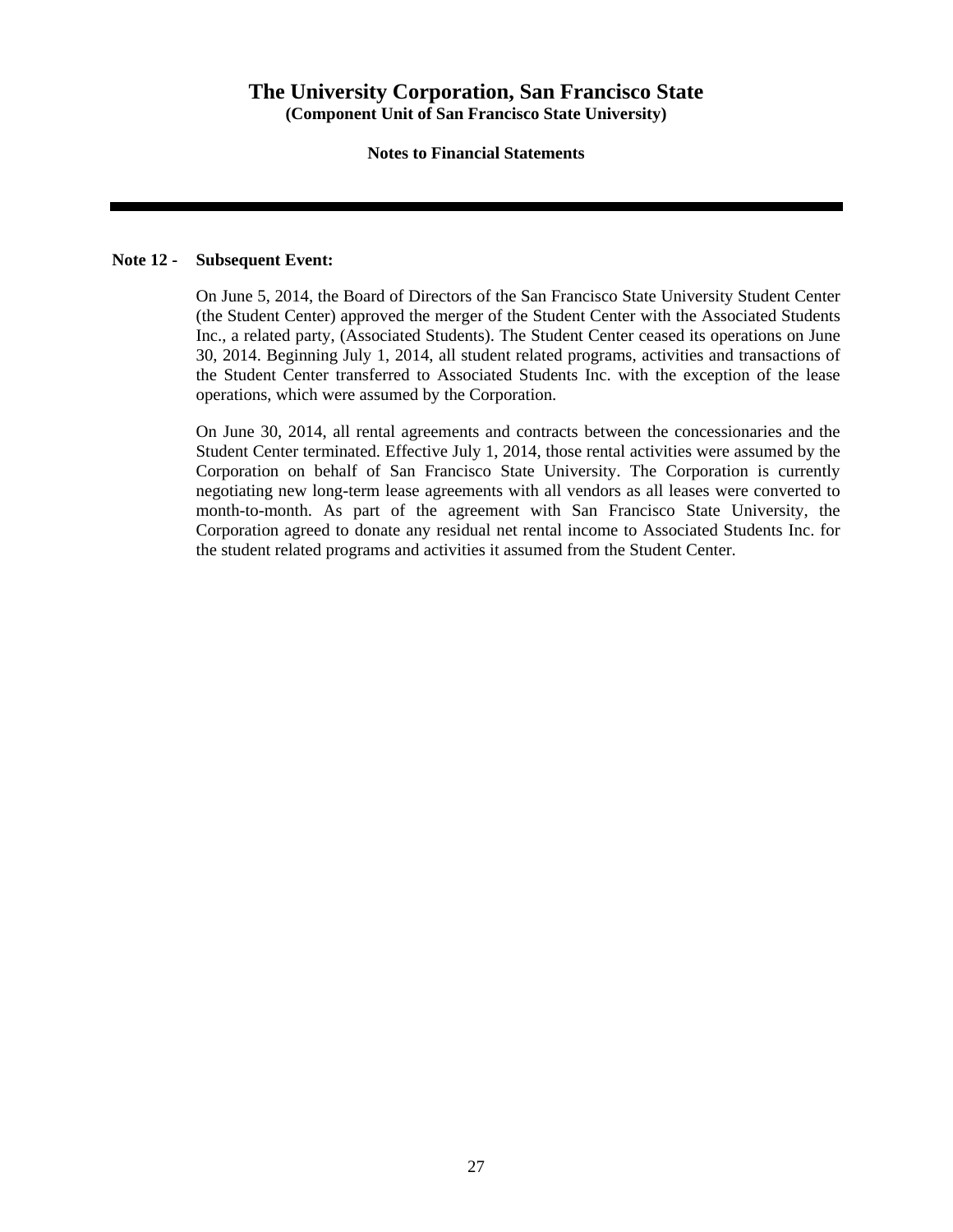#### **The University Corporation San Francisco State**

Schedule of Net Position

June 30, 2014

(for inclusion in the California State University)

| Assets:                                                                                                                                                                                                                                                              |                                                            |
|----------------------------------------------------------------------------------------------------------------------------------------------------------------------------------------------------------------------------------------------------------------------|------------------------------------------------------------|
| Current assets:<br>Cash and cash equivalents<br>Short-term investments<br>Accounts receivable, net<br>Leases receivable, current portion<br>Notes receivable, current portion<br>Pledges receivable, net<br>Prepaid expenses and other assets                        | \$<br>466,933<br>4,939,306<br>304,617<br>288,350<br>30,839 |
| Total current assets                                                                                                                                                                                                                                                 | 6,030,045                                                  |
| Noncurrent assets:<br>Restricted cash and cash equivalents<br>Accounts receivable, net<br>Leases receivable, net of current portion<br>Notes receivable, net of current portion<br>Student loans receivable, net<br>Pledges receivable, net<br>Endowment investments | 386,411<br>594,345                                         |
| Other long-term investments                                                                                                                                                                                                                                          | 18,389,614                                                 |
| Capital assets, net<br>Other assets                                                                                                                                                                                                                                  | 1,098,383<br>152,552                                       |
| Total noncurrent assets                                                                                                                                                                                                                                              | 20,621,305                                                 |
| Total assets                                                                                                                                                                                                                                                         | 26,651,350                                                 |
| Deferred outflows of resources:<br>Unamortized loss on refunding(s)                                                                                                                                                                                                  |                                                            |
| Total deferred outflows of resources                                                                                                                                                                                                                                 |                                                            |
| Liabilities:                                                                                                                                                                                                                                                         |                                                            |
| Current liabilities:<br>Accounts payable<br>Accrued salaries and benefits payable<br>Accrued compensated absences- current portion<br>Unearned revenue                                                                                                               | 535,316<br>171,771<br>55,989                               |
| Capitalized lease obligations – current portion<br>Long-term debt obligations - current portion<br>Claims Liability for losses and LAE - current portion<br>Depository accounts<br>Other liabilities                                                                 | 260,349                                                    |
| Total current liabilities                                                                                                                                                                                                                                            | 1,023,425                                                  |
| Noncurrent liabilities:<br>Accrued compensated absences, net of current portion<br>Unearned revenue<br>Grants refundable<br>Capitalized lease obligations, net of current portion                                                                                    | 152,552                                                    |
| Long-term debt obligations, net of current portion<br>Claims Liability for losses and LAE, net of current portion<br>Depository accounts                                                                                                                             |                                                            |
| Other postemployment benefits obligation<br>Other liabilities                                                                                                                                                                                                        |                                                            |
| Total noncurrent liabilities                                                                                                                                                                                                                                         | 152,552                                                    |
| <b>Total liabilities</b>                                                                                                                                                                                                                                             | 1,175,977                                                  |
| Deferred inflows of resources:<br>Deferred inflows from SCAs, grants, and others                                                                                                                                                                                     | 239,930                                                    |
| Total deferred inflows of resources                                                                                                                                                                                                                                  | 239,930                                                    |
| Net Position:                                                                                                                                                                                                                                                        |                                                            |
| Net investment in capital assets<br>Restricted for:                                                                                                                                                                                                                  | 1,098,383                                                  |
| Nonexpendable - endowments<br>Expendable:<br>Scholarships and fellowships                                                                                                                                                                                            | 594,345<br>13,925,228                                      |
| Research<br>Loans<br>Capital projects<br>Debt service<br>Other                                                                                                                                                                                                       |                                                            |
| Unrestricted                                                                                                                                                                                                                                                         | 9,617,487                                                  |
| Total net position                                                                                                                                                                                                                                                   | \$<br>25, 235, 443                                         |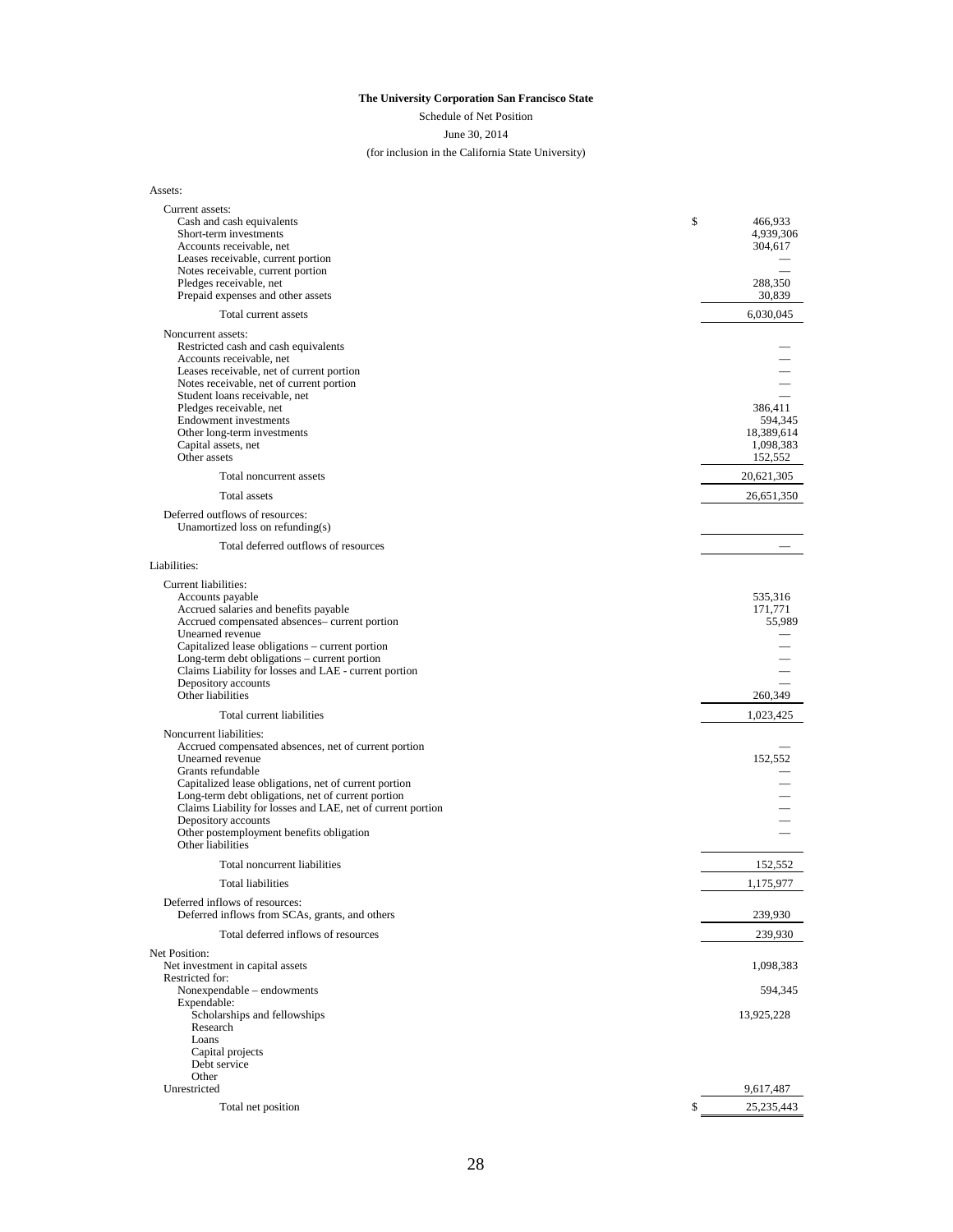#### **The University Corporation San Francisco State**

Schedule of Revenues, Expenses, and Changes in Net Position

Year Ended June 30, 2014

(for inclusion in the California State University)

| Revenues: |  |
|-----------|--|
|           |  |

| Operating revenues:<br>Student tuition and fees (net of scholarship allowances of \$_________)<br>Grants and contracts, noncapital:<br>Federal | \$           |
|------------------------------------------------------------------------------------------------------------------------------------------------|--------------|
| <b>State</b>                                                                                                                                   | 54,449       |
| Local                                                                                                                                          | 23,290       |
| Nongovernmental                                                                                                                                | 1,059,512    |
| Sales and services of educational activities                                                                                                   |              |
| Sales and services of auxiliary enterprises (net of scholarship                                                                                |              |
| allowances of \$                                                                                                                               | 7,231,099    |
| Other operating revenues                                                                                                                       | 110,317      |
| Total operating revenues                                                                                                                       | 8,478,667    |
| Expenses:                                                                                                                                      |              |
| Operating expenses:                                                                                                                            |              |
| Instruction                                                                                                                                    | 361,146      |
| Research                                                                                                                                       | 418,606      |
| Public service                                                                                                                                 | 1,404,020    |
| Academic support                                                                                                                               | 2,132,036    |
| Student services                                                                                                                               | 169,913      |
| Institutional support                                                                                                                          | 809,529      |
| Operation and maintenance of plant                                                                                                             | 1,478,244    |
| Student grants and scholarships<br>Auxiliary enterprise expenses                                                                               | 3,040,561    |
| Depreciation and amortization                                                                                                                  | 202,832      |
| Total operating expenses                                                                                                                       | 10,016,887   |
| Operating income (loss)                                                                                                                        | (1,538,220)  |
| Nonoperating revenues (expenses):<br>State appropriations, noncapital                                                                          |              |
| Federal financial aid grants, noncapital                                                                                                       |              |
| State financial aid grants, noncapital                                                                                                         |              |
| Local financial aid grants, noncapital                                                                                                         |              |
| Nongovernmental and other financial aid grants, noncapital                                                                                     |              |
| Other federal nonoperating grants, noncapital                                                                                                  |              |
| Gifts, noncapital                                                                                                                              | 2,951,230    |
| Investment income (loss), net                                                                                                                  | 2,168,531    |
| Endowment income (loss), net                                                                                                                   |              |
| <b>Interest Expenses</b><br>Other nonoperating revenues (expenses)                                                                             | (200, 564)   |
| Net nonoperating revenues (expenses)                                                                                                           | 4,919,197    |
| Income (loss) before other additions                                                                                                           | 3,380,977    |
| State appropriations, capital                                                                                                                  |              |
| Grants and gifts, capital                                                                                                                      |              |
| Additions (reductions) to permanent endowments                                                                                                 |              |
| Increase (decrease) in net position                                                                                                            | 3,380,977    |
| Net position:                                                                                                                                  |              |
| Net position at beginning of year, as previously reported<br>Restatements                                                                      | 21,854,466   |
| Net position at beginning of year, as restated                                                                                                 | 21,854,466   |
| Net position at end of year                                                                                                                    | 25, 235, 443 |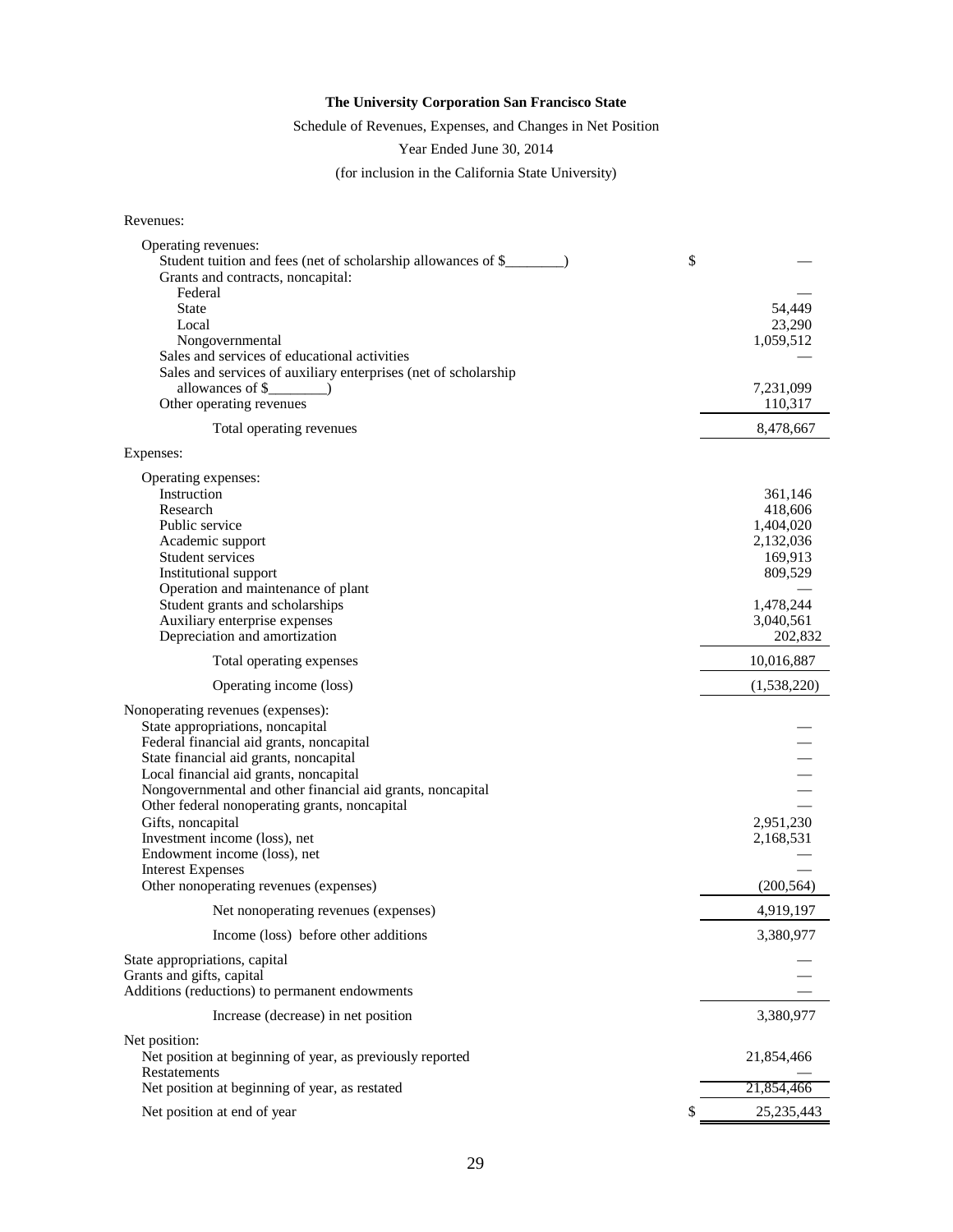June 30, 2014

(for inclusion in the California State University)

#### **1 Restricted cash and cash equivalents at June 30, 20CY:**

Portion of restricted cash and cash equivalents related to endowments \$<br>All other restricted cash and cash equivalents Total restricted cash and cash equivalents \$

#### **2.1 Composition of investments at June 30, 20CY:**

| Composition of investments at June 30, 20CY:                              | Current      |                           |                          | Noncurrent   | Noncurrent        |                         |            |
|---------------------------------------------------------------------------|--------------|---------------------------|--------------------------|--------------|-------------------|-------------------------|------------|
|                                                                           | Unrestricted | <b>Current Restricted</b> | <b>Total Current</b>     | Unrestricted | <b>Restricted</b> | <b>Total Noncurrent</b> | Total      |
| State of California Surplus Money Investment Fund (SMIF)<br>$\mathcal{S}$ |              |                           | ٠                        |              |                   |                         |            |
| State of California Local Agency Investment Fund (LAIF)                   |              | 3,711,864                 | 3,711,864                |              |                   |                         | 3,711,864  |
| Wachovia Short Term Fund                                                  |              |                           |                          |              |                   |                         |            |
| Wachovia Medium Term Fund                                                 |              |                           |                          |              |                   |                         |            |
| Wachovia Equity Fund                                                      |              |                           |                          |              |                   |                         |            |
| CSU Consolidated Investment Pool (includes SWIFT and 0948 SMIF)           |              |                           |                          |              |                   |                         |            |
| Common Fund - Short Term Fund                                             |              |                           |                          |              |                   |                         |            |
| Common Fund - Others                                                      |              |                           |                          |              |                   |                         |            |
| Debt securities                                                           |              | 65,549                    | 65,549                   | 5,786,417    |                   | 5,786,417               | 5,851,966  |
| Equity securities                                                         |              |                           | $\overline{\phantom{a}}$ | 6,938,211    | 594,345           | 7,532,556               | 7,532,556  |
| Fixed income securities (Treasury notes, GNMA's)                          |              | 70,080                    | 70,080                   | 572,288      |                   | 572,288                 | 642,368    |
| Land and other real estate                                                |              |                           |                          |              |                   |                         |            |
| Certificates of deposit                                                   |              |                           |                          |              |                   |                         |            |
| Notes receivable                                                          |              |                           |                          |              |                   |                         |            |
| Mutual funds                                                              |              |                           |                          | 3,106,852    |                   | 3,106,852               | 3.106.852  |
| Money Market funds                                                        |              | 1,091,813                 | 1,091,813                |              |                   |                         | 1,091,813  |
| Collateralized mortgage obligations:                                      |              |                           |                          |              |                   |                         |            |
| Inverse floaters                                                          |              |                           |                          |              |                   |                         |            |
| Interest-only strips                                                      |              |                           |                          |              |                   |                         |            |
| Agency pass-through                                                       |              |                           |                          |              |                   |                         |            |
| Partnership interests (includes private pass-through)                     |              |                           |                          |              |                   |                         |            |
| Alternative investments                                                   |              |                           |                          | 1,985,846    |                   | 1,985,846               | 1,985,846  |
| Hedge funds                                                               |              |                           |                          |              |                   |                         |            |
| Other major investments:                                                  |              |                           |                          |              |                   |                         |            |
| Add description                                                           |              |                           |                          |              |                   |                         |            |
| Add description                                                           |              |                           |                          |              |                   |                         |            |
| Add description                                                           |              |                           |                          |              |                   |                         |            |
| Add description                                                           |              |                           |                          |              |                   |                         |            |
| Add description                                                           |              |                           |                          |              |                   |                         |            |
| Add description                                                           |              |                           |                          |              |                   |                         |            |
| Total investments                                                         |              | 4,939,306                 | 4,939,306                | 18,389,614   | 594,345           | 18,983,959              | 23,923,265 |
| Less endowment investments (enter as negative number)                     |              |                           |                          |              | (594, 345)        | (594, 345)              | (594, 345) |
| Total investments                                                         |              | 4,939,306                 | 4,939,306                | 18,389,614   |                   | 18,389,614              | 23,328,920 |

#### **2.2 Investments held by the University under contractual agreements at June 30, 20CY:**<br>Portion of investments in note 2.1 held by the University under contractual

| agreements at June 30, 20CY:                                                                                                                       |        |  |  |  |
|----------------------------------------------------------------------------------------------------------------------------------------------------|--------|--|--|--|
| 2.3 Restricted current investments at June 30, 20CY related to:<br>the contract of the contract of the contract of the contract of the contract of | Amount |  |  |  |

|     | Restricted for Expendable Scholarships, Fellowships            | S | 4.939.306     |
|-----|----------------------------------------------------------------|---|---------------|
|     | Add description                                                |   |               |
|     | Add description                                                |   |               |
|     | Add description                                                |   |               |
|     | Add description                                                |   |               |
|     | Add description                                                |   |               |
|     | Add description                                                |   |               |
|     | Total restricted current investments at June 30, 20CY          |   | 4,939,306     |
| 2.4 | Restricted noncurrent investments at June 30, 20CY related to: |   | <b>Amount</b> |
|     | Endowment investment                                           | S | 594.345       |
|     | Add description                                                |   |               |
|     | Add description                                                |   |               |
|     | Add description                                                |   |               |
|     | Add description                                                |   |               |
|     | Add description                                                |   |               |
|     | Add description                                                |   |               |
|     | Add description                                                |   |               |
|     | Total restricted noncurrent investments at June 30, 20CY       |   | 594.345       |
|     |                                                                |   |               |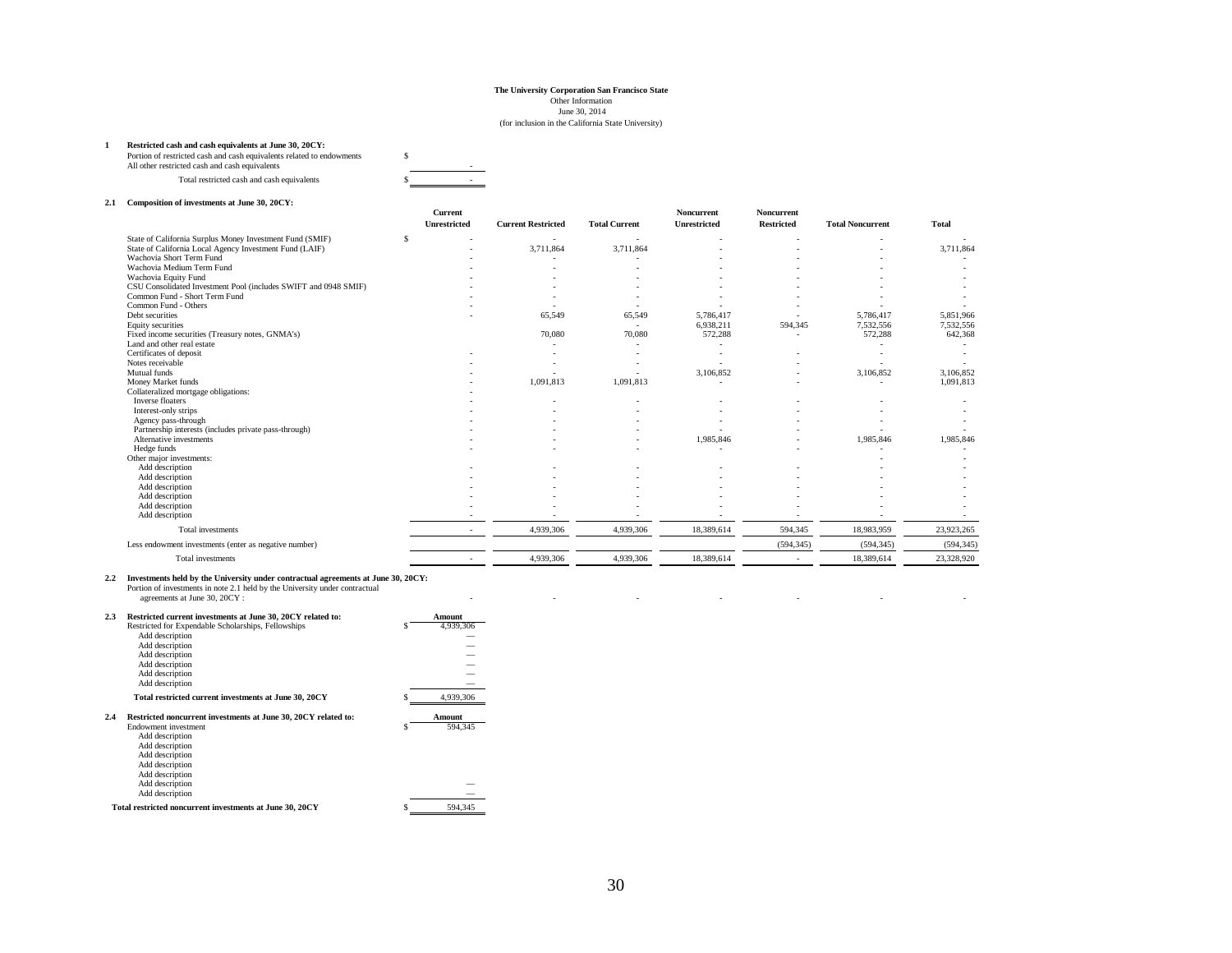June 30, 2014

(for inclusion in the California State University)

#### **3.1 Composition of capital assets at June 30, 20CY:**

| Composition of capital assets at June 50, 20C 1:                              | <b>Balance</b><br>June 30, 2013 | Prior period<br><b>Adjustments</b> | <b>Reclassifications</b> | <b>Balance</b><br>June 30, 2013<br>(restated) | <b>Additions</b> | <b>Reductions</b> | <b>Transfers of</b><br>Completed<br><b>CWIP</b> | <b>Balance</b><br>June 30, 2014 |
|-------------------------------------------------------------------------------|---------------------------------|------------------------------------|--------------------------|-----------------------------------------------|------------------|-------------------|-------------------------------------------------|---------------------------------|
| Nondepreciable/nonamortizable capital assets:                                 |                                 |                                    |                          |                                               |                  |                   |                                                 |                                 |
| Land and land improvements                                                    | $\mathcal{S}$                   |                                    |                          |                                               |                  |                   |                                                 |                                 |
| Works of art and historical treasures<br>Construction work in progress (CWIP) |                                 |                                    |                          |                                               |                  |                   |                                                 |                                 |
| Intangible assets:                                                            |                                 |                                    |                          |                                               |                  |                   |                                                 |                                 |
| Rights and easements                                                          |                                 |                                    |                          |                                               |                  |                   |                                                 |                                 |
| Patents, copyrights and trademarks                                            |                                 |                                    |                          |                                               |                  |                   |                                                 |                                 |
| Internally generated intangible assets in progress                            |                                 |                                    |                          |                                               |                  |                   |                                                 |                                 |
| Licenses and permits<br>Other intangible assets:                              |                                 |                                    |                          |                                               |                  |                   |                                                 |                                 |
|                                                                               |                                 |                                    |                          |                                               |                  |                   |                                                 |                                 |
|                                                                               |                                 |                                    |                          |                                               |                  |                   |                                                 |                                 |
|                                                                               |                                 |                                    |                          |                                               |                  |                   |                                                 |                                 |
|                                                                               |                                 |                                    |                          |                                               |                  |                   |                                                 |                                 |
| Total intangible assets                                                       |                                 |                                    |                          |                                               |                  |                   |                                                 |                                 |
|                                                                               |                                 |                                    |                          |                                               |                  |                   |                                                 |                                 |
| Total nondepreciable/nonamortizable capital assets                            |                                 |                                    |                          |                                               |                  |                   |                                                 |                                 |
| Depreciable/amortizable capital assets:                                       |                                 |                                    |                          |                                               |                  |                   |                                                 |                                 |
| Buildings and building improvements<br>Improvements, other than buildings     |                                 |                                    |                          |                                               |                  |                   |                                                 |                                 |
| Infrastructure                                                                |                                 |                                    |                          |                                               |                  |                   |                                                 |                                 |
| Leasehold improvements                                                        | 1,374,432                       |                                    |                          | 1,374,432                                     | 267,986          |                   |                                                 | 1,642,418                       |
| Personal property:                                                            |                                 |                                    |                          |                                               |                  |                   |                                                 |                                 |
| Equipment<br>Library books and materials                                      | 1,918,142                       |                                    |                          | 1,918,142                                     | 20,795           | (11, 330)         |                                                 | 1,927,607                       |
| Intangible assets:                                                            |                                 |                                    |                          |                                               |                  |                   |                                                 |                                 |
| Software and websites                                                         |                                 |                                    |                          |                                               |                  |                   |                                                 |                                 |
| Rights and easements                                                          |                                 |                                    |                          |                                               |                  |                   |                                                 |                                 |
| Patents, copyright and trademarks                                             |                                 |                                    |                          |                                               |                  |                   |                                                 |                                 |
| Licenses and permits<br>Other intangible assets:                              |                                 |                                    |                          |                                               |                  |                   |                                                 |                                 |
|                                                                               |                                 |                                    |                          |                                               |                  |                   |                                                 |                                 |
|                                                                               |                                 |                                    |                          |                                               |                  |                   |                                                 |                                 |
|                                                                               |                                 |                                    |                          |                                               |                  |                   |                                                 |                                 |
|                                                                               |                                 |                                    |                          |                                               |                  |                   |                                                 |                                 |
| Total intangible assets                                                       |                                 |                                    |                          |                                               |                  |                   |                                                 |                                 |
| Total depreciable/amortizable capital assets                                  | 3,292,574                       |                                    |                          | 3,292,574                                     | 288,781          | (11, 330)         |                                                 | 3,570,025                       |
|                                                                               |                                 |                                    |                          |                                               |                  |                   |                                                 |                                 |
| Total capital assets                                                          | 3,292,574                       |                                    |                          | 3,292,574                                     | 288,781          | (11, 330)         |                                                 | 3,570,025                       |
| Less accumulated depreciation/amortization:                                   |                                 |                                    |                          |                                               |                  |                   |                                                 |                                 |
| Buildings and building improvements<br>Improvements, other than buildings     |                                 |                                    |                          |                                               |                  |                   |                                                 |                                 |
| Infrastructure                                                                |                                 |                                    |                          |                                               |                  |                   |                                                 |                                 |
| Leasehold improvements                                                        | (654, 917)                      |                                    |                          | (654, 917)                                    | (103, 821)       |                   |                                                 | (758, 738)                      |
| Personal property:                                                            |                                 |                                    |                          |                                               |                  |                   |                                                 |                                 |
| Equipment<br>Library books and materials                                      | (1,622,356)                     |                                    |                          | (1,622,356)                                   | (99, 011)        | 8,463             |                                                 | (1,712,904)                     |
| Intangible assets:                                                            |                                 |                                    |                          |                                               |                  |                   |                                                 |                                 |
| Software and websites                                                         |                                 |                                    |                          |                                               |                  |                   |                                                 |                                 |
| Rights and easements                                                          |                                 |                                    |                          |                                               |                  |                   |                                                 |                                 |
| Patents, copyright and trademarks                                             |                                 |                                    |                          |                                               |                  |                   |                                                 |                                 |
| Licenses and permits<br>Other intangible assets:                              |                                 |                                    |                          |                                               |                  |                   |                                                 |                                 |
| Add description                                                               |                                 |                                    |                          |                                               |                  |                   |                                                 |                                 |
| Add description                                                               |                                 |                                    |                          |                                               |                  |                   |                                                 |                                 |
| Add description                                                               |                                 |                                    |                          |                                               |                  |                   |                                                 |                                 |
| Add description                                                               |                                 |                                    |                          |                                               |                  |                   |                                                 |                                 |
| Add description<br>Total intangible assets                                    |                                 |                                    |                          |                                               |                  |                   |                                                 |                                 |
|                                                                               |                                 |                                    |                          |                                               |                  |                   |                                                 |                                 |
| Total accumulated depreciation/amortization                                   | (2,277,273)                     |                                    |                          | (2,277,273)                                   | (202, 832)       | 8,463             |                                                 | (2,471,642)                     |
| Total capital assets, net                                                     | 1,015,301                       |                                    | ÷.                       | 1,015,301                                     | 85,949           | (2,867)           | $\sim$                                          | 1.098.383                       |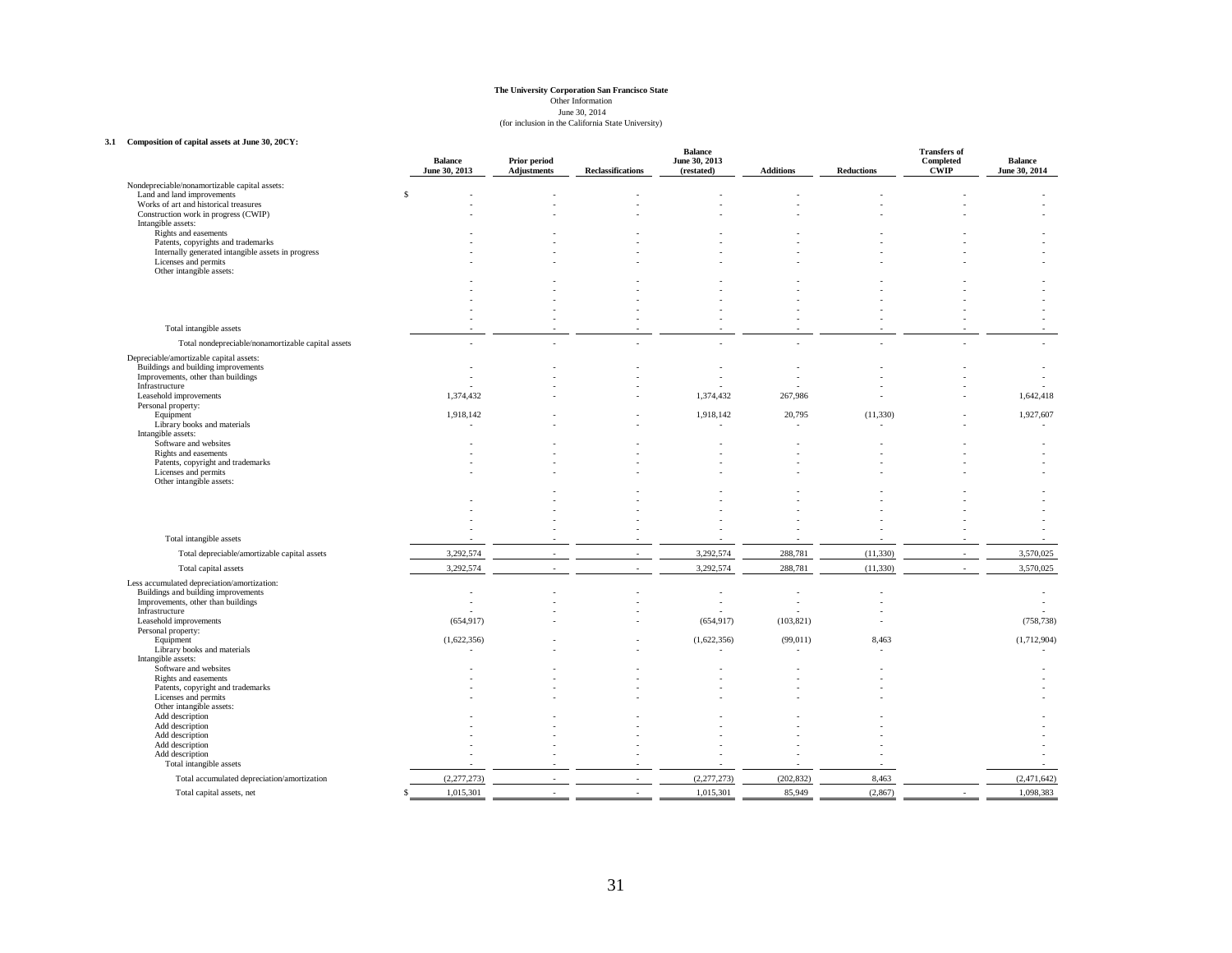June 30, 2014

(for inclusion in the California State University)

#### **3.2 Detail of depreciation and amortization expense for the year ended June 30, 2014:**

| Depreciation and amortization expense related to capital assets<br>Amortization expense related to other assets | 202.832 |
|-----------------------------------------------------------------------------------------------------------------|---------|
| Total depreciation and amortization                                                                             | 202.832 |

#### **4 Long-term liabilities activity schedule:**

|                                                                   | <b>Balance</b><br>June 30, 2013 | Prior period<br>adjustments | <b>Reclassifications</b>        | <b>Balance</b><br>June 30, 2013<br>(restated) | <b>Additions</b>         | <b>Reductions</b>        | <b>Balance</b><br>June 30, 2014 | Current<br>portion              | Long-term<br>portion     |
|-------------------------------------------------------------------|---------------------------------|-----------------------------|---------------------------------|-----------------------------------------------|--------------------------|--------------------------|---------------------------------|---------------------------------|--------------------------|
| Accrued compensated absences<br>Capitalized lease obligations:    | 85,168                          | -                           |                                 | 85,168                                        | 52,180                   | (81, 359)                | 55,989                          | 55,989                          | (0)                      |
| Gross balance                                                     | $\overline{\phantom{a}}$        |                             |                                 | $\overline{\phantom{a}}$                      | <b>100</b>               | ٠                        | --                              |                                 |                          |
| Unamortized premium / (discount) on capitalized lease obligations | $\overline{\phantom{a}}$        |                             |                                 |                                               |                          | $\overline{\phantom{a}}$ |                                 |                                 |                          |
| Total capitalized lease obligations                               | __                              | --                          |                                 |                                               |                          |                          |                                 |                                 |                          |
| Long-term debt obligations:                                       |                                 |                             |                                 |                                               |                          |                          |                                 |                                 |                          |
| Revenue Bonds                                                     |                                 |                             |                                 | $\overline{\phantom{a}}$                      |                          |                          |                                 |                                 |                          |
| Other bonds (non-Revenue Bonds)                                   | __                              | -                           |                                 | $\hspace{0.1mm}-\hspace{0.1mm}$               | <b>.</b>                 | з.                       |                                 | $\hspace{0.1mm}-\hspace{0.1mm}$ |                          |
| Commercial Paper                                                  |                                 | -                           | --                              |                                               |                          |                          | -                               | $\overline{\phantom{a}}$        | -                        |
| Note Payable related to SRB                                       | –                               | —                           | $\overline{\phantom{0}}$        | $\overline{\phantom{m}}$                      |                          | ۰                        |                                 |                                 |                          |
| Other:                                                            |                                 |                             |                                 |                                               |                          |                          |                                 |                                 |                          |
| Add description                                                   | $\overline{\phantom{a}}$        | --                          | $\overline{\phantom{a}}$        | $\overline{\phantom{m}}$                      | $\overline{\phantom{a}}$ | ٠                        |                                 |                                 | -                        |
| Add description                                                   | __                              | --                          | -                               | $\overline{\phantom{m}}$                      |                          |                          | -                               | $\overline{\phantom{m}}$        | -                        |
| Add description                                                   |                                 | --                          |                                 | $\hspace{0.1mm}-\hspace{0.1mm}$               |                          |                          |                                 | $\hspace{0.1mm}-\hspace{0.1mm}$ | -                        |
| Add description                                                   | __                              | --                          | $\overline{\phantom{m}}$        | $\overline{\phantom{m}}$                      | $\overline{\phantom{a}}$ | ۰                        |                                 |                                 | $\overline{\phantom{a}}$ |
| Add description                                                   | $\overline{\phantom{a}}$        | --                          | -                               | $\overline{\phantom{m}}$                      |                          |                          | -                               | $\overline{\phantom{a}}$        | -                        |
| Add description                                                   | $\overline{\phantom{m}}$        |                             | $\hspace{0.1mm}-\hspace{0.1mm}$ | $\hspace{0.1mm}-\hspace{0.1mm}$               | $\overline{\phantom{a}}$ | ۰                        |                                 | $\hspace{0.1mm}-\hspace{0.1mm}$ |                          |
| Total long-term debt obligations                                  |                                 | —                           |                                 |                                               |                          |                          |                                 |                                 |                          |
| Unamortized bond premium / (discount)                             |                                 | --                          | _                               | $\overline{\phantom{a}}$                      |                          |                          |                                 |                                 |                          |
| Total long-term debt obligations, net                             |                                 |                             |                                 | $\hspace{0.1mm}-\hspace{0.1mm}$               | $\qquad \qquad$          |                          |                                 | $\hspace{0.1mm}-\hspace{0.1mm}$ |                          |
|                                                                   |                                 |                             |                                 |                                               |                          |                          |                                 |                                 |                          |
| Total long-term liabilities                                       | 85,168                          |                             | $\overline{\phantom{0}}$        | 85,168                                        | 52,180                   | (81, 359)                | 55,989                          | 55,989                          | (0)                      |

#### **5 Future minimum lease payments - capital lease obligations:**

| Future minimum lease payments - capital lease obligations: |           |                 |                                  |
|------------------------------------------------------------|-----------|-----------------|----------------------------------|
|                                                            | Principal | <b>Interest</b> | Principal and<br><b>Interest</b> |
| Year ending June 30:                                       |           |                 |                                  |
| 2015                                                       |           |                 |                                  |
| 2016                                                       |           |                 |                                  |
| 2017                                                       |           |                 |                                  |
| 2018                                                       |           |                 |                                  |
| 2019                                                       |           |                 |                                  |
| $2020 - 2024$                                              |           |                 |                                  |
| $2025 - 2029$                                              |           |                 |                                  |
| $2030 - 2034$<br>$2035 - 2039$                             |           |                 |                                  |
| $2040 - 2044$                                              |           |                 |                                  |
| $2045 - 2049$                                              |           |                 |                                  |
| $2050 - 2054$                                              |           |                 |                                  |
| $2055 - 2059$                                              |           |                 |                                  |
| $2060 - 2064$                                              |           |                 |                                  |
| Total minimum lease payments                               |           |                 |                                  |
| Less amounts representing interest                         |           |                 |                                  |
| Present value of future minimum lease payments             |           |                 |                                  |
| Less: current portion                                      |           |                 |                                  |
| Capitalized lease obligation, net of current portion       |           |                 |                                  |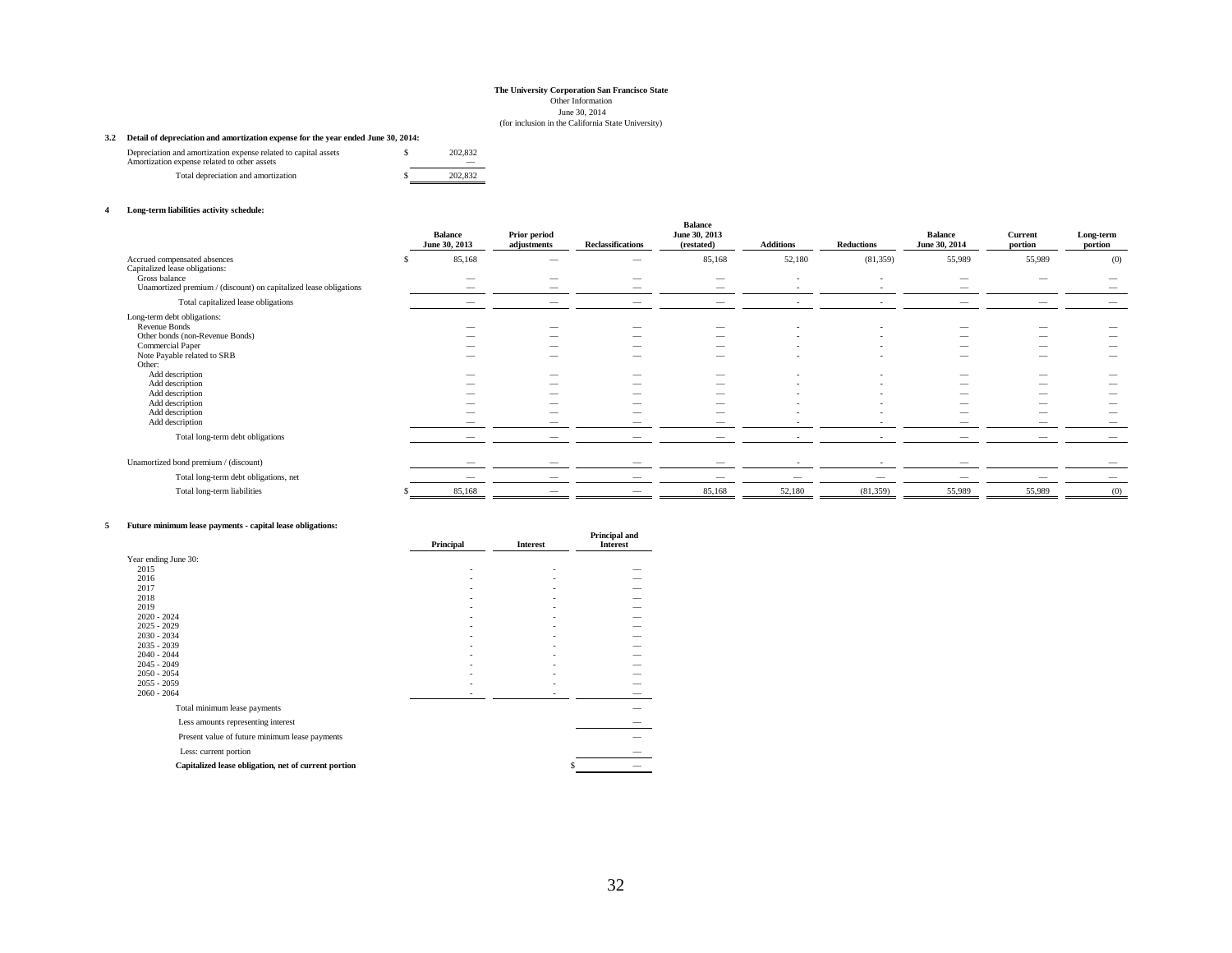June 30, 2014

(for inclusion in the California State University)

#### **6 Long-term debt obligation schedule**

| Long-term debt obligation schedule |   |                          |                          |                          |                          |                          |                          |                          |                          |                          |
|------------------------------------|---|--------------------------|--------------------------|--------------------------|--------------------------|--------------------------|--------------------------|--------------------------|--------------------------|--------------------------|
|                                    |   |                          |                          |                          |                          | All other long-term      |                          |                          |                          |                          |
|                                    |   |                          | <b>Revenue Bonds</b>     |                          |                          | debt obligations         |                          |                          | Total                    |                          |
|                                    |   |                          |                          | <b>Principal and</b>     |                          |                          | <b>Principal and</b>     |                          |                          | Principal and            |
|                                    |   | Principal                | <b>Interest</b>          | <b>Interest</b>          | Principal                | <b>Interest</b>          | <b>Interest</b>          | Principal                | Interest                 | <b>Interest</b>          |
| Year ending June 30:               |   |                          |                          |                          |                          |                          |                          |                          |                          |                          |
| 2015                               | ж | $\overline{\phantom{a}}$ | $\overline{\phantom{a}}$ | $\overline{\phantom{a}}$ | $\overline{\phantom{a}}$ | $\overline{\phantom{a}}$ | $\overline{\phantom{a}}$ | $\overline{\phantom{a}}$ | $\overline{\phantom{a}}$ | $\overline{\phantom{a}}$ |
| 2016                               |   | $\overline{\phantom{a}}$ | $\overline{\phantom{a}}$ | $\overline{\phantom{a}}$ | $\overline{\phantom{a}}$ | $\overline{\phantom{a}}$ | $\overline{\phantom{a}}$ | $\overline{\phantom{a}}$ | $\overline{\phantom{a}}$ | $\sim$                   |
| 2017                               |   | $\sim$                   | $\overline{\phantom{a}}$ | $\overline{\phantom{a}}$ | $\overline{\phantom{a}}$ | $\overline{\phantom{a}}$ | $\overline{\phantom{a}}$ | $\overline{\phantom{a}}$ | $\overline{\phantom{a}}$ | $\overline{\phantom{a}}$ |
| 2018                               |   | $\overline{\phantom{a}}$ | $\overline{\phantom{a}}$ | $\sim$                   | $\overline{\phantom{a}}$ | $\overline{\phantom{a}}$ | $\overline{\phantom{a}}$ | $\overline{\phantom{a}}$ | $\sim$                   | $\overline{\phantom{a}}$ |
| 2019                               |   | $\overline{\phantom{a}}$ | $\overline{\phantom{a}}$ | $\overline{\phantom{a}}$ | $\overline{\phantom{a}}$ | $\overline{\phantom{a}}$ | $\overline{\phantom{a}}$ | $\overline{\phantom{0}}$ | $\sim$                   | $\sim$                   |
| $2020 - 2024$                      |   | $\overline{\phantom{a}}$ | $\overline{\phantom{a}}$ | $\overline{\phantom{a}}$ | $\overline{\phantom{a}}$ | $\overline{\phantom{a}}$ | $\overline{\phantom{a}}$ | $\overline{\phantom{a}}$ | $\overline{\phantom{a}}$ | $\overline{\phantom{a}}$ |
| $2025 - 2029$                      |   | $\sim$                   | $\overline{\phantom{a}}$ | $\overline{\phantom{a}}$ | $\overline{\phantom{a}}$ | $\overline{\phantom{a}}$ | $\overline{\phantom{a}}$ | $\overline{\phantom{a}}$ | $\sim$                   | $\overline{\phantom{a}}$ |
| 2030 - 2034                        |   | $\overline{\phantom{a}}$ | $\overline{\phantom{a}}$ | $\sim$                   | $\overline{\phantom{a}}$ | $\sim$                   | $\sim$                   | $\overline{\phantom{0}}$ | $\sim$                   | $\overline{\phantom{a}}$ |
| $2035 - 2039$                      |   | $\overline{\phantom{a}}$ | $\sim$                   | $\sim$                   | $\overline{\phantom{a}}$ | $\overline{\phantom{a}}$ | $\sim$                   | $\overline{\phantom{a}}$ | $\overline{\phantom{a}}$ | $\overline{\phantom{a}}$ |
| $2040 - 2044$                      |   | $\overline{\phantom{a}}$ | $\sim$                   | $\sim$                   | $\overline{\phantom{a}}$ | $\sim$                   | $\sim$                   | $\sim$                   | $\sim$                   | $\sim$                   |
| $2045 - 2049$                      |   | $\overline{\phantom{a}}$ | $\sim$                   | $\sim$                   | $\overline{\phantom{a}}$ | $\sim$                   | $\sim$                   | $\overline{\phantom{a}}$ | $\sim$                   | $\overline{\phantom{a}}$ |
| $2050 - 2054$                      |   | $\overline{\phantom{a}}$ | $\sim$                   | $\sim$                   | $\overline{\phantom{a}}$ | $\overline{\phantom{a}}$ | $\overline{\phantom{a}}$ | $\overline{\phantom{a}}$ | $\overline{\phantom{a}}$ | $\overline{\phantom{a}}$ |
| $2055 - 2059$                      |   | $\overline{\phantom{a}}$ | $\sim$                   | $\sim$                   | $\overline{\phantom{a}}$ | $\overline{\phantom{a}}$ | $\sim$                   | $\overline{\phantom{a}}$ | $\sim$                   | $\overline{\phantom{a}}$ |
| $2060 - 2064$                      |   |                          |                          |                          |                          |                          |                          |                          |                          |                          |
|                                    |   |                          |                          |                          |                          |                          |                          |                          |                          |                          |
| Total                              |   |                          |                          | $\sim$                   |                          |                          |                          |                          |                          |                          |

#### **7 Calculation of net position**

|                                                                                             | <b>Auxiliary Organizations</b> |             | Total       |                    |
|---------------------------------------------------------------------------------------------|--------------------------------|-------------|-------------|--------------------|
|                                                                                             |                                | <b>GASB</b> | <b>FASB</b> | <b>Auxiliaries</b> |
| 7.1 Calculation of net position - Net investment in capital assets                          |                                |             |             |                    |
| Capital assets, net of accumulated depreciation                                             | S                              | 1.098.383   |             | 1,098,383          |
| Capitalized lease obligations - current portion                                             |                                |             |             |                    |
| Capitalized lease obligations, net of current portion                                       |                                |             |             |                    |
| Long-term debt obligations - current portion                                                |                                |             |             |                    |
| Long-term debt obligations, net of current portion                                          |                                |             |             |                    |
| Portion of outstanding debt that is unspent at year-end<br>Other adjustments: (please list) |                                |             |             |                    |
| Add description                                                                             |                                |             |             |                    |
| Add description                                                                             |                                |             |             |                    |
| Add description                                                                             |                                |             |             |                    |
| Add description                                                                             |                                |             |             |                    |
| Add description                                                                             |                                |             |             |                    |
| Net position - net investment in capital asset                                              |                                | 1,098,383   |             | 1,098,383          |
| 7.2 Calculation of net position - Restricted for nonexpendable - endowments                 |                                |             |             |                    |
| Portion of restricted cash and cash equivalents related to endowments                       | S                              |             |             |                    |
| Endowment investments                                                                       |                                | 594.345     |             | 594.345            |
| Other adjustments: (please list)                                                            |                                |             |             |                    |
| Add description                                                                             |                                |             |             |                    |
| Add description                                                                             |                                |             |             |                    |
| Add description                                                                             |                                |             |             |                    |
| Add description                                                                             |                                |             |             |                    |
| Add description                                                                             |                                |             |             |                    |
| Add description                                                                             |                                |             |             |                    |
| Add description                                                                             |                                |             |             |                    |
| Add description                                                                             |                                |             |             |                    |
| Add description                                                                             |                                |             |             |                    |
|                                                                                             |                                |             |             |                    |
| Add description                                                                             |                                |             |             |                    |
| Net position - Restricted for nonexpendable - endowments per SNP                            |                                | 594,345     |             | 594,345            |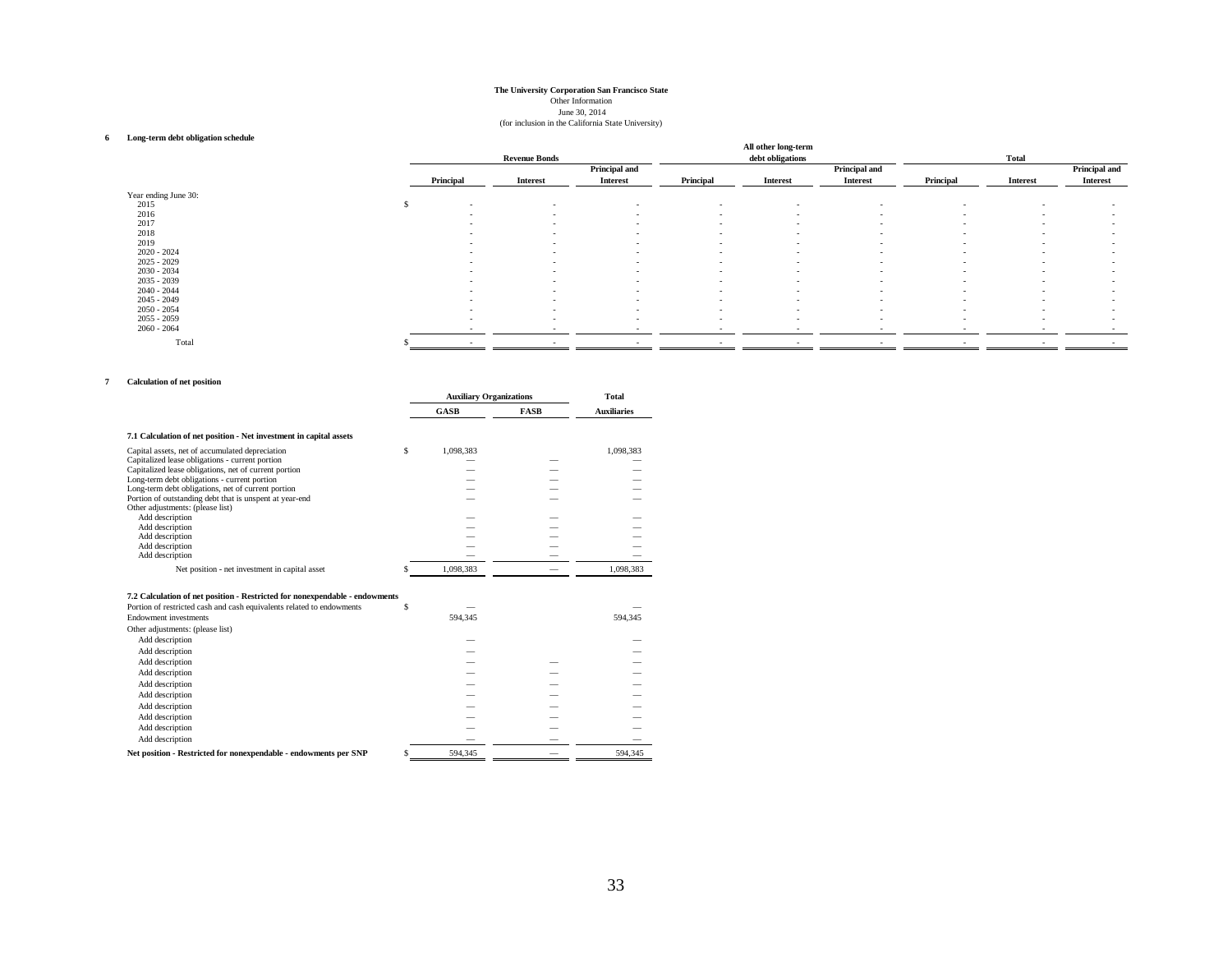June 30, 2014

(for inclusion in the California State University)

#### **8 Transactions with Related Entities**

|                                                                                                              | Amount     |
|--------------------------------------------------------------------------------------------------------------|------------|
| Payments to University for salaries of University personnel working on contracts, grants, and other programs | 237.937    |
| Payments to University for other than salaries of University personnel                                       | 3.071.491  |
| Payments received from University for services, space, and programs                                          | 924.795    |
| Gifts-in-kind to the University from discretely presented component units                                    |            |
| Gifts (cash or assets) to the University from discretely presented component units                           | 91.688     |
| Accounts (payable to) University (enter as negative number)                                                  | (251, 440) |
| Other amounts (payable to) University (enter as negative number)                                             |            |
| Accounts receivable from University                                                                          | 128,778    |
| Other amounts receivable from University                                                                     |            |
| <b>Other Postemployment Benefits Obligation (OPEB)</b>                                                       |            |
| Annual required contribution (ARC)                                                                           |            |
| Contributions during the year                                                                                |            |
| Increase (decrease) in net OPEB obligation (NOO)                                                             |            |
|                                                                                                              |            |

| NOO - beginning of year |  |
|-------------------------|--|
| NOO - end of year       |  |

#### **10 Pollution remediation liabilities under GASB Statement No. 49:**

| <b>Description</b>                                       | Amount |  |
|----------------------------------------------------------|--------|--|
| Add description                                          |        |  |
| Add description                                          |        |  |
| Add description                                          |        |  |
| Add description                                          |        |  |
| Add description                                          |        |  |
| Add description                                          |        |  |
| Add description                                          |        |  |
| Add description                                          |        |  |
| Add description                                          |        |  |
| Add description                                          |        |  |
| Total pollution remediation liabilities                  | \$     |  |
| Less: current portion                                    |        |  |
| Pollution remedition liabilities, net of current portion |        |  |